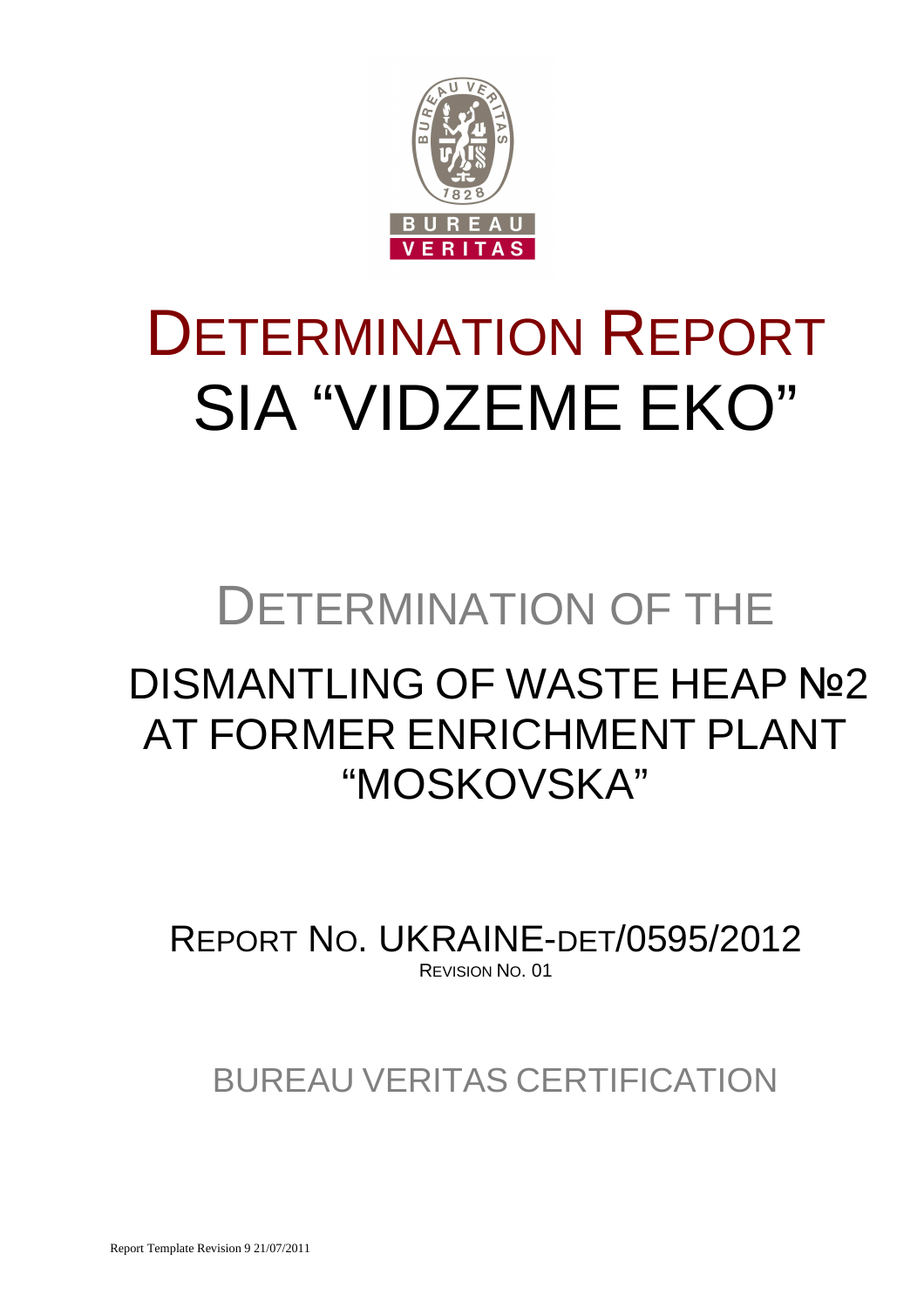DETERMINATION REPORT: "DISMANTLING OF WASTE HEAP №2 AT FORMER ENRICHMENT PLANT "MOSKOVSKA""



| Date of first issue:<br>23/07/2012                                                                                                                                                                                                                                                                                                                                                                                                                                                                                                                                                                                                              | Organizational unit:<br><b>Holding SAS</b> | <b>Bureau Veritas Certification</b>                                                                   |  |  |  |
|-------------------------------------------------------------------------------------------------------------------------------------------------------------------------------------------------------------------------------------------------------------------------------------------------------------------------------------------------------------------------------------------------------------------------------------------------------------------------------------------------------------------------------------------------------------------------------------------------------------------------------------------------|--------------------------------------------|-------------------------------------------------------------------------------------------------------|--|--|--|
|                                                                                                                                                                                                                                                                                                                                                                                                                                                                                                                                                                                                                                                 |                                            |                                                                                                       |  |  |  |
| Client:<br>SIA "Vidzeme Eko"                                                                                                                                                                                                                                                                                                                                                                                                                                                                                                                                                                                                                    | Client ref.:<br>Victor Tkachenko           |                                                                                                       |  |  |  |
| Summary:<br>Bureau Veritas Certification has made the determination of the "Dismantling of waste heap Nº2 at former<br>enrichment plant "Moskovska"" project of SIA "Vidzeme Eko" located in Kontarne village, Shakhtersk District,<br>Donetsk Region, Ukraine on the basis of UNFCCC criteria for the JI, as well as criteria given to provide for<br>consistent project operations, monitoring and reporting. UNFCCC criteria refer to Article 6 of the Kyoto<br>Protocol, the JI rules and modalities and the subsequent decisions by the JI Supervisory Committee, as well as<br>the host country criteria.                                 |                                            |                                                                                                       |  |  |  |
| The determination scope is defined as an independent and objective review of the project design document,<br>the project's baseline study, monitoring plan and other relevant documents, and consisted of the following<br>three phases: i) desk review of the project design and the baseline and monitoring plan; ii) follow-up interviews<br>with project stakeholders; iii) resolution of outstanding issues and the issuance of the final determination report<br>and opinion. The overall determination, from Contract Review to Determination Report & Opinion, was<br>conducted using Bureau Veritas Certification internal procedures. |                                            |                                                                                                       |  |  |  |
| The first output of the determination process is a list of Clarification and Corrective Action Requests (CL and<br>CAR), presented in Appendix A. Taking into account this output, the project proponent revised its project<br>design document.                                                                                                                                                                                                                                                                                                                                                                                                |                                            |                                                                                                       |  |  |  |
| In summary, it is Bureau Veritas Certification's opinion that the project correctly applies Guidance on criteria for<br>baseline setting and monitoring and meets the relevant UNFCCC requirements for the JI and the relevant host<br>country criteria.                                                                                                                                                                                                                                                                                                                                                                                        |                                            |                                                                                                       |  |  |  |
| Report No.:<br>UKRAINE-det/0595/2012<br>JI                                                                                                                                                                                                                                                                                                                                                                                                                                                                                                                                                                                                      | Subject Group:                             |                                                                                                       |  |  |  |
| Project title:<br>DISMANTLING OF WASTE HEAP №2 AT FORMER<br>ENRICHMENT PLANT "MOSKOVSKA"                                                                                                                                                                                                                                                                                                                                                                                                                                                                                                                                                        |                                            | Indexing terms                                                                                        |  |  |  |
| Work carried out by:<br>Vyacheslav Yeriomin - Feam Leader, Lead<br>verifier<br>Serhiy Vertéletskiy - Team Member, Verifier<br>Work reviewed by:                                                                                                                                                                                                                                                                                                                                                                                                                                                                                                 |                                            | $\bowtie$<br>No distribution without permission from the<br>Client or responsible organizational unit |  |  |  |
| Ivan Sokolov - Internal Technical Reviewer<br>Nikolay Chekhmestrenko - technical specialist<br>Work approved by:                                                                                                                                                                                                                                                                                                                                                                                                                                                                                                                                | Bureau Vz                                  | <b>Umited distribution</b><br>ation                                                                   |  |  |  |
| Ivan Sokolov Operational Managering<br>Date of this revision:<br>Rev. No.                                                                                                                                                                                                                                                                                                                                                                                                                                                                                                                                                                       | Number of pages                            | Unrestricted distribution                                                                             |  |  |  |
| 24/07/2012<br>01                                                                                                                                                                                                                                                                                                                                                                                                                                                                                                                                                                                                                                | 52                                         |                                                                                                       |  |  |  |

1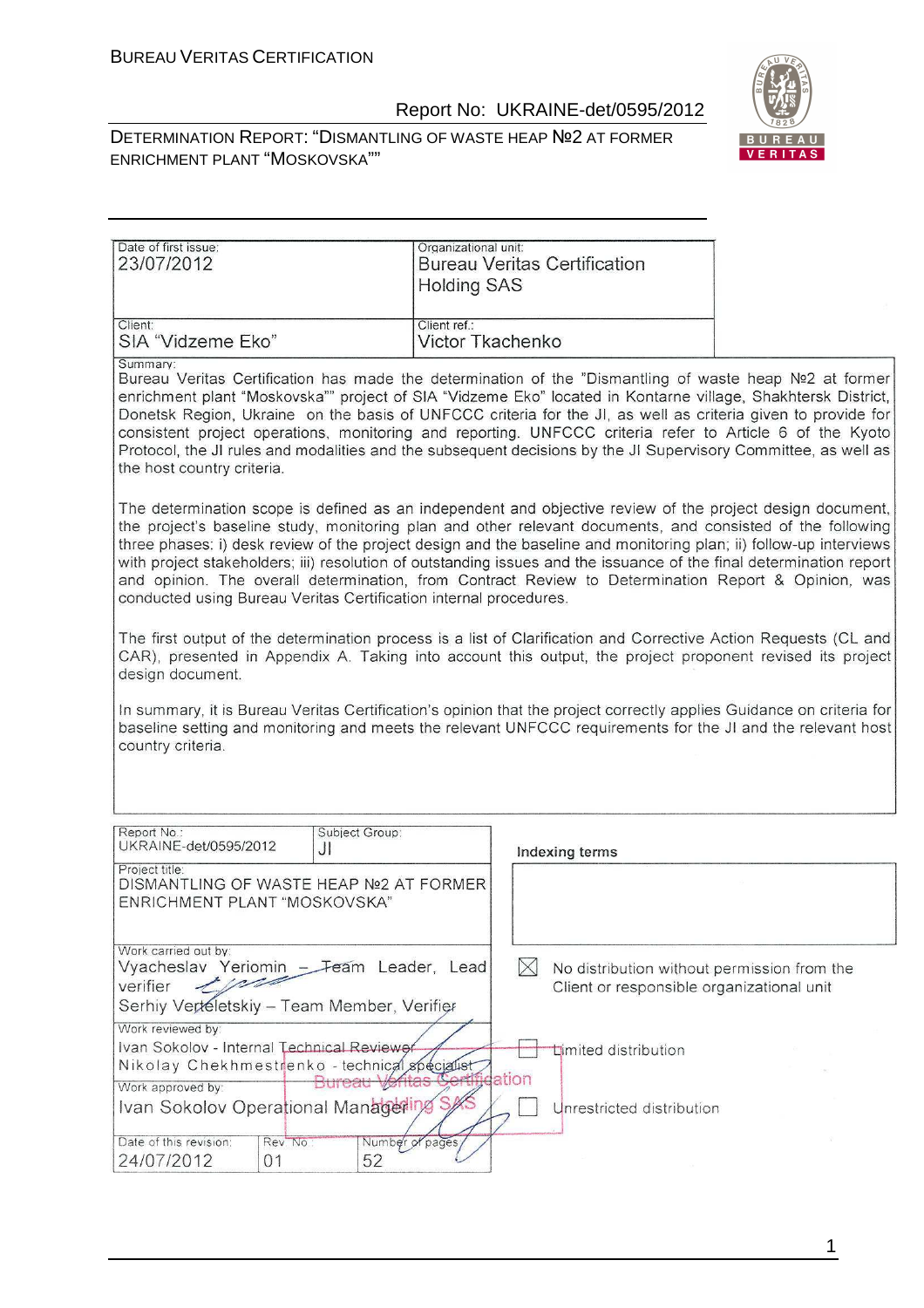DETERMINATION REPORT: "DISMANTLING OF WASTE HEAP №2 AT FORMER ENRICHMENT PLANT "MOSKOVSKA""

# **Table of Contents Page 2014**

| 1<br>1.1<br>1.2<br>1.3                                                                           | Objective<br>Scope<br>Determination team                                                                                                                                                                                                                                                                                                                                                                                                                                                                                                                                          | 3<br>3<br>3                                                             |
|--------------------------------------------------------------------------------------------------|-----------------------------------------------------------------------------------------------------------------------------------------------------------------------------------------------------------------------------------------------------------------------------------------------------------------------------------------------------------------------------------------------------------------------------------------------------------------------------------------------------------------------------------------------------------------------------------|-------------------------------------------------------------------------|
| $\overline{2}$<br>2.1<br>2.2<br>2.3                                                              | <b>Review of Documents</b><br>Follow-up Interviews<br><b>Resolution of Clarification and Corrective Action Requests</b>                                                                                                                                                                                                                                                                                                                                                                                                                                                           | $\overline{4}$<br>5<br>5                                                |
| 3                                                                                                |                                                                                                                                                                                                                                                                                                                                                                                                                                                                                                                                                                                   |                                                                         |
| 4<br>4.1<br>4.2<br>4.3<br>4.4<br>4.5<br>4.6<br>4.7<br>4.8<br>4.9<br>4.10<br>4.11<br>4.12<br>4.13 | Project approvals by Parties involved (19-20)<br>Authorization of project participants by Parties involved (21)<br>Baseline setting (22-26)<br>Additionality (27-31)<br>Project boundary (32-33)<br>Crediting period (34)<br>Monitoring plan (35-39)<br>Leakage (40-41)<br>Estimation of emission reductions or enhancements of net removals<br>$(42 - 47)$<br>Environmental impacts (48)<br>Stakeholder consultation (49)<br>Determination regarding small scale projects (50-57)<br>Determination regarding land use, land-use change and forestry<br>(LULUCF) projects (58-64) | 8<br>8<br>8<br>11<br>13<br>14<br>14<br>19<br>20<br>22<br>22<br>23<br>23 |
| 4.14                                                                                             | Determination regarding programmes of activities (65-73)                                                                                                                                                                                                                                                                                                                                                                                                                                                                                                                          | 23                                                                      |
| 5                                                                                                | SUMMARY AND REPORT OF HOW DUE ACCOUNT WAS<br>TAKEN OF COMMENTS RECEIVED PURSUANT TO                                                                                                                                                                                                                                                                                                                                                                                                                                                                                               |                                                                         |
| 6                                                                                                |                                                                                                                                                                                                                                                                                                                                                                                                                                                                                                                                                                                   |                                                                         |
| 7                                                                                                |                                                                                                                                                                                                                                                                                                                                                                                                                                                                                                                                                                                   |                                                                         |
|                                                                                                  |                                                                                                                                                                                                                                                                                                                                                                                                                                                                                                                                                                                   |                                                                         |
|                                                                                                  |                                                                                                                                                                                                                                                                                                                                                                                                                                                                                                                                                                                   |                                                                         |



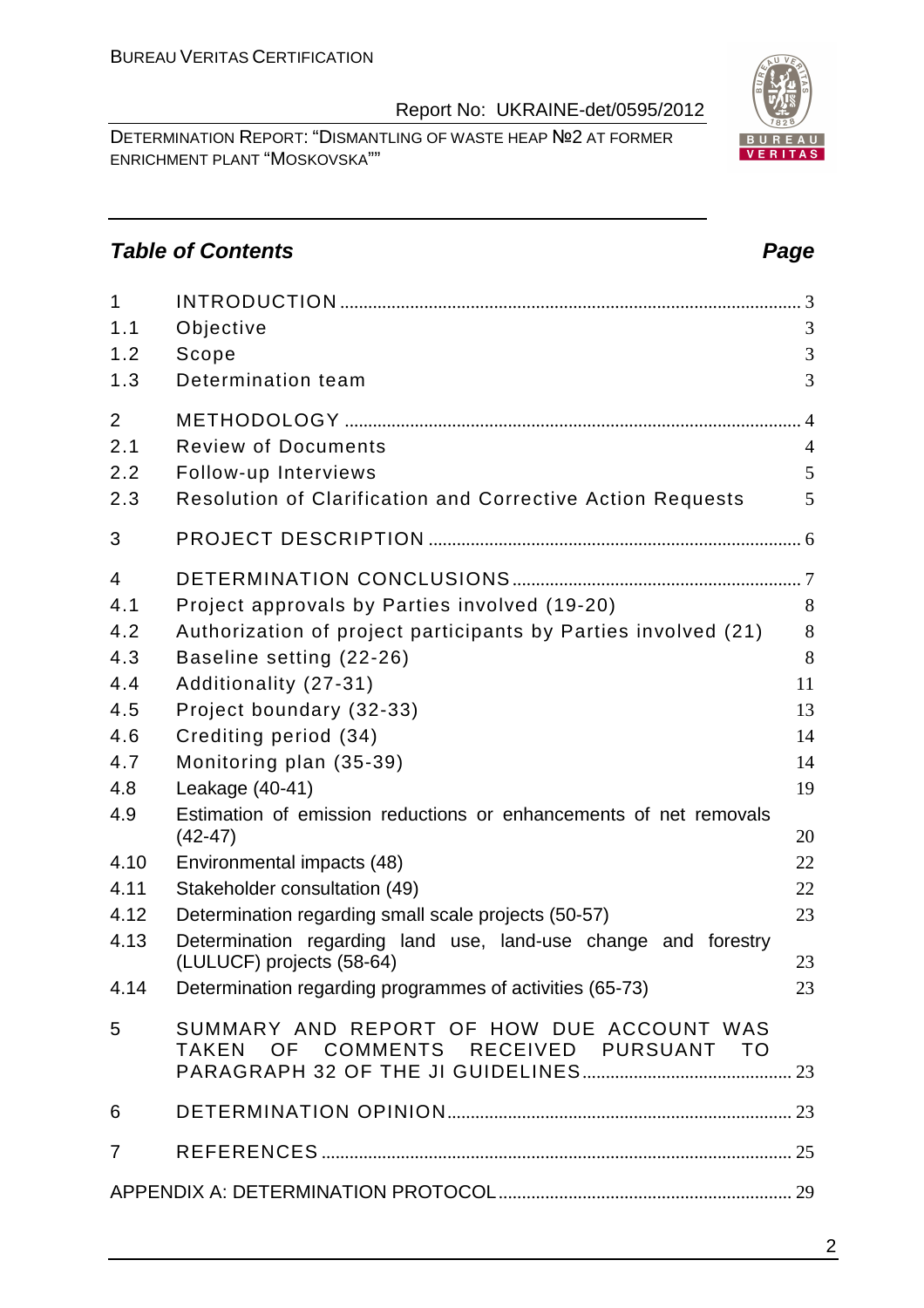DETERMINATION REPORT: "DISMANTLING OF WASTE HEAP №2 AT FORMER ENRICHMENT PLANT "MOSKOVSKA""



# **1 INTRODUCTION**

SIA "Vidzeme Eko" has commissioned Bureau Veritas Certification to determine its JI project "Dismantling of waste heap №2 at former enrichment plant "Moskovska"" (hereafter called "the project") at Kontarne village, Shakhtarsk District, Donetsk Region, Ukraine.

This report summarizes the findings of the determination of the project, performed on the basis of UNFCCC criteria, as well as criteria given to provide for consistent project operations, monitoring and reporting.

# **1.1 Objective**

The determination serves as project design verification and is a requirement of all projects. The determination is an independent third party assessment of the project design. In particular, the project's baseline, the monitoring plan (MP), and the project's compliance with relevant UNFCCC and host country criteria are determined in order to confirm that the project design, as documented, is sound and reasonable, and meets the stated requirements and identified criteria. Determination is a requirement for all JI projects and is seen as necessary to provide assurance to stakeholders of the quality of the project and its intended generation of emission reduction units (ERUs).

UNFCCC criteria refer to Article 6 of the Kyoto Protocol, the JI rules and modalities and the subsequent decisions by the JI Supervisory Committee, as well as the host country criteria.

# **1.2 Scope**

The determination scope is defined as an independent and objective review of the project design document, the project's baseline study and monitoring plan and other relevant documents. The information in these documents is reviewed against Kyoto Protocol requirements, UNFCCC rules and associated interpretations.

The determination is not meant to provide any consulting towards the Client. However, stated requests for clarifications and/or corrective actions may provide input for improvement of the project design.

# **1.3 Determination team**

The determination team consists of the following personnel:

Vyacheslav Yeriomin

Bureau Veritas Certification Team Leader, Climate Change Verifier

Serhiy Verteletskiy

Bureau Veritas Certification Climate Change Verifier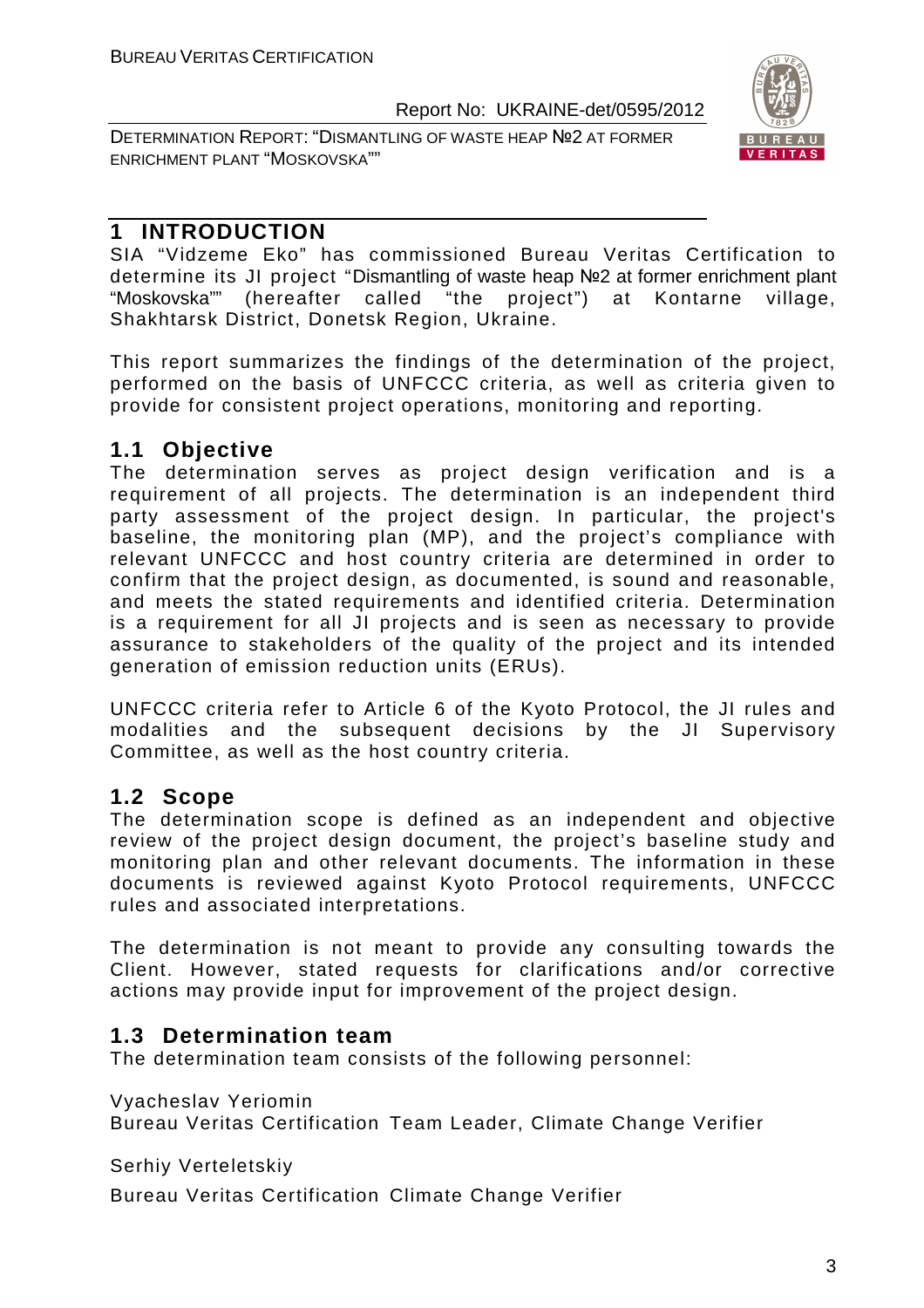DETERMINATION REPORT: "DISMANTLING OF WASTE HEAP №2 AT FORMER ENRICHMENT PLANT "MOSKOVSKA""



This determination report was reviewed by:

Ivan Sokolov Bureau Veritas Certification, Internal reviewer

Nikolay Chekhmestrenko Bureau Veritas Certification, technical specialist

# **2 METHODOLOGY**

The overall determination, from Contract Review to Determination Report & Opinion, was conducted using Bureau Veritas Certification internal procedures.

In order to ensure transparency, a determination protocol was customized for the project, according to the version 01 of the Joint Implementation Determination and Verification Manual, issued by the Joint Implementation Supervisory Committee at its 19 meeting on 04/12/2009. The protocol shows, in a transparent manner, criteria (requirements), means of determination and the results from determining the identified criteria. The determination protocol serves the following purposes:

- It organizes, details and clarifies the requirements a JI project is expected to meet;
- It ensures a transparent determination process where the determiner will document how a particular requirement has been determined and the result of the determination.

The completed determination protocol is enclosed in Appendix A to this report.

# **2.1 Review of Documents**

The Project Design Document (PDD) submitted by SIA "Vidzeme Eko" and additional background documents related to the project design and baseline, i.e. country Law, Guidelines for users of the joint implementation project design document form, Approved CDM methodology and/or Guidance on criteria for baseline setting and monitoring, Kyoto Protocol, Clarifications on Determination Requirements to be Checked by an Accredited Independent Entity were reviewed.

To address Bureau Veritas Certification corrective action and clarification requests, SIA "Vidzeme Eko" revised the PDD and resubmitted it on 24/07/2012.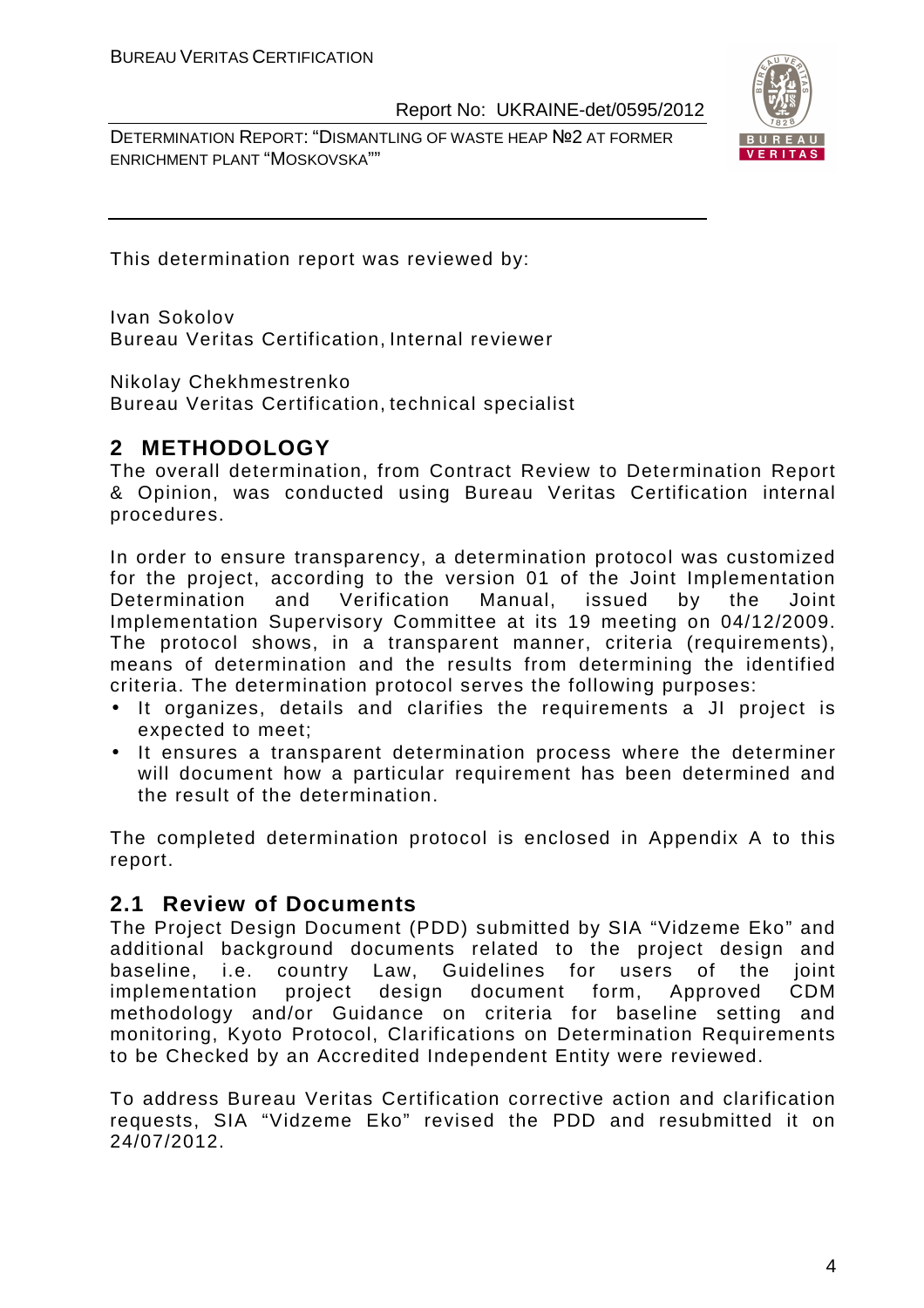DETERMINATION REPORT: "DISMANTLING OF WASTE HEAP №2 AT FORMER ENRICHMENT PLANT "MOSKOVSKA""



The determination findings presented in this report relate to the project as described in the PDD version(s) 2.0.

# **2.2 Follow-up Interviews**

On 23/07/2012 Bureau Veritas Certification performed on-site interviews with project stakeholders to confirm selected information and to resolve issues identified in the document review. Representatives of PE PCF "ALTAIR 2007" and SIA "Vidzeme Eko" were interviewed (see References). The main topics of the interviews are summarized in Table 1.

| <b>Interviewed</b>   | <b>Interview topics</b>                               |
|----------------------|-------------------------------------------------------|
| organization         |                                                       |
| PE PCF "ALTAIR 2007" | <b>Project History</b><br>⋗                           |
|                      | Project Approach<br>⋗                                 |
|                      | Project boundary                                      |
|                      | <b>Implementation Schedule</b>                        |
|                      | Organization structure                                |
|                      | Authorities and responsibilities                      |
|                      | Training of personnel                                 |
|                      | Quality management procedures and technologies        |
|                      | Records on rehabilitation/implementation of equipment |
|                      | Metering equipment control                            |
|                      | Metering record keeping system, database              |
|                      | <b>Technical documentation</b>                        |
|                      | Monitoring plan and procedures                        |
|                      | Permits and licenses                                  |
| <b>CONSULTANT</b>    | Baseline methodology<br>➤                             |
| SIA "Vidzeme Eko"    | Monitoring plan<br>➤                                  |
|                      | Additionality proofs<br>⋗                             |
|                      | Calculation of emission reductions                    |

#### **Table 1 Interview topics**

# **2.3 Resolution of Clarification and Corrective Action Requests**

The objective of this phase of the determination is to raise the requests for corrective actions and clarification and any other outstanding issues that needed to be clarified for Bureau Veritas Certification positive conclusion on the project design.

If the determination team, in assessing the PDD and supporting documents, identifies issues that need to be corrected, clarified or improved with regard to JI project requirements, it will raise these issues and inform the project participants of these issues in the form of:

(a) Corrective action request (CAR), requesting the project participants to correct a mistake in the published PDD that is not in accordance with the (technical) process used for the project or relevant JI project requirement or that shows any other logical flaw;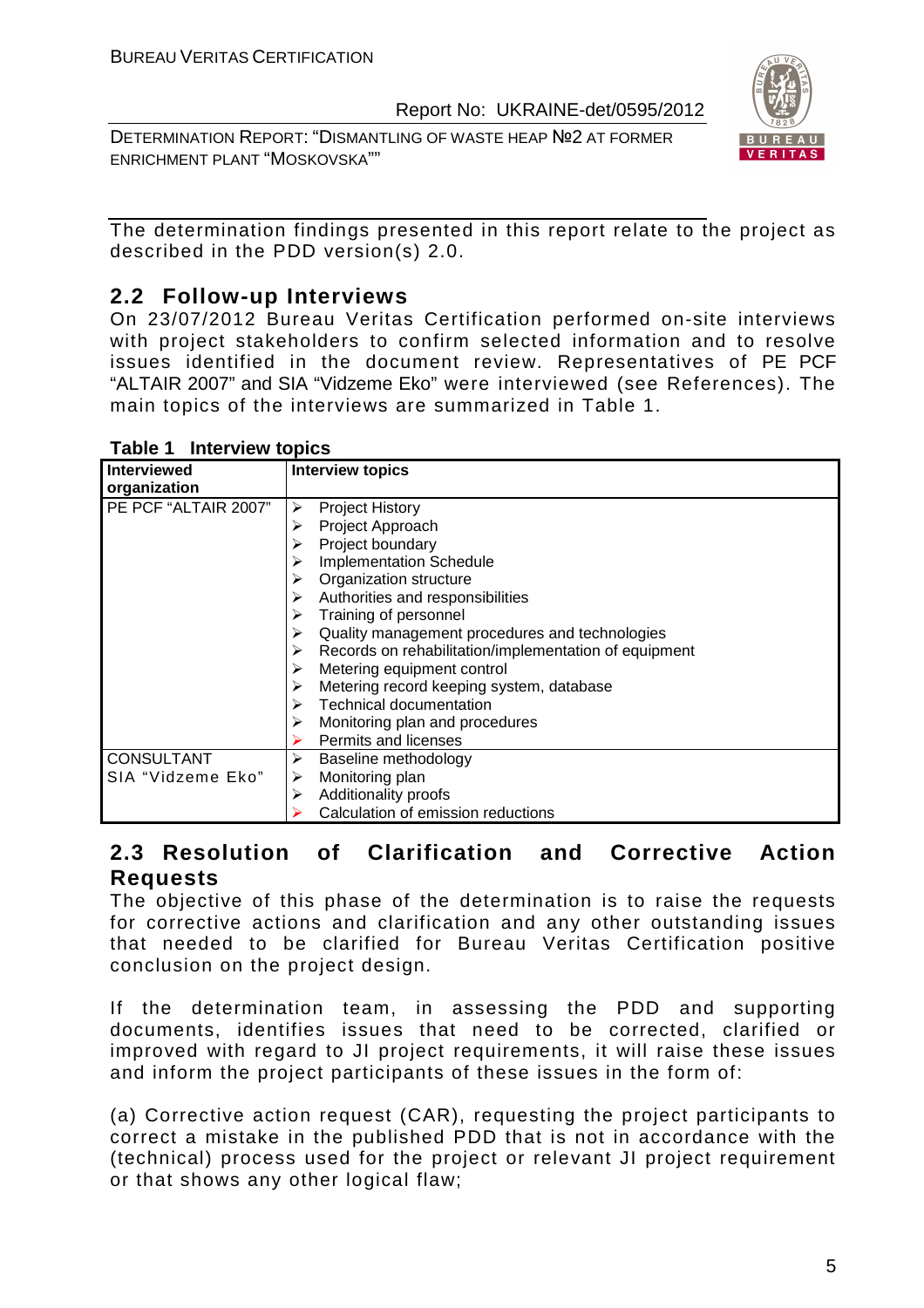DETERMINATION REPORT: "DISMANTLING OF WASTE HEAP №2 AT FORMER ENRICHMENT PLANT "MOSKOVSKA""



(b) Clarification request (CL), requesting the project participants to provide additional information for the determination team to assess compliance with the JI project requirement in question;

(c) Forward action request (FAR), informing the project participants of an issue, relating to project implementation but not project design, that needs to be reviewed during the first verification of the project.

The determination team will make an objective assessment as to whether the actions taken by the project participants, if any, satisfactorily resolve the issues raised, if any, and should conclude its findings of the determination.

To guarantee the transparency of the verification process, the concerns raised are documented in more detail in the determination protocol in Appendix A.

# **3 PROJECT DESCRIPTION**

Proposed project provides complete dismantling of the dump at the former enrichment plant "Moskovska" with further reclamation of the area by restoring its fertile layer. During dismantling of the dump, the rocks will be divided into fractions, which will be used for blending with steam coal and subsequently supplied to heat power plants and boiler houses for burning as fuel. After sorting, the large fractions will be used for building and repairing of roads. As the result, rock mass of the dump will be fully utilized, and the received coal will replace coal, which otherwise would have had to be mined. As the result of the project, the opportunity of selfignition of heap will be eliminated. An important component of the project is its second phase – complex reclamation of the area by restoring its fertile layer and full restoration of natural ecological community. This part of the project is required, but totally expensive, due to this mechanism of joint implementation was one of the prominent factors of the project from the beginning, and financial benefits as part of this mechanism considered one of the reasons of the project implementation.

The project provides the assemblage and installation of sorting rock mass complex of dump of former enrichment plant "Moskovska" consisting of:

- Point of loading rock mass on Conveyor SP-202MS5;
- -Point of sorting rock mass in classes 0-30 mm and 30 mm (vibrating inertial sifter GIL-52);
- Point of storage class 0-30 mm (sheds).

Class +30 mm is expected (as required under discharging tray of sifter) to be loaded in transports and delivered to customers for building and repairing of category 4-5 roads. Class 0-30 mm is expected to be loaded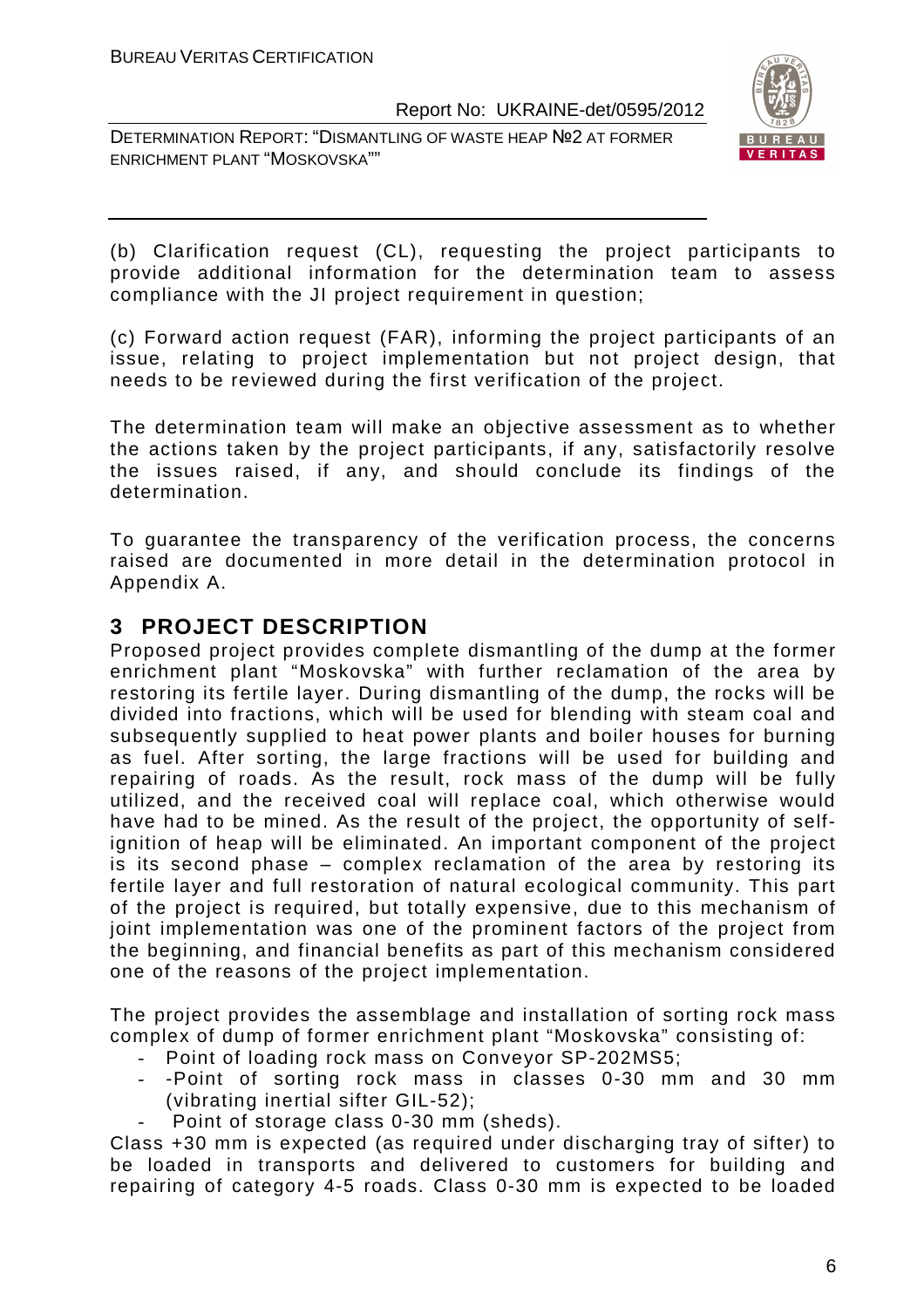DETERMINATION REPORT: "DISMANTLING OF WASTE HEAP №2 AT FORMER ENRICHMENT PLANT "MOSKOVSKA""



in transports, undergoes a mandatory procedure of weighting and is sent to the consumer (SPC "Oblpalyvo") for blending and subsequent combustion in the thermal power plants or boiler houses. Blending of fraction (0-30) with a steam coal allows realizing the fine finishing of quality the energy coal to the requirements of Standart 4083-2002, without compromising the quality of fuel on the one hand, but resulting in saving valuable energy coal on the other hand.

Technological scheme of the complex is as follows:

The rock mass of disassembly dump is delivered to the feeding scraper conveyor SP-202MS by Loader TO-28A with a bucket capacity of 2.5 m3. Humidification is applied (if the humidity of material doesn't exceed 8%) with sprinklers before the rock mass is delivered on the conveyor belt. From the scraper conveyor through the handling unit the rock mass is fed to the sifter GIL-52 for the sorting into two classes - 0-30 mm and +30 mm. Productivity of the sifter on the original product is up to 200 tons / hour. Product of sifter screens +30 mm through the discharge tray, equipped with built-in nozzles for humidification, filled on the intermediate platform without significant accumulation. From the intermediate platform this fraction by the loader Amkodor-342V loaded into trucks and transported to the consumer (for building and repairing of category 4-5 roads).

Product of sorting class 0-30 through handling unit of sifter supplied on belt conveyor KLS7. From the belt conveyor rock mass of class 0-30 mm through the handling unit of conveyor with built-in nozzles for humidification, emptied on the intermediate platform without significant accumulation, where loader ZL-50F loaded it in trucks or on a platform (warehouse) for storage. Warehouse is used if necessary without longterm storage. From storage the rock mass 0-30 mm by loader is loaded into trucks.

The project capacity of the complex allows to process from 280 000 to 400 000 tons of sorted rock mass 0-30 mm per year.

Identified problem areas for project description, project participants' responses and conclusions of Bureau Veritas Certification are described in Annex A (CAR 01-CAR 03, CL01-CL03).

# **4 DETERMINATION CONCLUSIONS**

In the following sections, the conclusions of the determination are stated.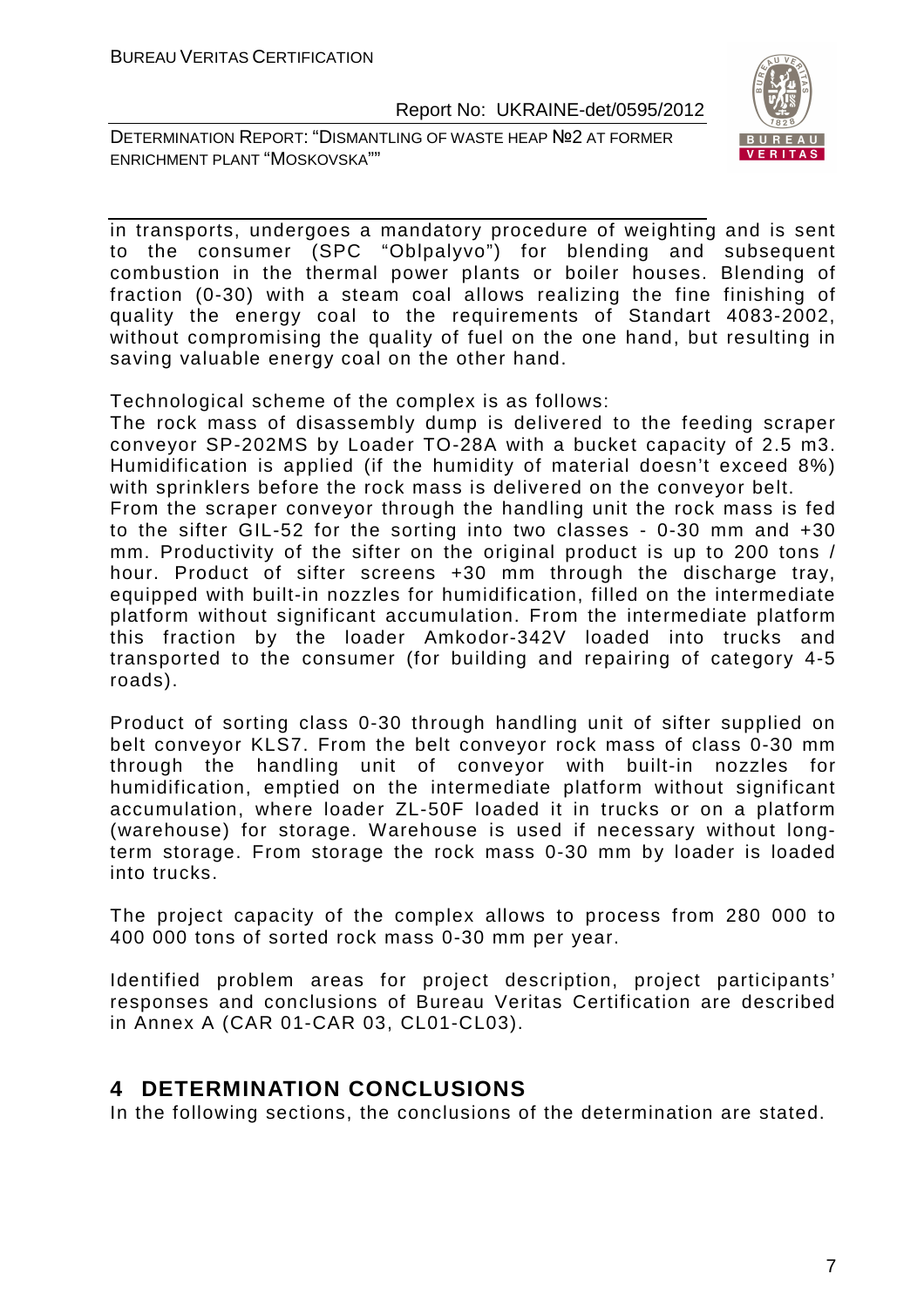DETERMINATION REPORT: "DISMANTLING OF WASTE HEAP №2 AT FORMER ENRICHMENT PLANT "MOSKOVSKA""



The findings from the desk review of the original project design documents and the findings from interviews during the follow up visit are described in the Determination Protocol in Appendix A.

The Clarification and Corrective Action Requests are stated, where applicable, in the following sections and are further documented in the Determination Protocol in Appendix A. The determination of the Project resulted in 11 Corrective Action Requests and 6 Clarification Requests.

The number between brackets at the end of each section corresponds to the DVM paragraph

# **4.1 Project approvals by Parties involved (19-20)**

The project has already received Letter of Endorsement #1933/23/7 dated 23/07/2012 issued by State Environmental Investment Agency.

The Bureau Veritas Certification obtained Letter of Endorsement from SIA "Vidzeme-Eko" and doesn't doubt in its authenticity.

As for this time no written project approvals of the project from the Parties Involved are available (see CAR04 pending till the Host Party LoA received). After receiving Determination Report from the Accredited Independent Entity (AIE) project documentation will be submitted to the Ukrainian Designated Focal Point (DFP) which is State Environment Investment Agency for receiving the Letter of Approval.

The written approvals from the other Party will be obtained later on.

# **4.2 Authorization of project participants by Parties involved (21)**

In accordance with paragraph 21 of the DVM the assessment of this area focuses on whether each of the legal entities listed as project participants in the PDD is authorized by a Party involved, which is also listed in the PDD.

Authorisation of the project participants by Parties involved is expected through a written project approval, see CAR04 that is pending.

# **4.3 Baseline setting (22-26)**

The PDD explicitly indicates that using a methodology for baseline setting and monitoring developed in accordance with appendix B of the JI guidelines (hereinafter referred to as JI specific approach) was the selected approach for identifying the baseline.

The PDD provides a detailed theoretical description in a complete and transparent manner, as well as justification, that the baseline is established: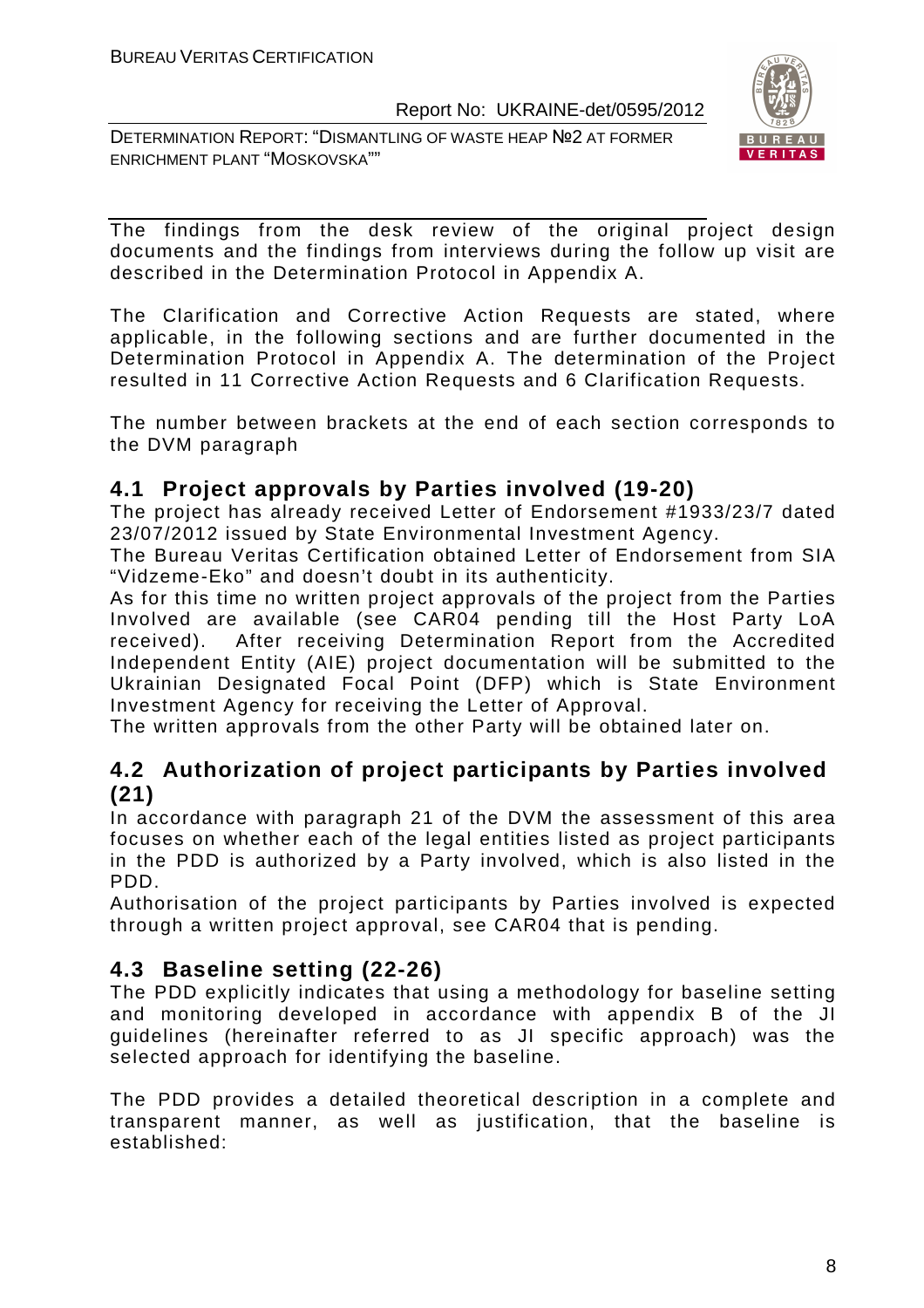DETERMINATION REPORT: "DISMANTLING OF WASTE HEAP №2 AT FORMER ENRICHMENT PLANT "MOSKOVSKA""



(a) By listing and describing the following plausible future scenarios on the basis of conservative assumptions and selecting the most plausible one:

#### Scenario 1. Continuation of existing situation

This scenario does not anticipate any activities and therefore does not face any barriers.

#### Scenario 2. Direct energy production from the heat energy of burning waste heap

### Technological barrier:

This scenario is based on the highly experimental technology, which has not been implemented even in a pilot project. It is also not suitable for all waste heaps as the project owner will have to balance the energy resource availability (i.e. waste heap location) and the location of the energy user. On-site generation of electricity addresses this problem but requires additional interconnection engineering. In general this technology has yet to prove its viability. In addition it does not allow the control and management of the emitted gases. This technology can be applied only in the presence of dumps with developed combustion centre. Even if the probability of burning rock dump is very high, it is currently impossible to predict the time of its outbreak and therefore predict the start of the use of thermal energy released during its combustion.

### Investment barrier:

Investment into unproven technology carries a high risk. In case of Ukraine, which carries a high country risk, investment into such unproven energy projects are less likely to attract investors than some other opportunities in the energy sector with higher returns. The pioneering character of the project may appeal to development programmes and governmental incentives but cost of the produced energy is likely to be much higher than alternatives.

#### Scenario 3. Production of construction materials from waste heap matter Technological barrier:

This scenario is based on known technology, however, this technology is not currently available in Ukraine and there is no evidence that such projects will be implemented in the near future. It is also not suitable for all types of waste heaps as the content of waste heap has to be predictable in order for project owner to be able to produce quality materials. High contents of sulphur and moisture can reduce the suitability of the waste heap for processing. A large scale deep exploration of the waste heap has to be performed before the project can start.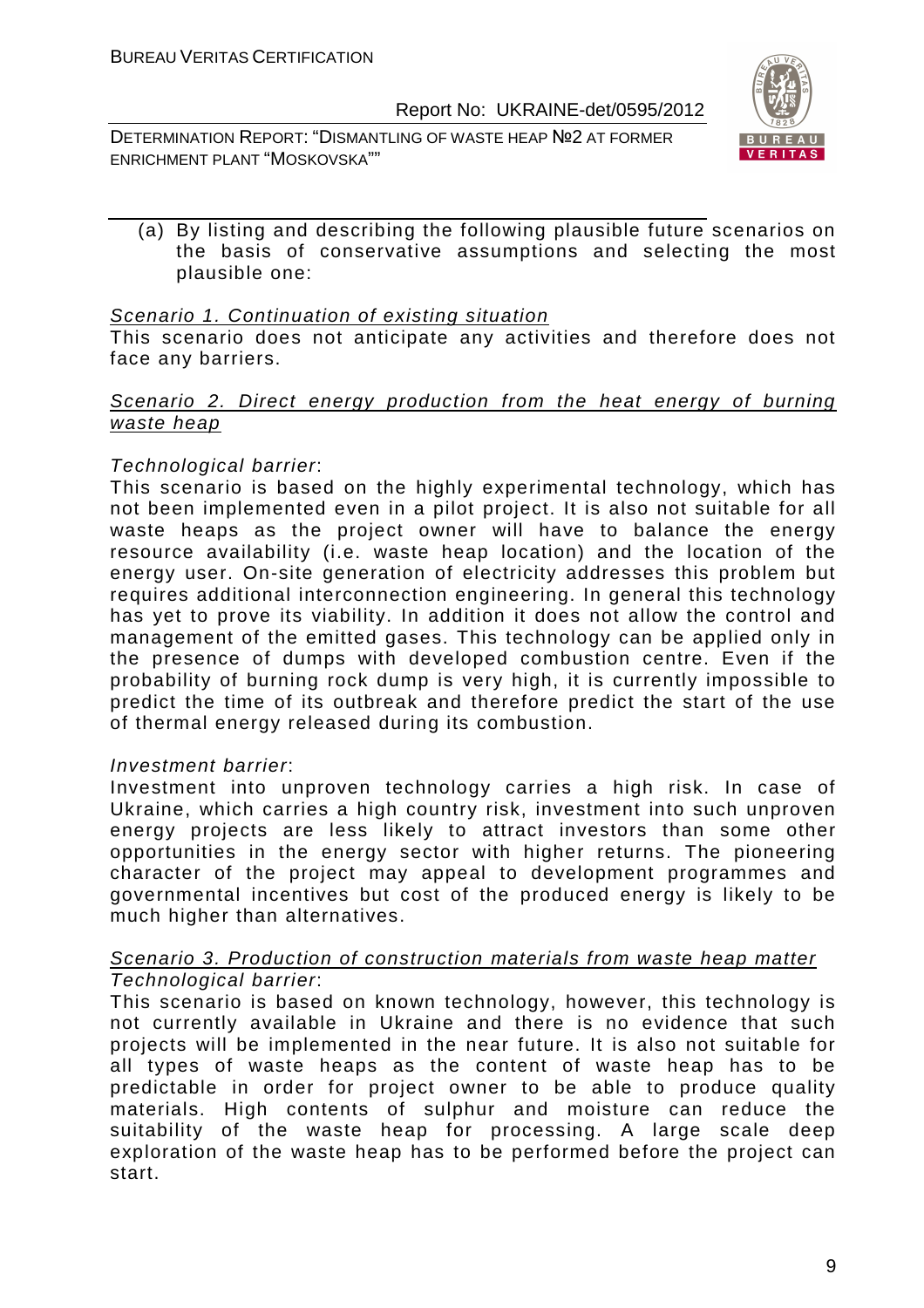DETERMINATION REPORT: "DISMANTLING OF WASTE HEAP №2 AT FORMER ENRICHMENT PLANT "MOSKOVSKA""



# Scenario 4. Coal extraction from waste heaps without JI incentives

Investment barrier: This scenario is financially unattractive and faces barriers. Detailed description of proposed scenario barriers is provided in the section B.2 of the PDD version 2.0.

### Scenario 5. Systematic monitoring of waste heaps condition and regular fire prevention and extinguishing measures

Investment barrier: This scenario does not represent any revenues but anticipates additional costs for waste heaps owners. Monitoring of the waste heap status is not done systematically and in general actions are left to the discretion of the individual owners. Waste heaps are mostly owned by mines or regional coal mining associations. Coal mines in Ukraine suffer from limited investment resulting often in safety problems due to complicated mining conditions and financial constraints, with miners' salaries often being delayed by few months. Waste heaps in this situation are considered as additional burdens and mines often do not even perform minimum required maintenance. Exact data are not always available. From a commercial view point the fines that are usually levied by the authorities are considerably lower than costs of all the measures outlined by this scenario.

In this context, the Bureau Veritas Certification assessed whether the key factors that affect a baseline were taken into account. The project participants established the baseline taking into account the following key factors:

- sectoral reform initiatives;
- local fuel availability;
- power sector expansion plans;
- economic situation in the project sector.

The project participants applied the selected approach with transparency. Necessary information on approaches, assumptions, parameters, data sources and key factors is available in the PDD

Project participants used default values to the extent possible in order to reduce uncertainty and provide conservative data for emission calculations.

Also, conservative approach is the calculation of energy consumption, as the maximum possible consumption by 2-shift work of the main and auxiliary equipment throughout the year without exception.

According to the proposed approach emission reductions will be earned only within the project activity, so no emission reductions can be earned due to any changes outside the project activity or due to force majeure.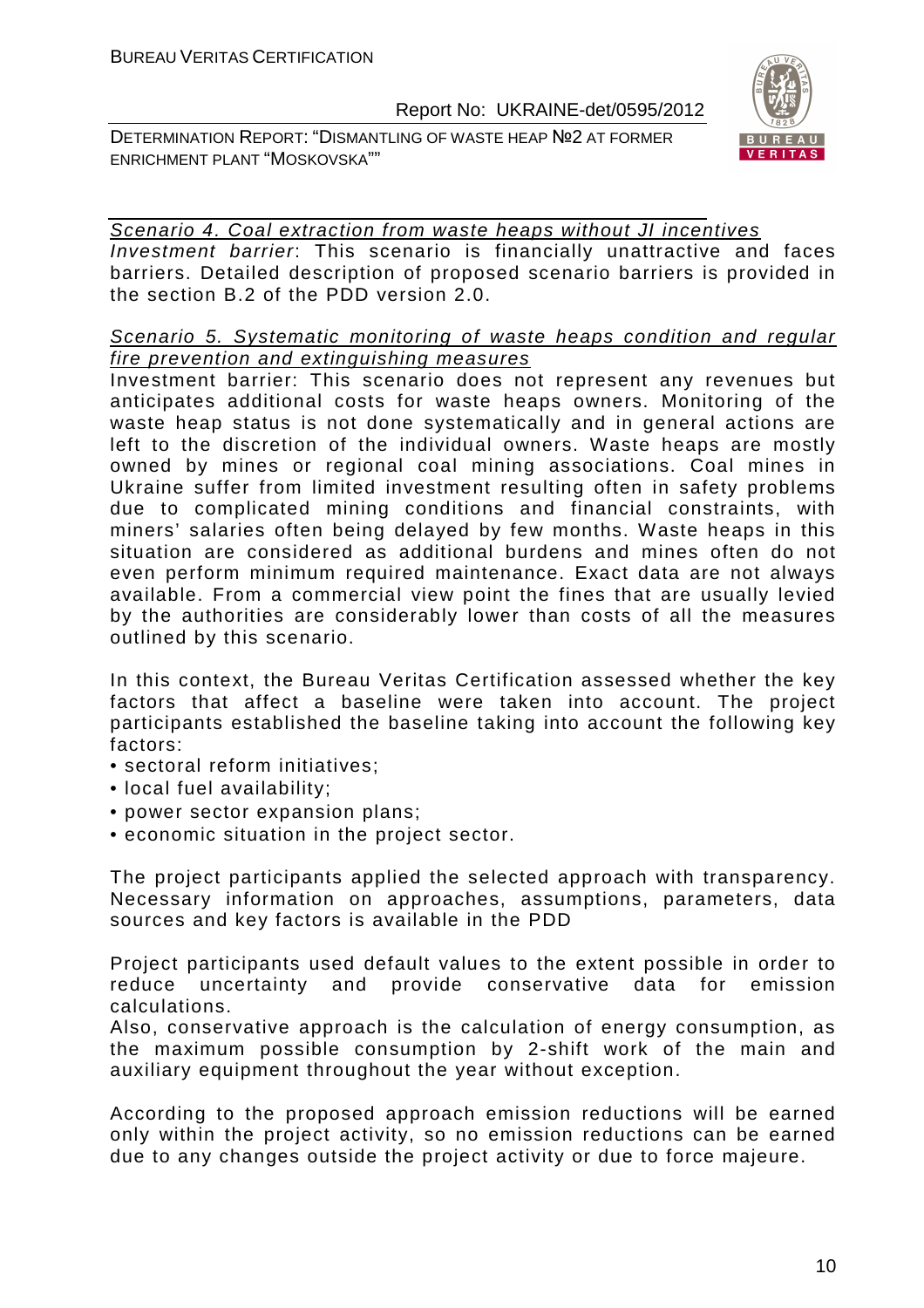DETERMINATION REPORT: "DISMANTLING OF WASTE HEAP №2 AT FORMER ENRICHMENT PLANT "MOSKOVSKA""



According to the described approach, emission reduction units shall be obtained only when due to the project boundaries coal will be extracted from the dump

Identified problem areas for baseline setting, project participants' responses and conclusions of Bureau Veritas Certification are described in Annex A (CAR 05-CAR07, CL 04).

# **4.4 Additionality (27-31)**

The project "Dismantling of waste heap at former mine "ROZSYPNYANSKA-1" is selected as the comparable JI project. Accredited independent entity has already positively determined that it would result in a reduction of anthropogenic emissions by sources or an enhancement of net anthropogenic removals by sinks that is additional to any that would otherwise occur. This determination has already been deemed final by the JISC. Appropriate documentation such as PDD and Determination Report regarding this project is available traceably and transparently on the UNFCCC JI Website.

# http://ji.unfccc.int/JIITLProject/DB/0RQXGLUAS7ETAGMUQZWFQPJLN1S IAW/details

Additionality of the project was demonstrated adequately by demonstrating that the indicated project is implemented under comparable circumstances:

a) Both projects propose **same GHG mitigation measure:** The proposed GHG mitigation measure under both projects is coal extraction from the mine's waste heaps. This will prevent greenhouse gas emissions into the atmosphere during combustion of the heaps and will contribute an additional amount of coal, without the need for mining.

b) Both projects are implemented within the **same country and the same time**: The proposed project and identified comparable project are both located in Ukraine, Donetsk Region, both projects crediting period starts 01/10/2008.

c) **Scale.** The difference between the proposed project and the other project(s) is less than 50 per cent in terms of the projects output (i.e. power output, capacity increase, etc.) or service provided; and

The projects envisage production of the same product (rock mass sorting), average rock mass outputs for both projects is similar. Criteria is satisfied.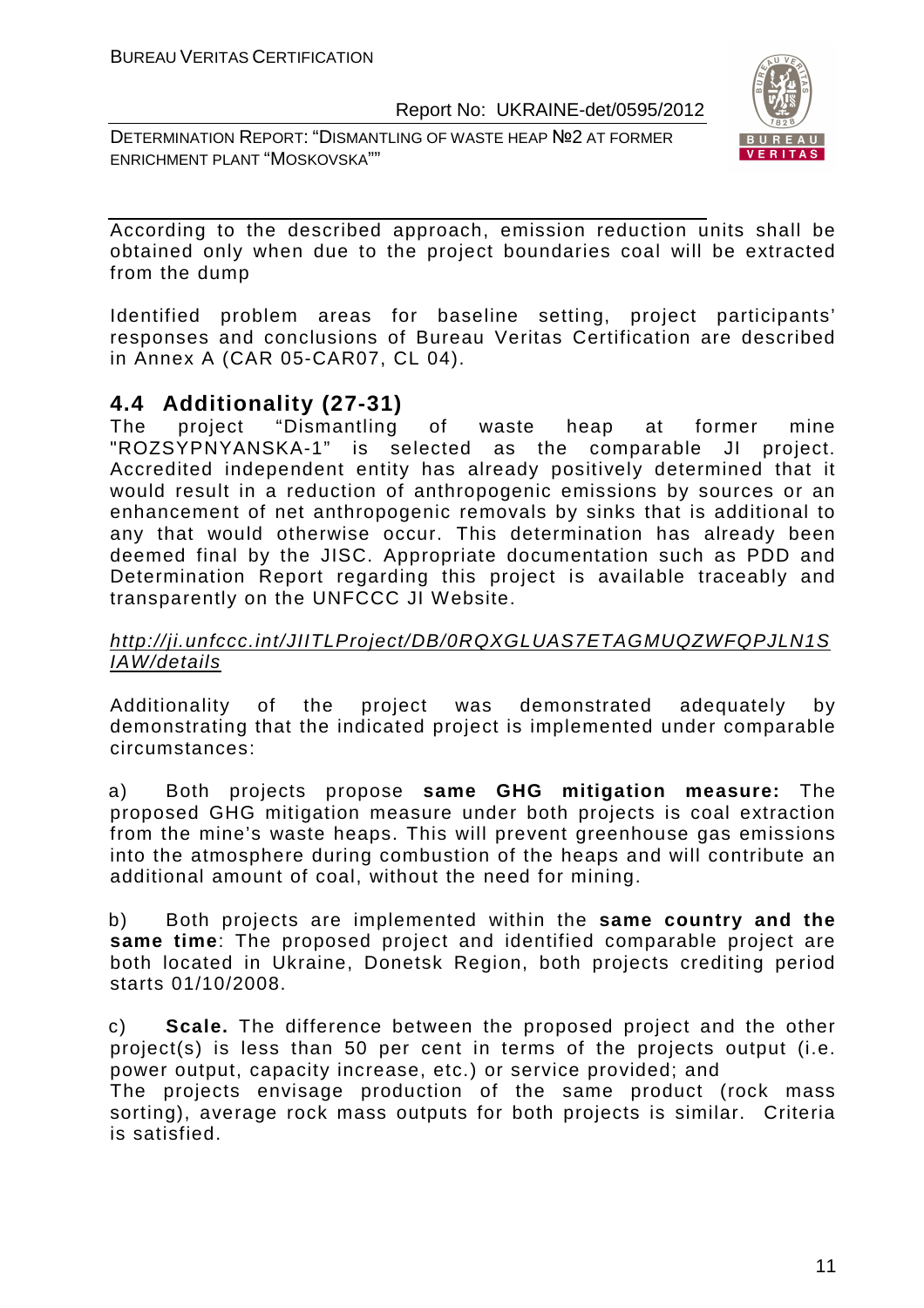DETERMINATION REPORT: "DISMANTLING OF WASTE HEAP №2 AT FORMER ENRICHMENT PLANT "MOSKOVSKA""



d) There were no significant changes in **regulatory framework** between the starting dates of two projects. Criteria is satisfied.

The desk review of provided information and follow-up interviews enabled Bureau Veritas Certification Holding SAS to assess that all explanations, descriptions and analyses in the demonstration of additionality were made in accordance with criteria of "Guidance on criteria for baseline setting and monitoring ",version 03" and this projects is indeed comparable project, implemented under comparable circumstances. The proposed JI activity provides the reductions in emissions by sources that are additional to any that would otherwise occur

Emissions in the baseline scenario are calculated as follows:

 $BE_v = BE_{WHB,v}$ , (1)

Where:

 $BE_{WHRV}$  - baseline emissions due to burning of the waste heap in the year y (tCO2 equivalent ),

Baseline emissions due to burning dumps in year y calculated by the formula:

 $BE_{WHB,y} = FC_{BE,Coal,y}/1000 \cdot \rho_{WHB} \cdot NCV_{Coal} \cdot OXID_{Coal} \cdot K_{Coal}^c \cdot 44/12$  (2) where:

 $FC_{BE,Coal,v}$  - amount of coal that has been mined in the baseline scenario and combusted for energy use, equivalent to the amount of coal extracted from the waste heap because of the project activity in the year y, t;

 $\rho$  <sub>WHB</sub> - probability of waste heap burning, d/l;

 $NCV_{Coal}$  - net Calorific Value of coal, TJ/kt;

OXID  $_{Coal}$  - carbon Oxidation factor of coal, d/l:

 $K_{\text{Coal}}^c$  - carbon content of coal, tC/TJ;

1/1000 - conversion factor from tons in kilotonnes, d / l

44/12 - stoichiometric relationship between the molecular weight of carbon dioxide and carbon.

The amount of coal produced in mines in the baseline scenario is calculated by the formula:

$$
FC_{BE,Coal,y} = FR_{Coal,y} \cdot (1 - A_{rock,y}/100 - W_{rock,y}/100) \cdot (1 - A_{Coal}/100 - W_{Coal}/100)
$$
 (3)

where:

 $FR_{\text{Coal,v}}$  - amount of sorted fraction (0-30mm), which is extracted from the dumps because of the project in a year y, that came to blending with further combustion in thermal power plants, t;

 $A_{rock, v}$  - the average ash content of sorted fractions (0-30mm), which is extracted from dump in year y,%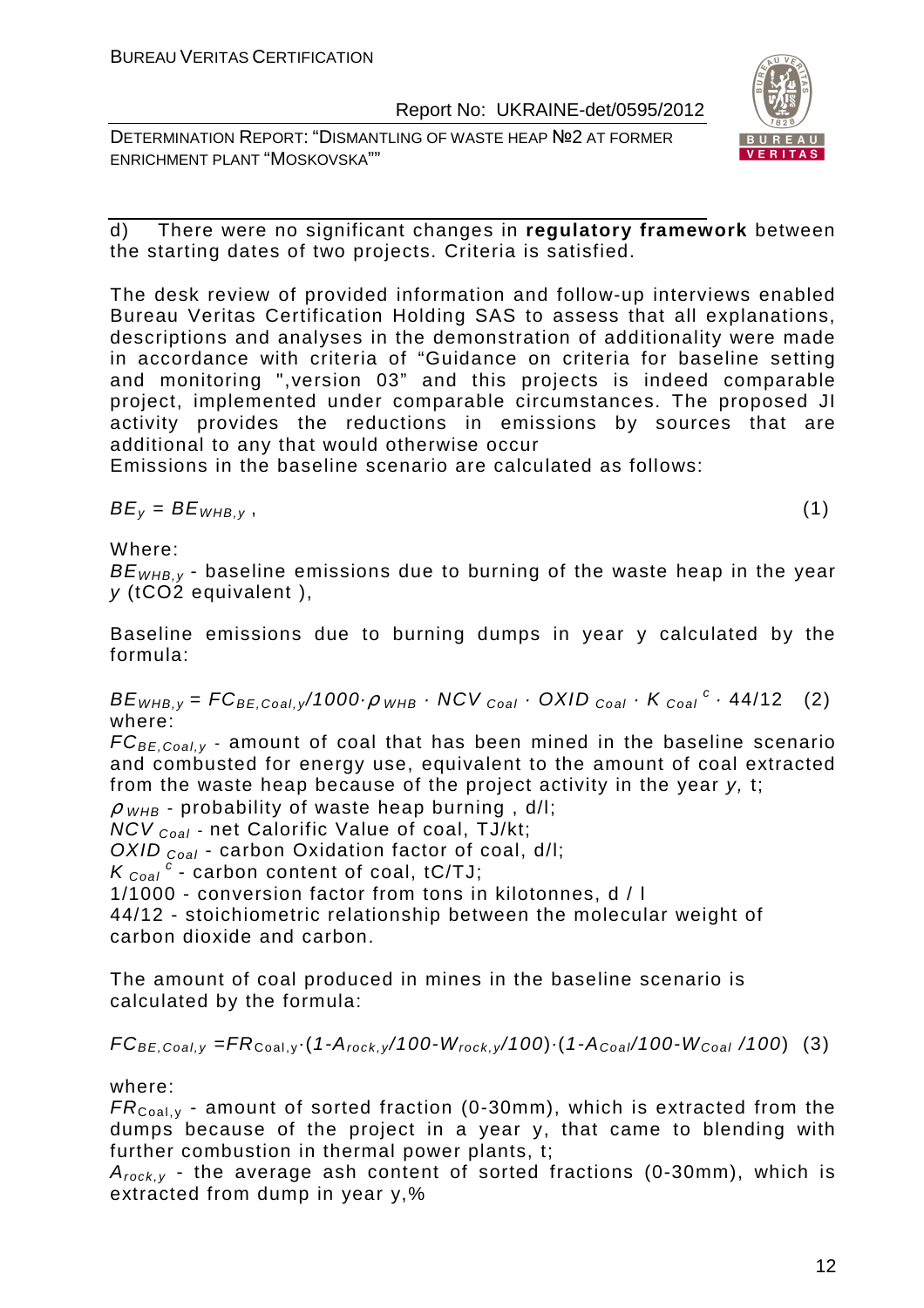DETERMINATION REPORT: "DISMANTLING OF WASTE HEAP №2 AT FORMER ENRICHMENT PLANT "MOSKOVSKA""



 $W_{rock, v}$  - the average humidity of sorted fractions (0-30mm), which is extracted from dump in year y, %;

 $A_{Coal}$  - the average ash content of coal, mined in Donetsk region of Ukraine, %;

 $W_{Coal}$  - the average humidity of coal, mined in Donetsk region of Ukraine,  $\%$ :

100 - conversion factor from percent to fraction, d/l.

Identified problem areas for project additionality, project participants' responses and conclusions of Bureau Veritas Certification are described in Annex A (CL 05).

# **4.5 Project boundary (32-33)**

The details on the project boundary were provided in section B.3 of the PDD. The desk review of submitted documentation enabled Bureau Veritas Certification to assess that the project boundary defined in the PDD encompasses all anthropogenic emissions by sources of GHGs that are:

- Under the control of the project participants;
- Reasonably attributable to the project; and
- Significant.

The baseline emission sources of GHGs that are included in the project boundaries are listed below. Emissions of carbon dioxide due to:

- Waste heap burning;

- Consumption of coal for energy production (excluded, does not take into the consideration in calculation).

The project emission sources of GHGs that were included in the project boundaries are listed below. Emissions of carbon dioxide due to:

- Consumption of electricity due to extracting coal from dump;

- Consumption of fossil fuel (diesel fuel) due to extracting coal from dump; - Consumption of coal for energy production (excluded, does not take into the consideration in calculation).

Leakages:

- Fugitive emissions of methane in the mining activities;
- Consumption of electricity from a grid at coal mine.
- Use of other types of energy sources due to mining (excluded).

All gases and sources included in the project boundary were explicitly stated, and the exclusions of any sources related to the baseline or the project are appropriately justified and provided in Table 20 of the PDD.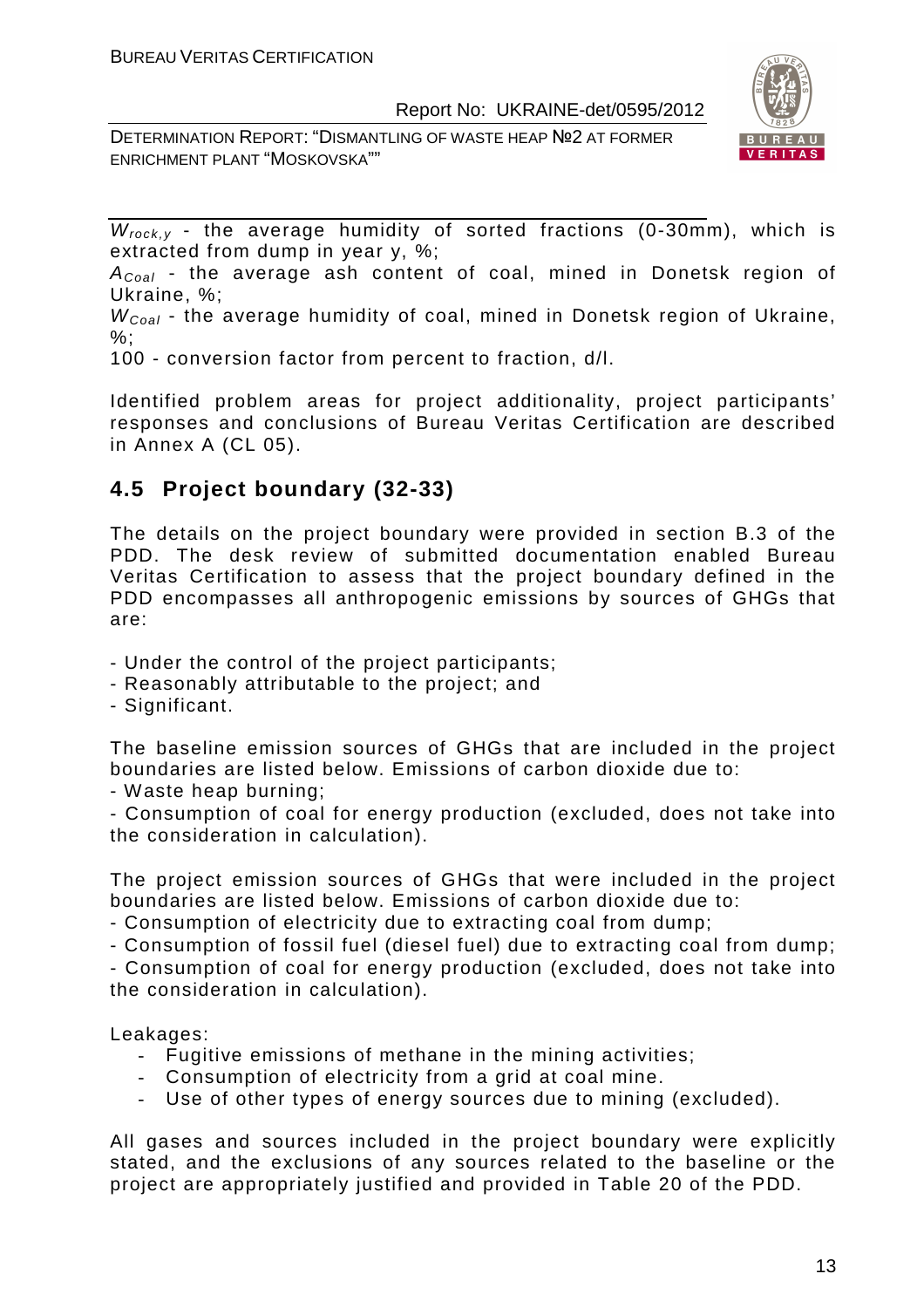DETERMINATION REPORT: "DISMANTLING OF WASTE HEAP №2 AT FORMER ENRICHMENT PLANT "MOSKOVSKA""



The delineation of the project boundary and the gases and sources included are appropriately described and justified in the PDD by using Figures 7-8 in section B.3 of the PDD.

# **4.6 Crediting period (34)**

The PDD states the starting date of the project as the date on which the implementation or construction or real action of the project will begin or began, and the starting date is 03/01/2008, which is after the beginning of 2000.

The PDD states the expected operational lifetime of the project in years and months, which is 4 years and 8 months.

The PDD states the length of the crediting period in years and months, which is 4 years and 8 months, and its starting date as 01/02/2008, which is on the date the first emission reductions are generated by the project.

The PDD states that the crediting period for the issuance of ERUs starts only after the beginning of 2008 and does not extend beyond the operational lifetime of the project.

Identified problem areas for crediting period, project participants' responses and conclusions of Bureau Veritas Certification are described in Annex A (CL06).

# **4.7 Monitoring plan (35-39)**

The PDD, in its monitoring plan section, explicitly indicates that JI specific approach was the selected.

The monitoring plan describes all relevant factors and key characteristics that will be monitored, and the period in which they will be monitored, in particular also all decisive factors for the control and reporting of project performance, such as value of extracted coal, values of consumed electricity, diesel fuel.

The monitoring plan specifies the indicators, constants and variables that are reliable (i.e. provide consistent and accurate values), valid (i.e. are clearly connected with the effect to be measured), and that provide a transparent picture of the emission reductions or enhancements of net removals to be monitored such as Net Calorific Value of Coal, Net calorific value of Diesel fuel, Carbon Oxidation Factor of Coal, Carbon Oxidation Factor of Diesel Fuel, Carbon content of coal, Carbon content of diesel fuel, Emission factor for fugitive methane emissions from coal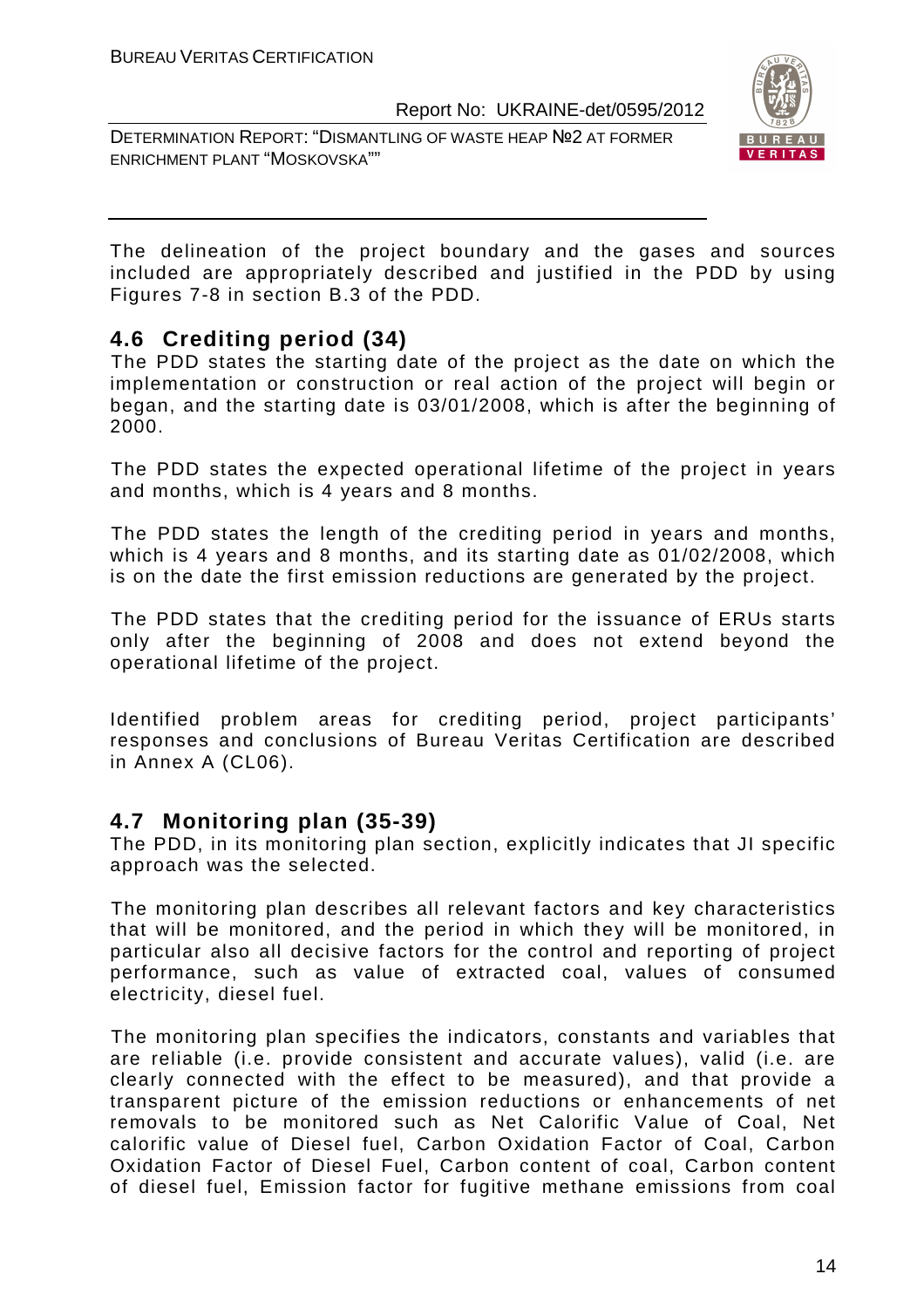DETERMINATION REPORT: "DISMANTLING OF WASTE HEAP №2 AT FORMER ENRICHMENT PLANT "MOSKOVSKA""



mining, Specific carbon dioxide emissions due to production of electricity at TPP and by its consumptions, The average ash content of coal produced in Donetsk region, the average moisture of coal produced in Donetsk Region, probability of waste heap burning, average electricity consumption per tonne of coal, produced in Ukraine.

The monitoring plan draws on the list of standard variables indicated in appendix B of "Guidance on criteria for baseline setting and monitoring" developed by the JISC.

The monitoring plan explicitly and clearly distinguishes:

(i) Data and parameters that are not monitored throughout the crediting period, but are determined only once (and thus remain fixed throughout the crediting period), and that are available already at the stage of determination, such as Global Warming potential of the Methane, Methane Density, Net Calorific Value of Coal, Net calorific value of Diesel fuel, Carbon Oxidation Factor of Coal, Carbon Oxidation Factor of Diesel Fuel, Carbon content of coal, Carbon content of diesel fuel, Emission factor for fugitive methane emissions from coal mining, Specific carbon dioxide emissions due to production of electricity at TPP and by its consumptions, The average ash content of coal produced in Donetsk region, the average moisture of coal produced in Donetsk Region, probability of waste heap burning, average electricity consumption per tonne of coal, produced in Ukraine

(ii) Data and parameters that are not monitored throughout the crediting period, but are determined only once (and thus remain fixed throughout the crediting period), but that are not already available at the stage of determination, such as absent.

(iii) Data and parameters that are monitored throughout the crediting period, such as Additional amount of electricity consumed in project, amount of diesel fuel consumed in project year, value of produced coal.

The monitoring plan describes the methods employed for data monitoring (including its frequency) and recording, such as direct monitoring of electricity consumption by meters, sampling of produced coal, etc. Description of employed methods is provided in the section D.1 of the PDD.

The monitoring plan elaborates all algorithms and formulae used for the estimation/calculation of baseline emissions/removals and project emissions/removals or direct monitoring of emission reductions from the project, leakage, as appropriate, such as described below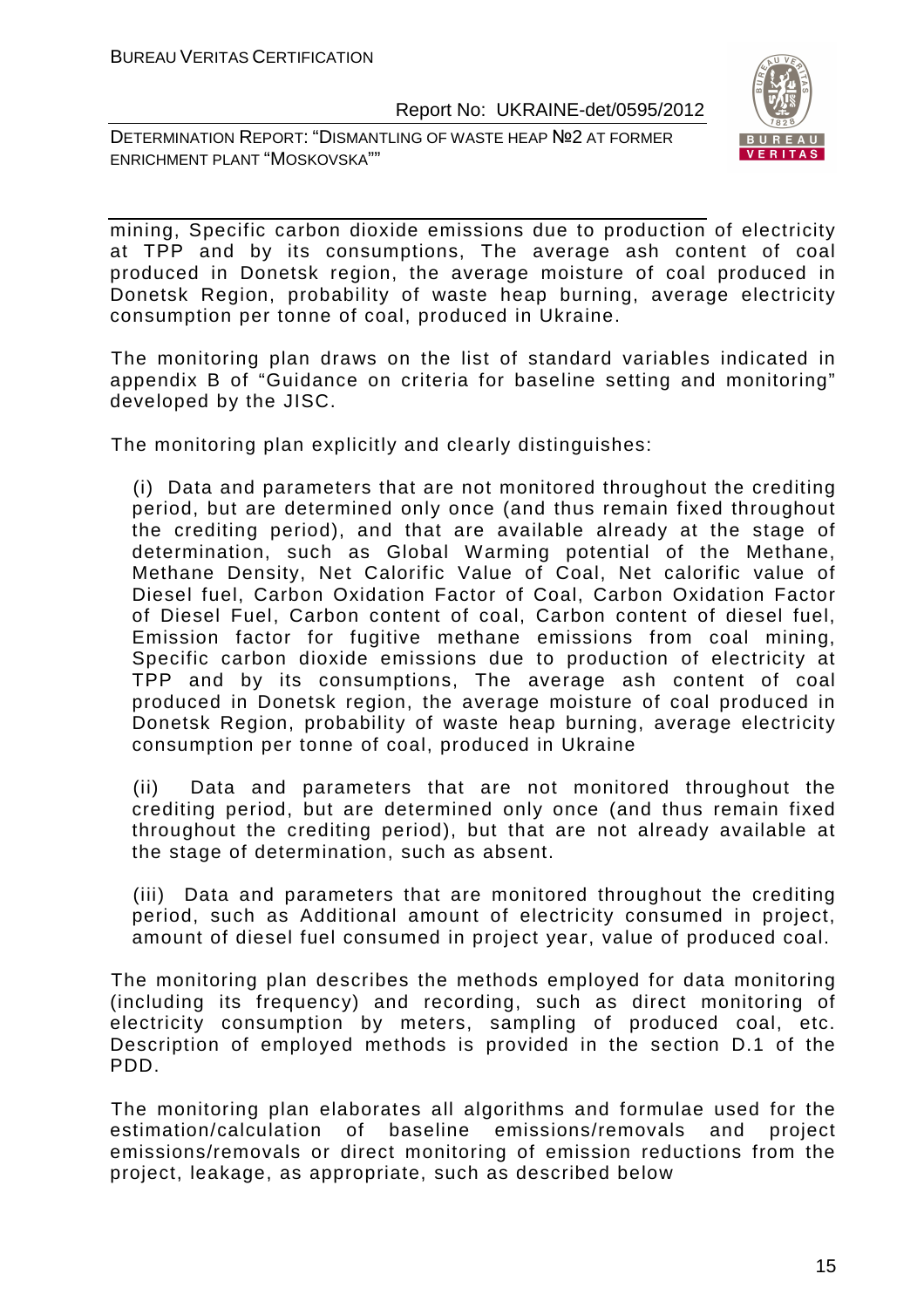DETERMINATION REPORT: "DISMANTLING OF WASTE HEAP №2 AT FORMER ENRICHMENT PLANT "MOSKOVSKA""

The annual emission reductions are calculated as follows:

$$
ER_y = BE_y - PE_y - LE_y, \tag{4}
$$

where:

 $ER<sub>v</sub>$  - emissions reductions of the JI project in year y (tCO2 equivalent);  $BE_{y}$  - baseline emission in year y (tCO2 equivalent);

 $PE<sub>y</sub>$  - project emission in year y (tCO2 equivalent);

 $LE_v$  - leakages in year y, (tCO2 equivalent).

Emissions in the baseline scenario are calculated as follows:

 $BE_v = BE_{WHB.v}$ , (5)

Where:

 $BE<sub>WHB-V</sub>$  - baseline emissions due to burning of the waste heap in the year y (tCO2 equivalent ),

Baseline emissions due to burning dumps in year y calculated by the formula:

 $BE_{WHB,y} = FC_{BE,Coal,y}$ /1000 $\rho_{WHB}$  · NCV  $_{Coal}$  · OXID  $_{Coal}$  · K  $_{Coal}$  <sup>c</sup> · 44/12 (6) where:

 $FC_{BE, coal,v}$  - amount of coal that has been mined in the baseline scenario and combusted for energy use, equivalent to the amount of coal extracted from the waste heap because of the project activity in the year y, t;

 $\rho$  w<sub>HB</sub> - probability of waste heap burning, d/l;

 $NCV_{Coal}$  - net Calorific Value of coal, TJ/kt;

OXID  $_{Coal}$  - carbon Oxidation factor of coal, d/l;

 $K_{\text{Coal}}^c$  - carbon content of coal, tC/TJ;

1/1000 - conversion factor from tons in kilotonnes, d / l

44/12 - stoichiometric relationship between the molecular weight of carbon dioxide and carbon.

The amount of coal produced in mines in the baseline scenario is calculated by the formula:

 $FC_{BE,Coal,y} = FR_{Coal,y} \cdot (1-A_{rock,y}/100-W_{rock,y}/100) \cdot (1-A_{Coal}/100-W_{Coal}/100)$  (7)

where:

 $FR_{\text{Coal,v}}$  - amount of sorted fraction (0-30mm), which is extracted from the dumps because of the project in a year y, that came to blending with further combustion in thermal power plants, t;

 $A_{rock, v}$  - the average ash content of sorted fractions (0-30mm), which is extracted from dump in year y,%

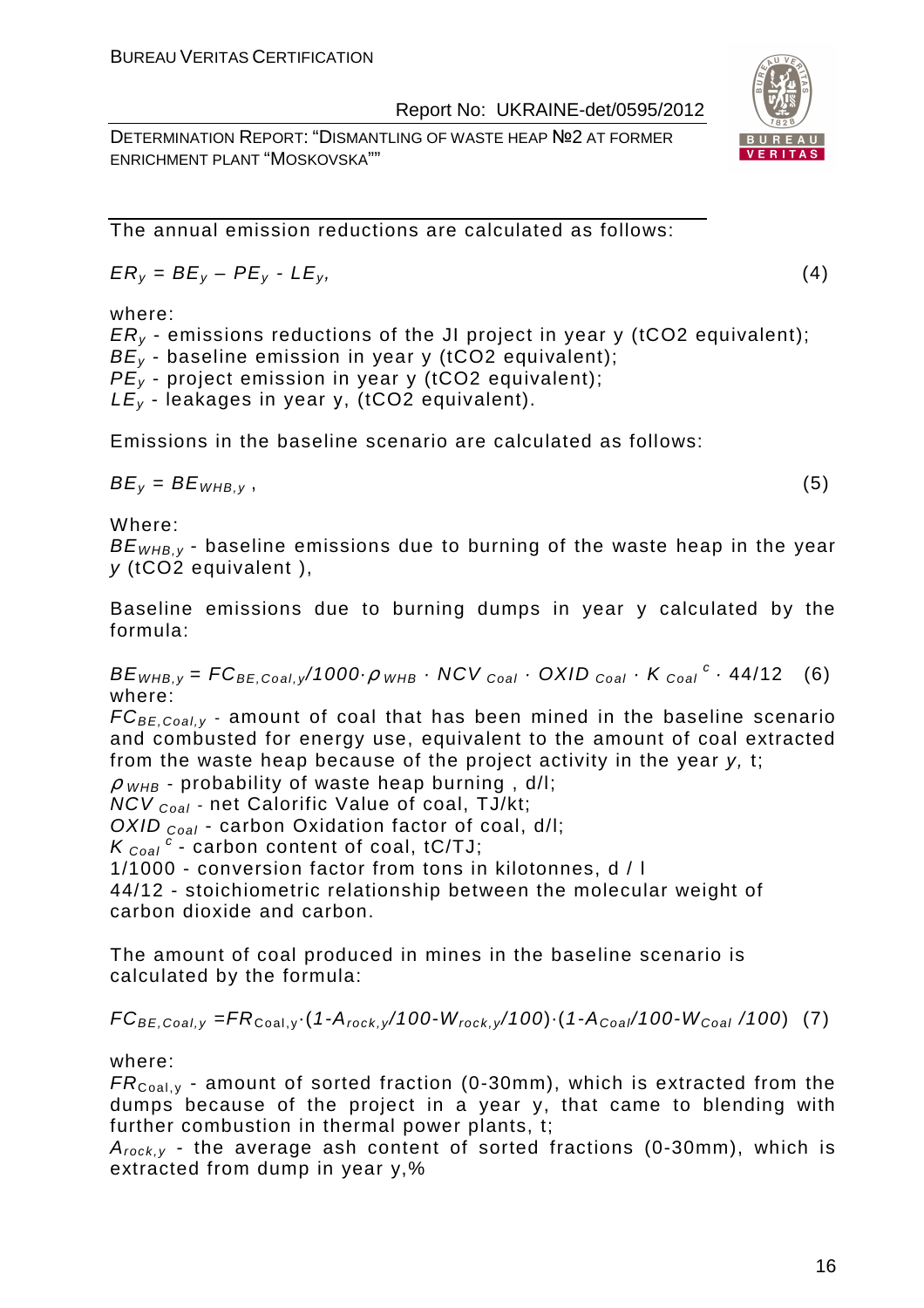DETERMINATION REPORT: "DISMANTLING OF WASTE HEAP №2 AT FORMER ENRICHMENT PLANT "MOSKOVSKA""



 $W_{rock, v}$  - the average humidity of sorted fractions (0-30mm), which is extracted from dump in year y, %;

 $A_{Coal}$  - the average ash content of coal, mined in Donetsk region of Ukraine, %;

 $W_{Coal}$  - the average humidity of coal, mined in Donetsk region of Ukraine,  $\%$ :

100 - conversion factor from percent to fraction, d/l.

Emissions from the project activity are calculated as follows:

$$
PE_{y} = PE_{EL,y} + PE_{Diesel,y}
$$
 (8)

where:

 $PE<sub>v</sub>$  - project emissions due to project activity in the year y (tCO2 equivalent),

PE*Е*L,y - project emissions due to consumption of electricity from the grid by the project activity in the year y (tCO2 equivalent),

 $PE_{\text{Diesel},v}$  - project emissions due to consumption of diesel fuel by the project activity in the year y (tCO2 equivalent).

The Project emissions due to consumption of electricity from a grid in a year y are calculated as follows:

$$
PE_{EL,y} = EC_{PE,y} \cdot EF_{CO2,EL}
$$
 (9)

where:

 $EC_{PE,V}$  - additional amount of electricity, consumed in project in year y, MWh;

EF<sup>C</sup>*О*2,EL - Specific carbon dioxide emissions due to production of electricity at TPP and by its consumption, tCO2/MWh;

Project emissions due to consumption of diesel fuel by the project activity in the year y are calculated as follows:

 $PE_{\text{Diesel},y} = FC_{\text{BE},\text{Diesel},y}/1000 \cdot NCV_{\text{Diesel}} \cdot OXID_{\text{Diesel}} \cdot K_{\text{Diesel}}^c \cdot 44/12$  (10)

where:

 $FC_{BE, Diesel, y}$  - amount of diesel fuel, consumed in project in year y, t; NCV<sub>Diesel</sub> - Net Calorific Value of diesel fuel, TJ/kt;  $OXID<sub>Diesel</sub>$  - carbon Oxidation factor of diesel fuel, d/l;  $K_{Diesel}^c$  - carbon content of diesel, tC/TJ; 44/12 - stoichiometric relationship between the molecular weight of carbon dioxide and carbon. 1/1000 - conversion factor from tons in kilotonnes, d / l

Leakages in year y are calculated as follows: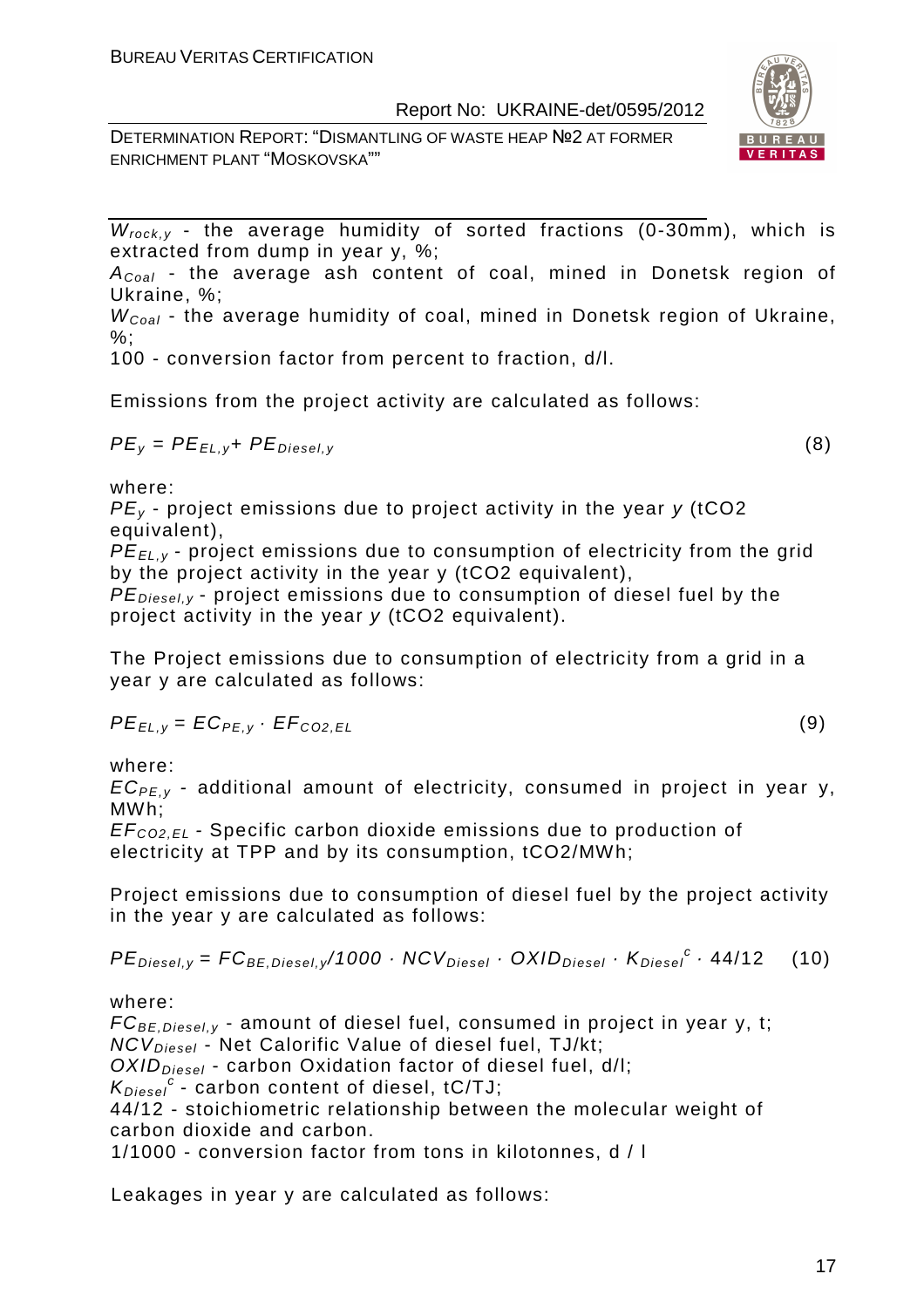DETERMINATION REPORT: "DISMANTLING OF WASTE HEAP №2 AT FORMER ENRICHMENT PLANT "MOSKOVSKA""

 $LE_v = LE_{CH4,v} + LE_{EL,v}$  (11)

# where::

 $LE_v$  - leakages in year y, (t CO2e);

 $LE<sub>CH4,V</sub>$  - leakages due to fugitive emissions of methane in the mining activities in the year y, (t СО2е);

 $LE_{EL, y}$  - leakages due to consumption of electricity from a grid at coal mine in a year y,(t СО2е);

Leakages due to fugitive emissions of methane in the mining activities in the year y are calculated as follows:

$$
LE_{\text{CH4},y} = -FC_{BE,Coal,y} \cdot EF_{CH4} \cdot \rho_{CH4} \cdot GWP_{CH4}, \qquad (12)
$$

 $FC_{BE, coal,v}$  - amount of coal that has been mined in the baseline scenario and combusted for energy use, equivalent to the amount of coal extracted from the waste heaps because of the project activity in the year y, t, calculated as (4);

 $EF<sub>CH4</sub>$  - emission factor for fugitive methane emissions from coal mining, m3/t;

 $ρ<sub>CH4</sub>$  - methane density at standard conditions t/m3;

GWPCH4 - Global Warming Potential of Methane, tСО2/ tСН4.

Leakages due to consumption of electricity from a grid at coal mine in a year y are calculated as follows:

$$
LE_{EL,y} = -FC_{BE,Coal,y} \cdot N_{Coal,y}^{E} \cdot EF_{CO2,EL,y}
$$
 (13)

Where

 $FC_{BE, coal,v}$  - amount of coal that has been mined in the baseline scenario and combusted for energy use, equivalent to the amount of coal extracted from the waste heaps because of the project activity in the year y, t, calculated as (2);

N<sub>Coal,y</sub><sup>E</sup> - Average electricity consumption per tonne of coal, produced in Ukraine in the year y, MWh/t;

EF<sup>C</sup>*О*2,EL, <sup>у</sup> - Specific carbon dioxide emissions due to production of electricity at TPP and by its consumption, tСО2/ MWh

The monitoring plan presents the quality assurance and control procedures for the monitoring process described in the section D.2 of the PDD. This includes, as appropriate, information on calibration and on how records on data and/or method validity and accuracy are kept and made available on request.

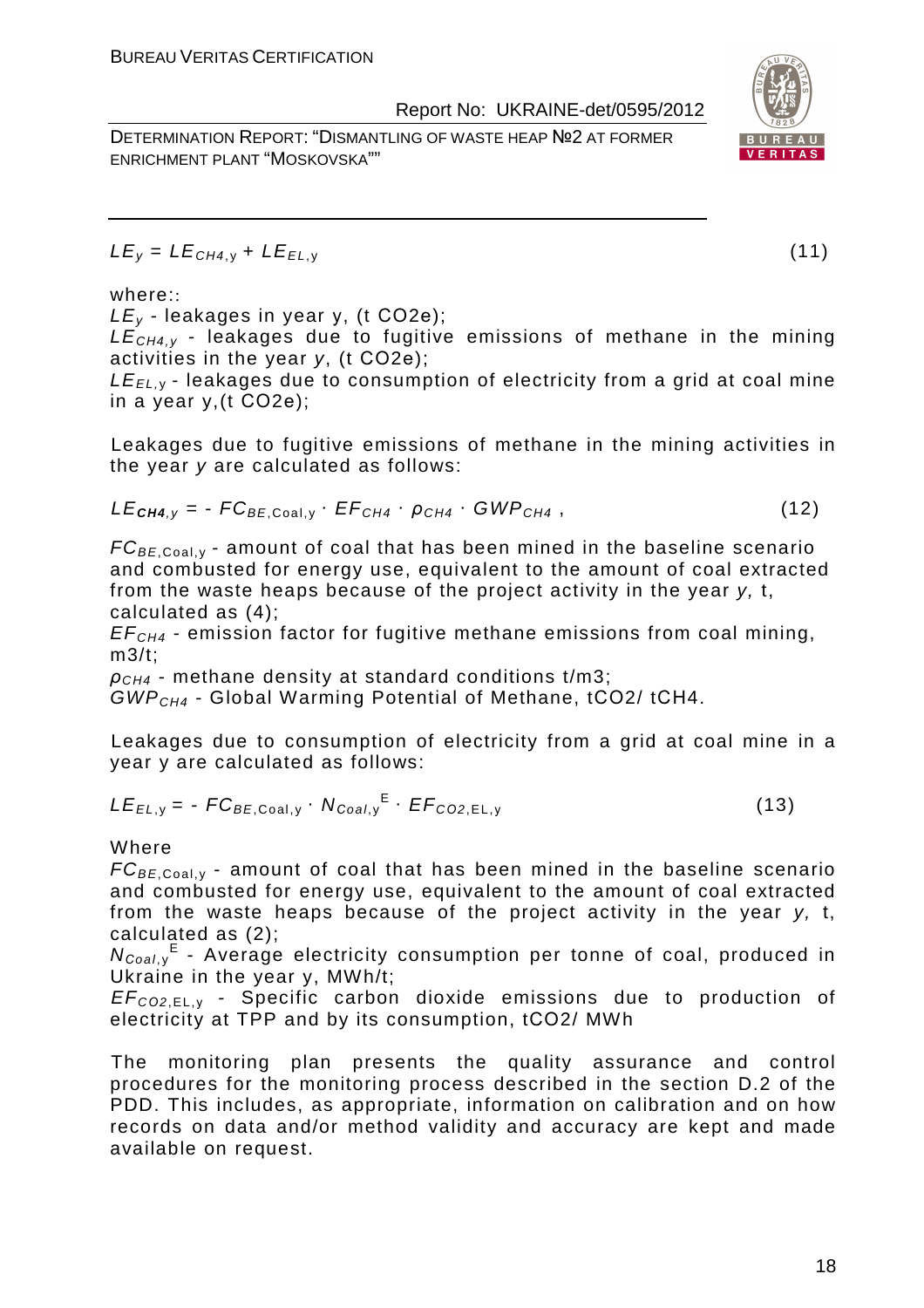DETERMINATION REPORT: "DISMANTLING OF WASTE HEAP №2 AT FORMER ENRICHMENT PLANT "MOSKOVSKA""



The monitoring plan clearly identifies the responsibilities and the authority regarding the monitoring activities. Clear and transparent scheme of monitoring data flow is provided in the section D.3 of the PDD.

On the whole, the monitoring plan reflects good monitoring practices appropriate to the project type.

The monitoring plan provides, in tabular form, a complete compilation of the data that need to be collected for its application, including data that are measured or sampled and data that are collected from other sources (e.g. official statistics, expert judgment, proprietary data, IPCC, commercial and scientific literature etc.) but not including data that are calculated with equations.

The monitoring plan indicates that the data monitored and required for verification are to be kept for two years after the last transfer of ERUs for the project.

Identified problem areas for project monitoring plan, project participants' responses and conclusions of Bureau Veritas Certification are described in Annex A to the Determination Report (refer to CAR 08-CAR 10).

# **4.8 Leakage (40-41)**

This project will result in a net change in fugitive methane emissions due to the mining activities. As coal in the baseline scenario is only coming from mines it causes fugitive emissions of methane. These are calculated as standard country specific emission factor applied to the amount of coal that is extracted from the waste heaps in the project scenario (which is the same as the amount of coal that would have been mined in the baseline scenario. Source of the leakage are the fugitive methane emissions due to coal mining. These emissions are specific to the coal that is being mined. Coal produced by the project activity is not mined but extracted from the waste heap through the advanced beneficiation process. Therefore, coal produced by the project activity substitutes the coal would have been otherwise mined in the baseline. Coal that is mined in the baseline has fugitive methane emissions associated with it and the coal produced by the project activity does not have such emissions associated with it.

As reliable and accurate national data on fugitive CH4 emissions associated with the production of coal are available, project participants used this data to calculate the amount of fugitive CH4 emission as described below.

This leakage is measurable: through the same procedure as used in 2006 IPCC Guidelines (See Volume 2, Chapter 4, Page 4-11) and also used in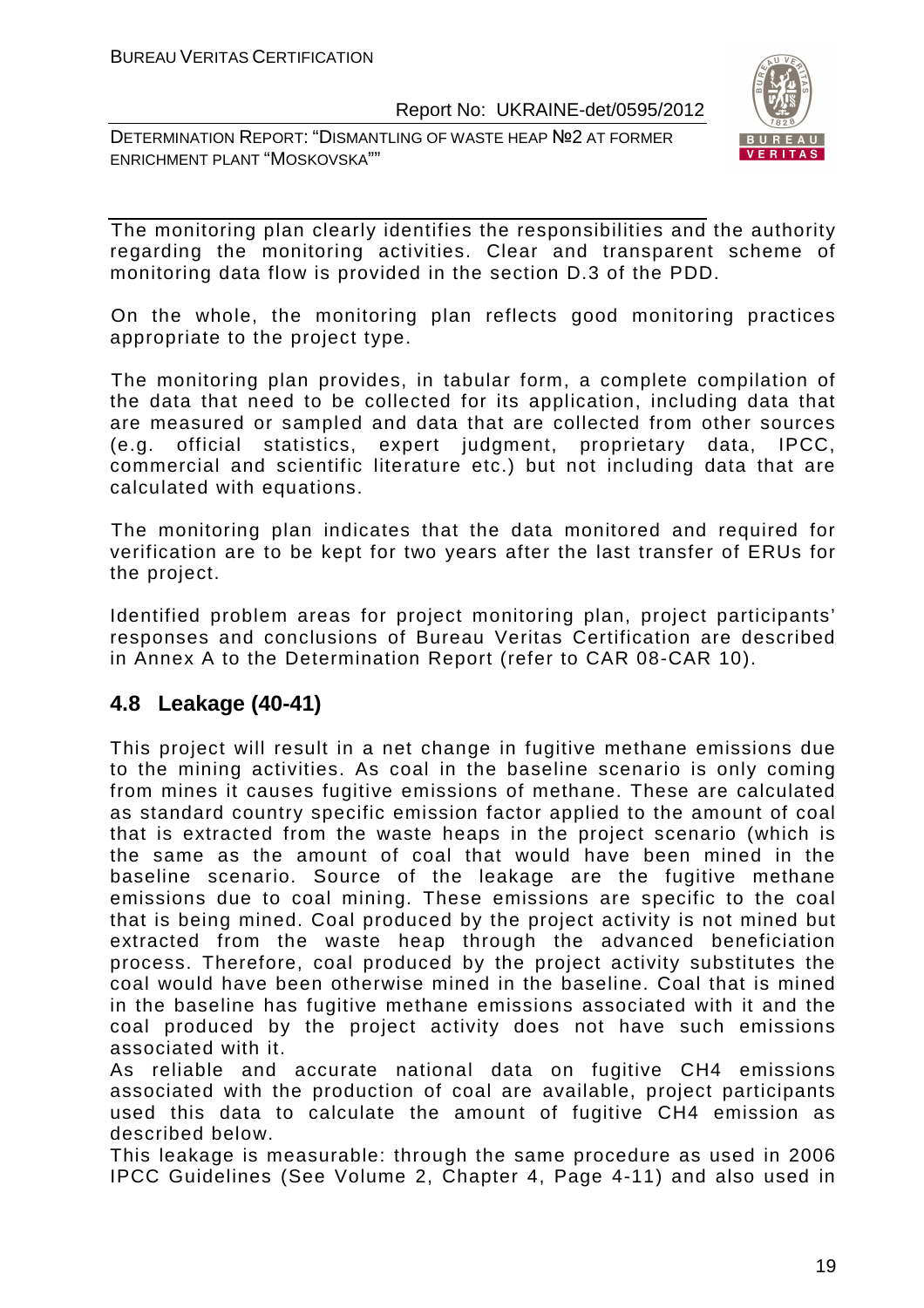DETERMINATION REPORT: "DISMANTLING OF WASTE HEAP №2 AT FORMER ENRICHMENT PLANT "MOSKOVSKA""



CDM approved methodology ACM009, Version 03.2 (Page 8). Activity data (in our case amount of coal extracted from the waste heap which is monitored directly) is multiplied by the emission factor (which is sourced from the relevant national study – National Inventory Report of Ukraine under the Kyoto Protocol) and any conversion coefficients.

Electricity consumption and related greenhouse gas emissions due to dismantling of waste heap to be taken into account in calculating the project emissions. Carbon dioxide emissions due to electricity consumption in the coal mine way in an amount, equivalent to the design of coal - a leakage that can be taken into account at base of the State Statistics Committee data, concerning unit costs of electricity at coal mines in Ukraine in the relevant year.

This leakage is directly attributable to the JI project activity according to the following assumption: the coal produced by the project activity from the waste heap will substitute the coal produced by underground mines of the region in the baseline scenario. This assumption is explained by the following logic: Energy coal market is demand driven as it is not feasible to produce coal without demand for it. Coal is a commodity that can be freely transported to the source of demand and coal of identical quality can substitute some other coal easily. The project activity cannot influence demand for coal on the market and supplies coal extracted from the waste heaps. In the baseline scenario demand for coal will stay the same and will be met by the traditional source – underground mines of the region. Therefore, the coal supplied by the project in the project scenario will have to substitute the coal mined in the baseline scenario. According to this approach equivalent product supplied by the project activity (with lower associated specific green-house gas emissions) will substitute the baseline product (with higher associated specific green-house gas emissions). This methodological approach is very common and is applied in all renewable energy projects (substitution of grid electricity with renewable-source electricity), projects in cement sector (e.g. JI0144 Slag usage and switch from wet to semi-dry process at JSC "Volyn-Cement", Ukraine), projects in metallurgy sector (e.g. UA1000181 Implementation of Arc Furnace Steelmaking Plant "Electrostal" at Kurakhovo, Donetsk Region) and others.

The problem areas for project leakages were not identified

# **4.9 Estimation of emission reductions or enhancements of net removals (42-47)**

The PDD indicates assessment of emissions or net removals in the baseline scenario and in the project scenario as the approach chosen to estimate the emission reductions or enhancement of net removals generated by the project.

The PDD provides the ex ante estimates of: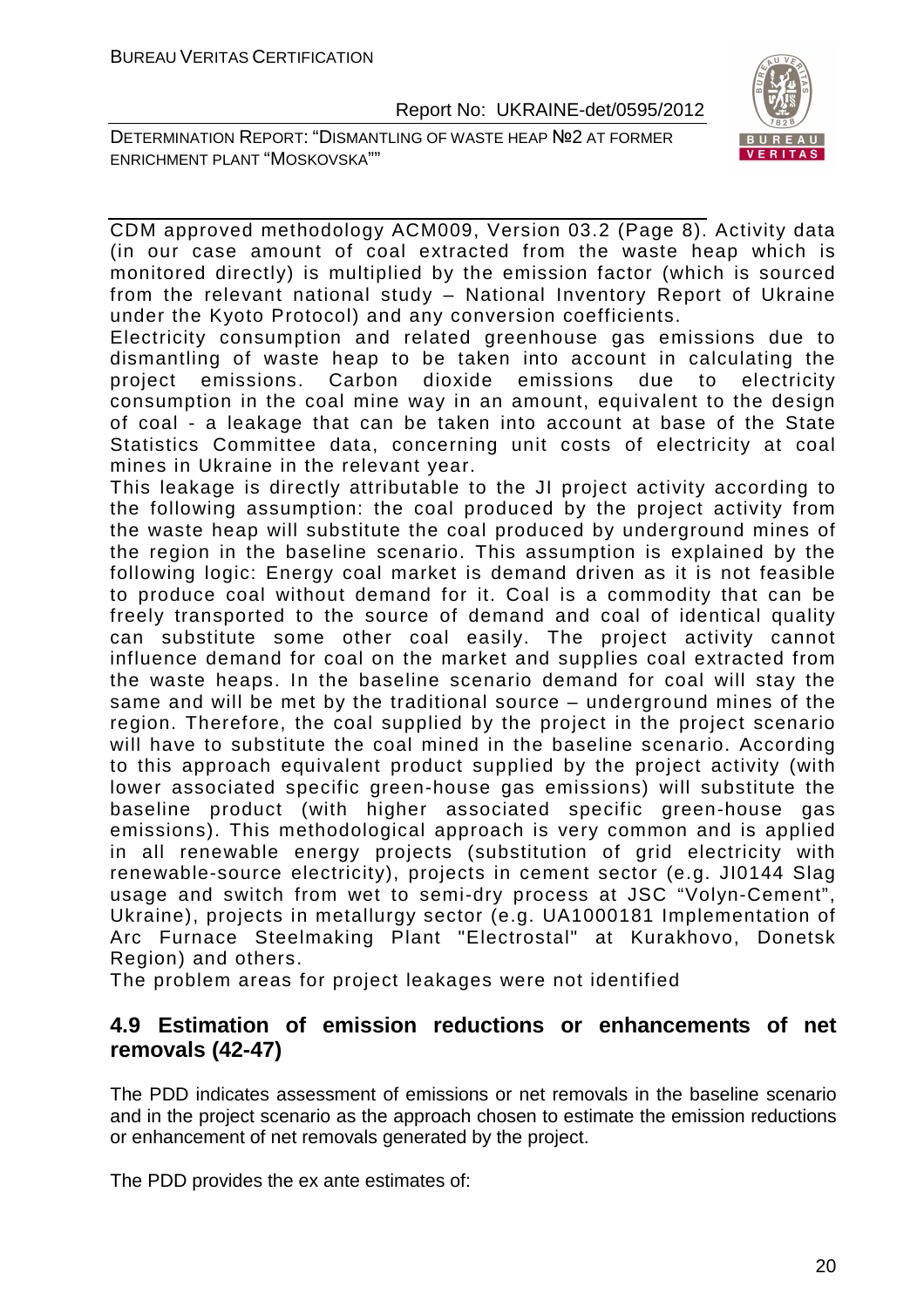DETERMINATION REPORT: "DISMANTLING OF WASTE HEAP №2 AT FORMER ENRICHMENT PLANT "MOSKOVSKA""



(a) Emissions or net removals for the project scenario (within the project boundary), which are 47 769 tonnes of CO2eq for period 01/02/2008-30/09/2012;

(b) Leakage, as applicable, which are -428 948 tonnes of CO2eq for period 01/02/2008-30/09/2012;

(c) Emissions or net removals for the baseline scenario (within the project boundary), which are 1 372 303 tonnes of CO2eq for period 01/02/2008-30/09/2012;

(d) Emission reductions or enhancements of net removals adjusted by leakage (based on (a)-(c) above), which are 1 753 482 tonnes of CO2eq for period 01/02/2008- 30/09/2012.

The PDD provides the ex ante estimates of:

The estimates referred to above are given:

- (a) On a yearly basis;
- (b) From 01/02/2008 to 30/09/2012, covering the whole crediting period;
- (c) On a source-by-source/sink-by-sink basis;
- (d) For each GHG gas, which is CO2 and CH4

(e) In tonnes of CO2 equivalent, using global warming potentials defined by decision 2/CP.3 or as subsequently revised in accordance with Article 5 of the Kyoto Protocol;

The formula used for calculating the estimates referred above, which are described in the section 4.7 of this Determination Report, are consistent throughout the PDD.

For calculating the estimates referred to above, key factors, e.g. local prices for electricity, coal and diesel fuel, available production resources, influencing the baseline emissions or removals and the activity level of the project and the emissions or net removals as well as risks associated with the project were taken into account, as appropriate.

Data sources used for calculating the estimates referred to above, such as work and laboratory logbooks, work and laboratory monthly and yearly reports, production sailing invoices are clearly identified, reliable and transparent.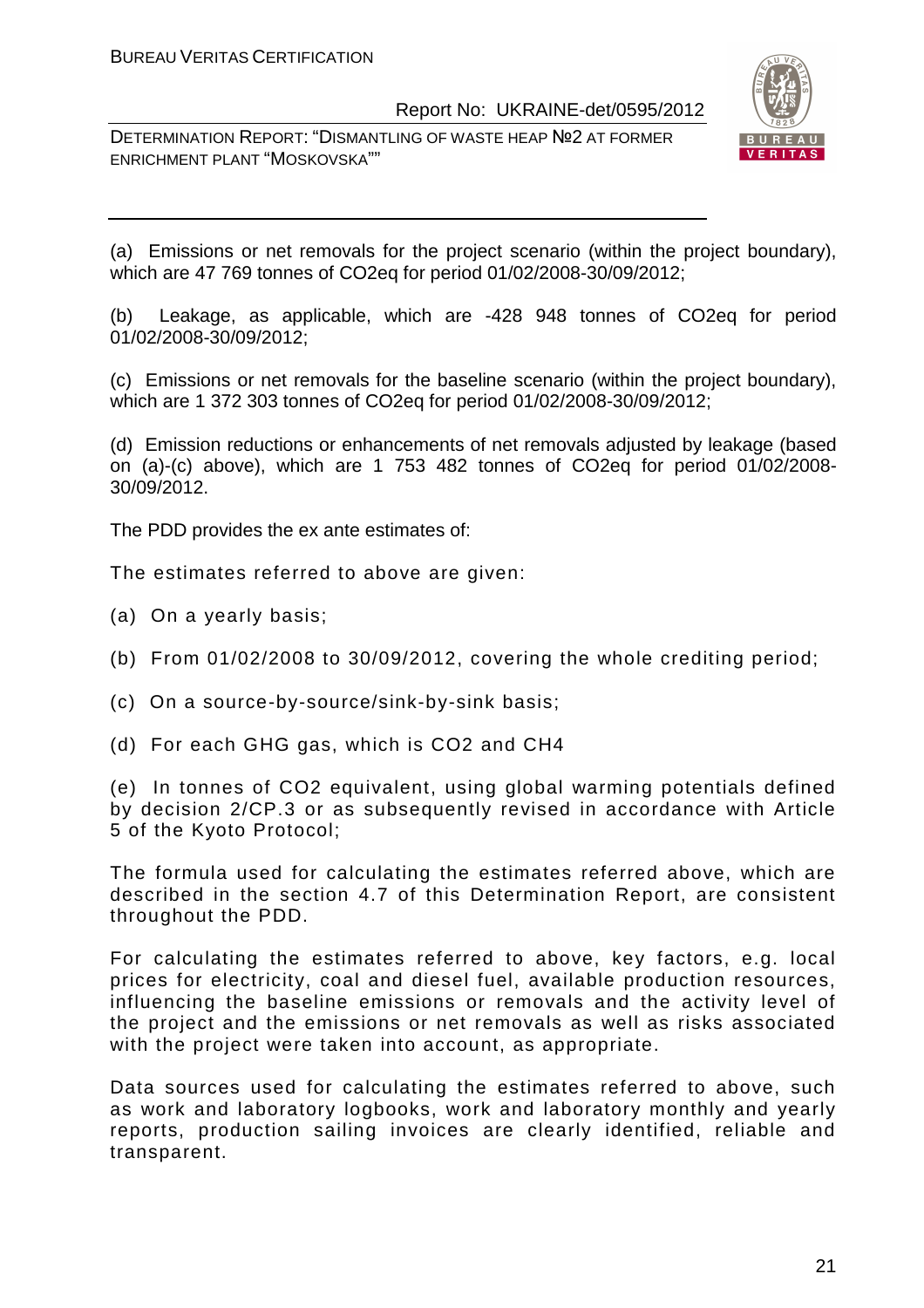DETERMINATION REPORT: "DISMANTLING OF WASTE HEAP №2 AT FORMER ENRICHMENT PLANT "MOSKOVSKA""



Emission factors, such as emission factor for electricity consumption, Carbon Oxidation Factor of Coal, Carbon Oxidation Factor of Diesel Fuel, etc, were selected by carefully balancing accuracy and reasonableness, and appropriately justified of the choice.

The estimation referred to above is based on conservative assumptions and the most plausible scenarios in a transparent manner.

The estimates referred to above are consistent throughout the PDD.

The annual average of estimated emission reductions or enhancements of net removals over the crediting period is calculated by dividing the total estimated emission reductions or enhancements of net removals over the crediting period by the total months of the crediting period, and multiplying by twelve.

Identified problem areas for project estimations, project participants' responses and conclusions of Bureau Veritas Certification are described in Annex A (CAR 11).

# **4.10 Environmental impacts (48)**

The PDD lists and attaches documentation on the analysis of the environmental impacts of the project, including transboundary impacts, in accordance with procedures as determined by the host Party, such as permit on pollutant by stationary sources, analysis of the environmental impacts, a part of separation fabric work project which is mentioned in the PDD.

The PDD provides conclusion and all references to supporting documentation of an environmental impact assessment undertaken in accordance with the procedures as required by the host Party, if the analysis referred to above indicates that the environmental impacts are considered significant by the project participants or the host Party.

The problem areas for environmental impacts of the project were not identified

# **4.11 Stakeholder consultation (49)**

The host Party for the project is Ukraine. The project meets the applicable standards and requirements, set forth in Ukraine. The Host Party does not put forward the requirement to consult with stakeholders to JI projects. The project was presented to the local authorities, and was approved (approval on building, etc).

Any comments from local authorities or stakeholders were not obtained.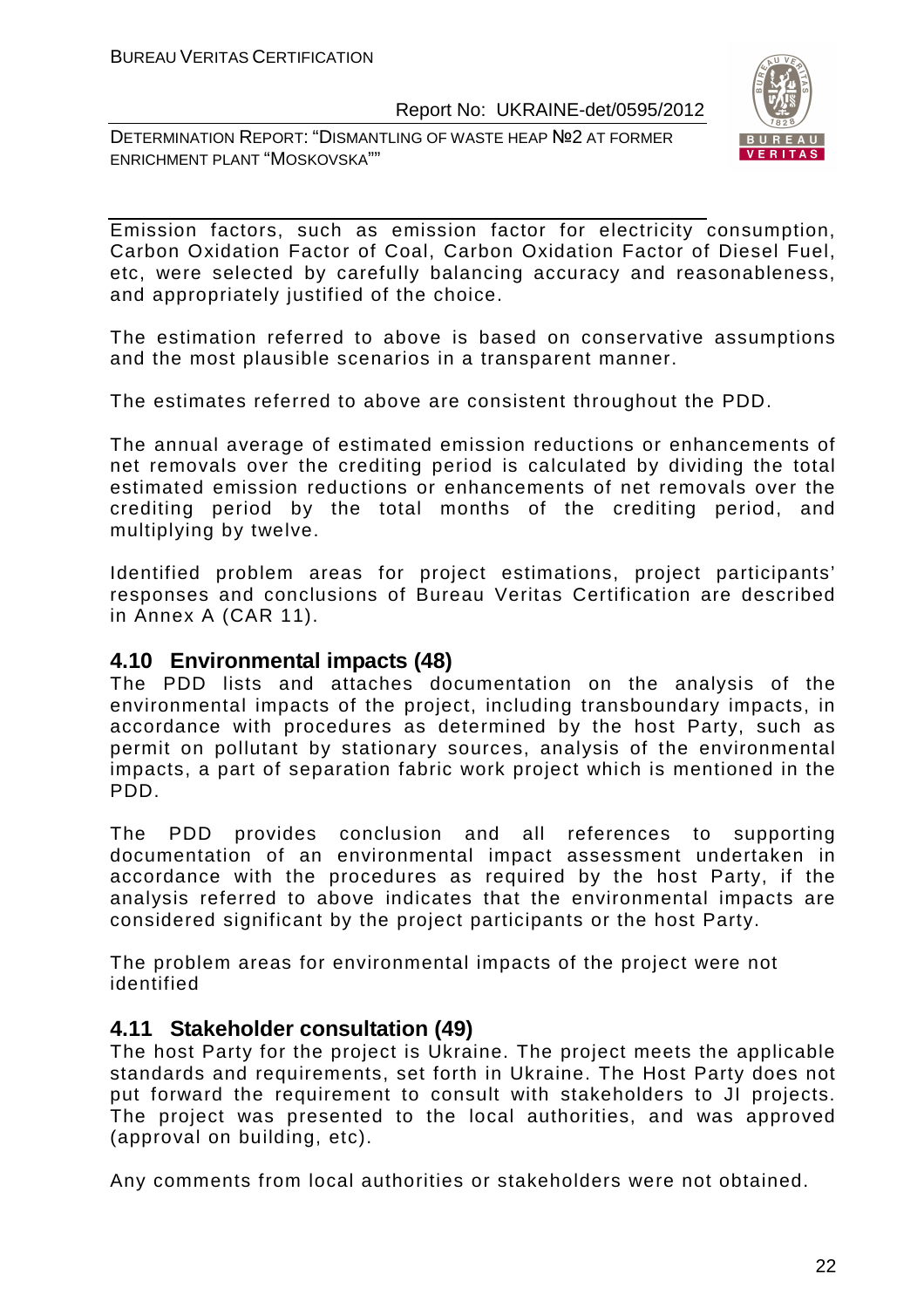DETERMINATION REPORT: "DISMANTLING OF WASTE HEAP №2 AT FORMER ENRICHMENT PLANT "MOSKOVSKA""



# **4.12 Determination regarding small scale projects (50-57)**

"Not applicable"

# **4.13 Determination regarding land use, land-use change and forestry (LULUCF) projects (58-64)**

"Not applicable"

**4.14 Determination regarding programmes of activities (65-73)**  "Not applicable"

# **5 SUMMARY AND REPORT OF HOW DUE ACCOUNT WAS TAKEN OF COMMENTS RECEIVED PURSUANT TO PARAGRAPH 32 OF THE JI GUIDELINES**

No comments, pursuant to paragraph 32 of the JI Guidelines, were received

# **6 DETERMINATION OPINION**

Bureau Veritas Certification has performed a determination of the "Dismantling of waste heap №2 at former enrichment plant "Moskovska"" Project in Kontarne village, Shakhtarsk District, Donetsk Region, Ukraine. The determination was performed on the basis of UNFCCC criteria and host country criteria and also on the criteria given to provide for consistent project operations, monitoring and reporting.

The determination consisted of the following three phases: i) a desk review of the project design and the baseline and monitoring plan; ii) follow-up interviews with project stakeholders; iii) the resolution of outstanding issues and the issuance of the final determination report and opinion.

Project participant/s used the latest tool for demonstration of the additionality. In line with this tool, the PDD provides barrier analysis and common practice analysis, to determine that the project activity itself is not the baseline scenario.

Emission reductions attributable to the project are hence additional to any that would occur in the absence of the project activity. Given that the project is implemented and maintained as designed, the project is likely to achieve the estimated amount of emission reductions.

The determination revealed two pending issues related to the current determination stage of the project: the issue of the written approval of the project and the authorization of the project participant by the host Party. If the written approval and the authorization by the host Party are awarded, it is our opinion that the project as described in the Project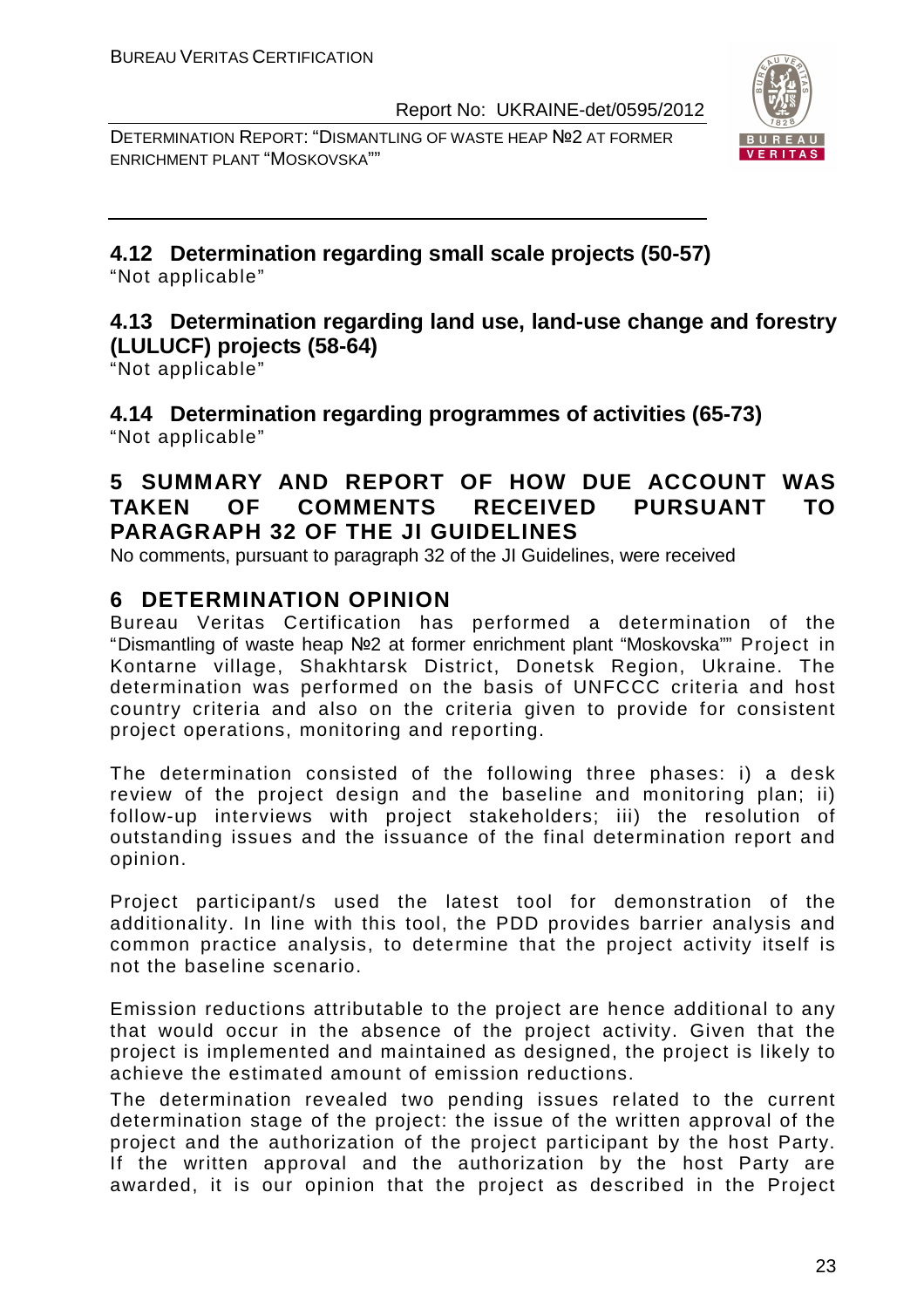DETERMINATION REPORT: "DISMANTLING OF WASTE HEAP №2 AT FORMER ENRICHMENT PLANT "MOSKOVSKA""



Design Document, Version 2.0 meets all the relevant UNFCCC requirements for the determination stage and the relevant host Party criteria.

The review of the project design documentation (version 2.0) and the subsequent follow-up interviews have provided Bureau Veritas Certification with sufficient evidence to determine the fulfillment of stated criteria. In our opinion, the project correctly applies and meets the relevant UNFCCC requirements for the JI and the relevant host country criteria.

The determination is based on the information made available to us and the engagement conditions detailed in this report.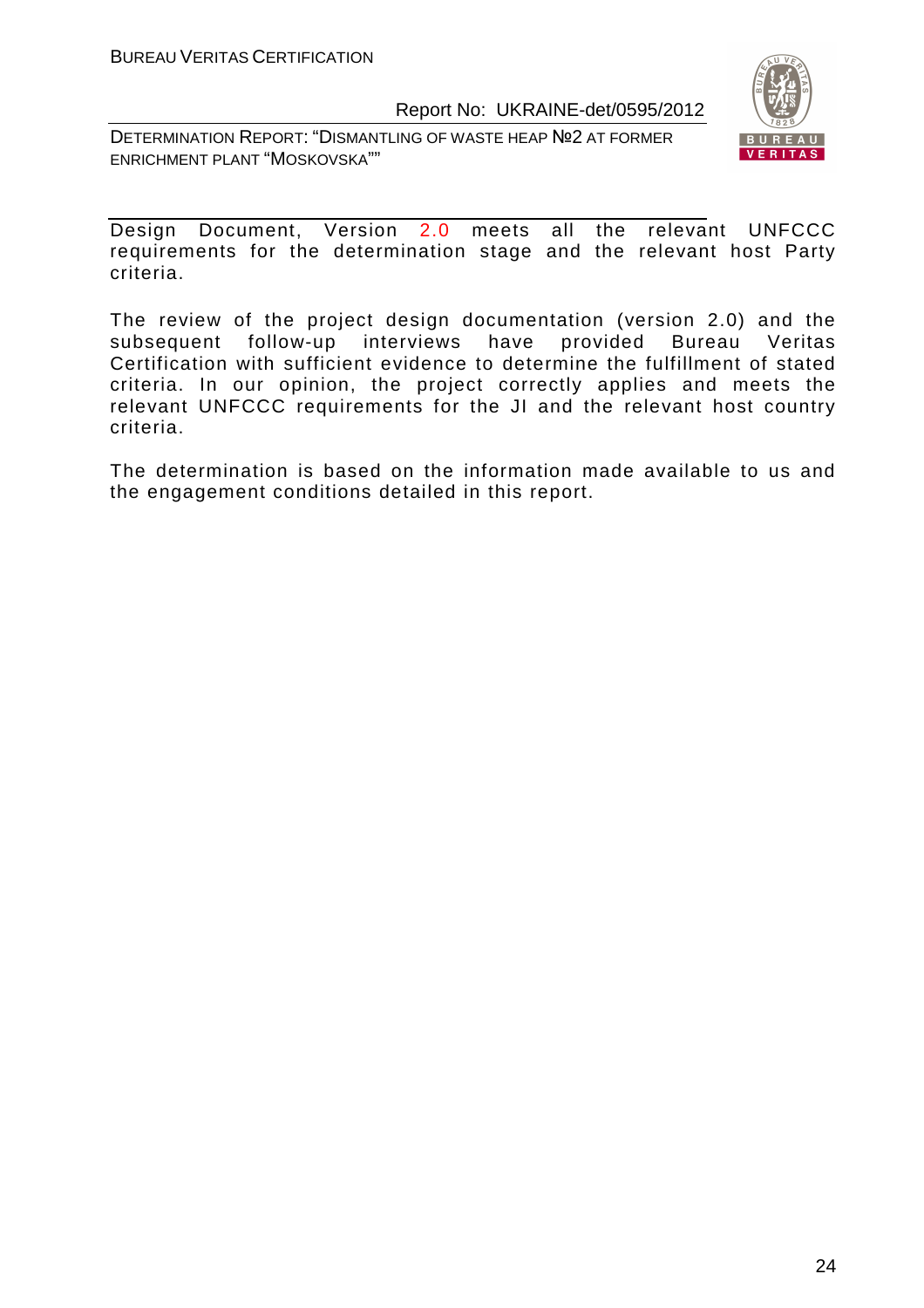DETERMINATION REPORT: "DISMANTLING OF WASTE HEAP №2 AT FORMER ENRICHMENT PLANT "MOSKOVSKA""



# **7 REFERENCES**

# **Category 1 Documents:**

Documents provided by SIA "Vidzeme Eko" that relate directly to the GHG components of the project.

- /1/ Project design document "Dismantling of waste heap №2 at former enrichment plant "Moskovska"" version 1.0 dated 23/07/2012
- /2/ Project design document "Dismantling of waste heap №2 at former enrichment plant "Moskovska"" version 2.0 dated 24/07/2012
- /3/ ERUs calculation Excel file "CalculationMoskovskaya.xls"
- /4/ Letter of Endorsement #1933/23/7 issued by State Environment Investment Agency of Ukraine 23/07/2012

# **Category 2 Documents:**

Background documents related to the design and/or methodologies employed in the design or other reference documents.

- /1/ Passport of the dump under dismantling
- /2/ Passport. Automobile scales electronic tensometric VТА-60
- /3/ Delivery contract of Carbonaceous fraction between"ICC Tehnoprominvest" Ltd and "Trading Company "Antares" Ltd # 3008 from 03/01/2008 (in Russian).
- /4/ Act of admission and transmission of the waste heap from 03/01/2008 between Trading Company "Kaustic" Ltd and PE PCF "ALTAIR 2007"
- /5/ Agreement # 03/01/08-1 from 03/01/2008 between Trading Company "Kaustic" Ltd and PE PCF "ALTAIR 2007"
- /6/ Agreement of subcontract # 3080 from 03/01/2008 between "ICC Tehnoprominvest" Ltd and "COMMERCIAL COMPANY" TRUST "Ltd on the works of the dump dismantling.
- /7/ Agreement of subcontract # 111 from 01/01/2009 between "ICC Tehnoprominvest" Ltd and "Plastmontazh" Ltd on the works of the dump dismantling
- /8/ Agreement of subcontract # 3108 from 03/01/2008 between PE PCF "ALTAIR 2007" (Customer) and "ICC Tehnoprominvest" Ltd (Performer) on the works of the dump dismantling.
- /9/ Certificate of metrological certification #156 from 014/11/2008, the scales automobile electronic tenzometric VTA-60 № 091200795
- /10/ Certificate of metrological certification # 169 from 21/10/2009 the scales automobile electronic tenzometric VTA-60 № 091200795
- /11/ Certificate of metrological certification #132 from 18/11/2010 the scales automobile electronic tenzometric VTA-60 № 091200795
- /12/ Certificate of metrological certification # 146 from 25/10/2011. the scales automobile electronic tenzometric VTA-60 № 091200795.
- /13/ Registration certificate MB.2.844.000 ПС on Hygrometer psychrometric issued JSK «Steclopribor» (in Russian).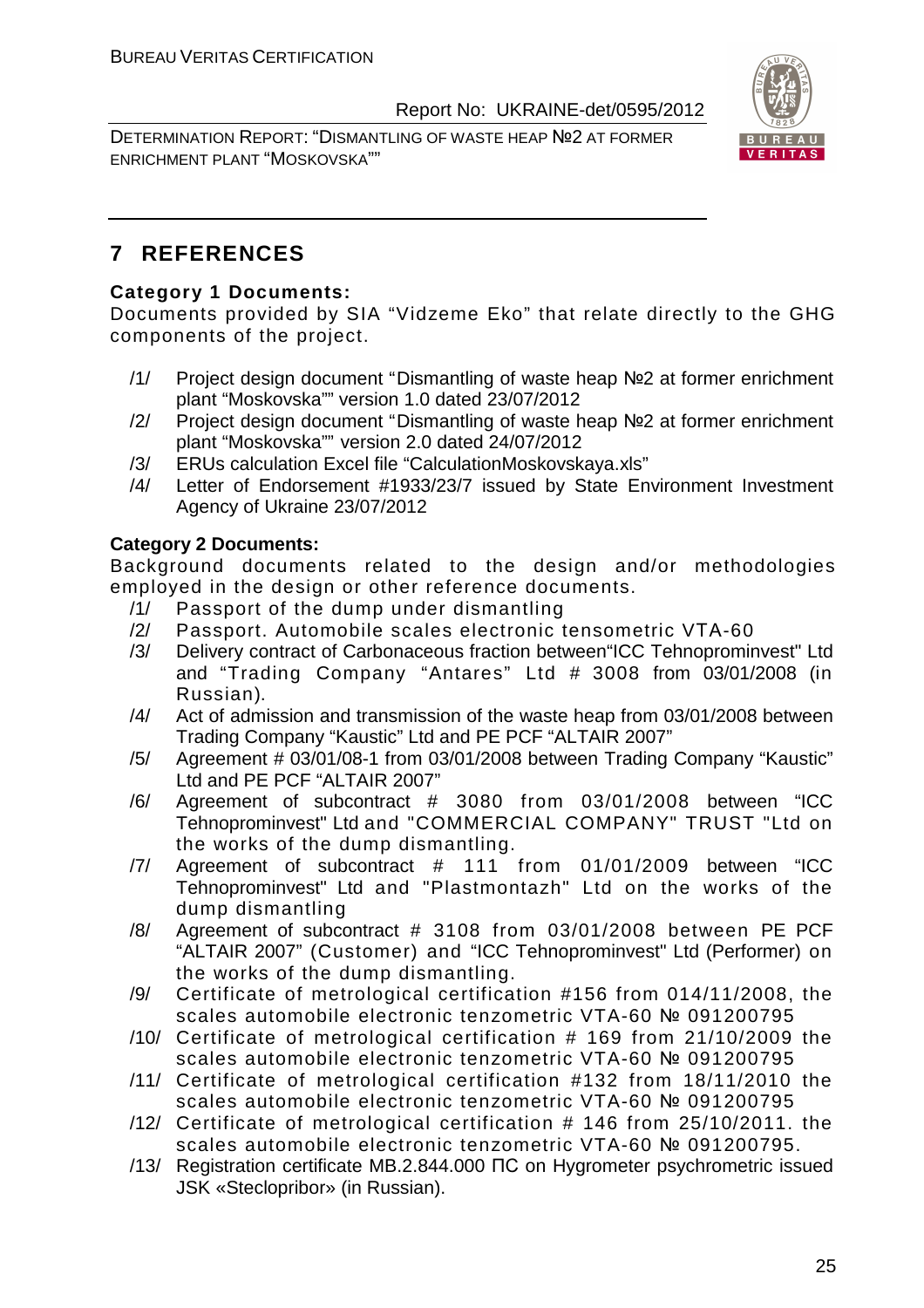

- /14/ Order Derjspojivstandart Ukraine "Donetskstandartmetrolohiya" SC # 283 of 15/04/2011, the appointing committee to check the conditions for certification of Coal Laboratory.
- /15/ Certificate attestation of Coal Chemic al Laboratory PE "Industrial Commercial Firm" UKRHYMVUHLEKACHESTVO" # VL-089/2011 issued 4/22/2011 was in force prior to 22/04/2014.
- /16/ Certificate number 361 and the protocol number 361 of 28/05/2008, the screening laboratory certification number 347 for grain size and purity sifter loose types of materials to form a square cell that belongs to JSC "Rodnik".
- /17/ Certificate # 00732 and the protocol # 00732 from 15/08/2010, the certification of sieves with mesh metal square cells, type SL-200, pl. # 26047.
- $/18/$  Certificate # 362 and the protocol # 362 from 28/05/2008, the screening laboratory certification # 348 for grain size and purity sifter loose kinds of materials with a round shape cell
- /19/ Certificate # 334 and the protocol # 334 from 01/10/2008 certification of electric laboratory SNOL 7,2/1100 pl. # 06174
- /20/ Certificate # 72 dated 05/05/2011, at Electric laboratory SNOL 67/350, pl. # 11928.
- /21/ Certificate # 71 dated 05/05/2011, at Electric SNOL 7,2/1100 pl. # 05793.
- $/22/$  Certificate # 10 and protocol # 10 dated 25/01/2011, the certification # 347 sieve control type SLM, pl. # 26047 to determine the grain size and purity sifter loose types of materials to form a square cell..
- /23/ Certificate  $\#$  9 and protocol  $\#$  9 dated 25/01/2011, the certification  $\#$  347 sieve control type SLM, pl. # 347 to determine the grain size and purity sifter loose types of materials to form a square cell.
- /24/ Certificate  $# 8$  and protocol  $# 8$  dated 25/01/2011, the screening laboratory certification # 347, pl. # 348 to determine the grain size and purity sifter loose kinds of materials with a round shape cell.
- /25/ Certificate # 7 dated 20/01/2011, at Electric laboratory furnace SNOL 7,2/1100 pl. # 103426
- /26/ Certificate # 330 and the protocol # 330 dated 23/09/2008, the certification of the drying box SNOL 67/350, pl. # 12357
- /27/ Act dated 20/04/201 on the execution of the "Donetskstandartmetrolohiya" SC , coal laboratory tests on PE "VFK" UKRHYMUHLEKACHESTVO " certification criteria.
- /28/ Act # 26/70190 of the state weights laboratory calibration of general purpose and standard of all types, certified screens of all types, metrological certification muffle furnaces, electric resistance furnaces.
- /29/ Guarantee tickets to the electronic scales A 6000, # 759, electronic scales XAS 100/C # 479, # 759, furnace SNOL 67/350, pl. # 12 357 , laboratory electric furnace SNOL 7.2/1100 № 06174
- /30/ Expert opinion dated 31/03/2011, with the results of examination of documents submitted Coal Laboratory PE "TCF" UKRHYMUHLEKACHESTVO "which examined on measurements in in the state metrological supervision.
- /31/ Journal of weighing equipment and technology for coal laboratoriesfirm "Ukrhimuglekachestvo" (in Russian).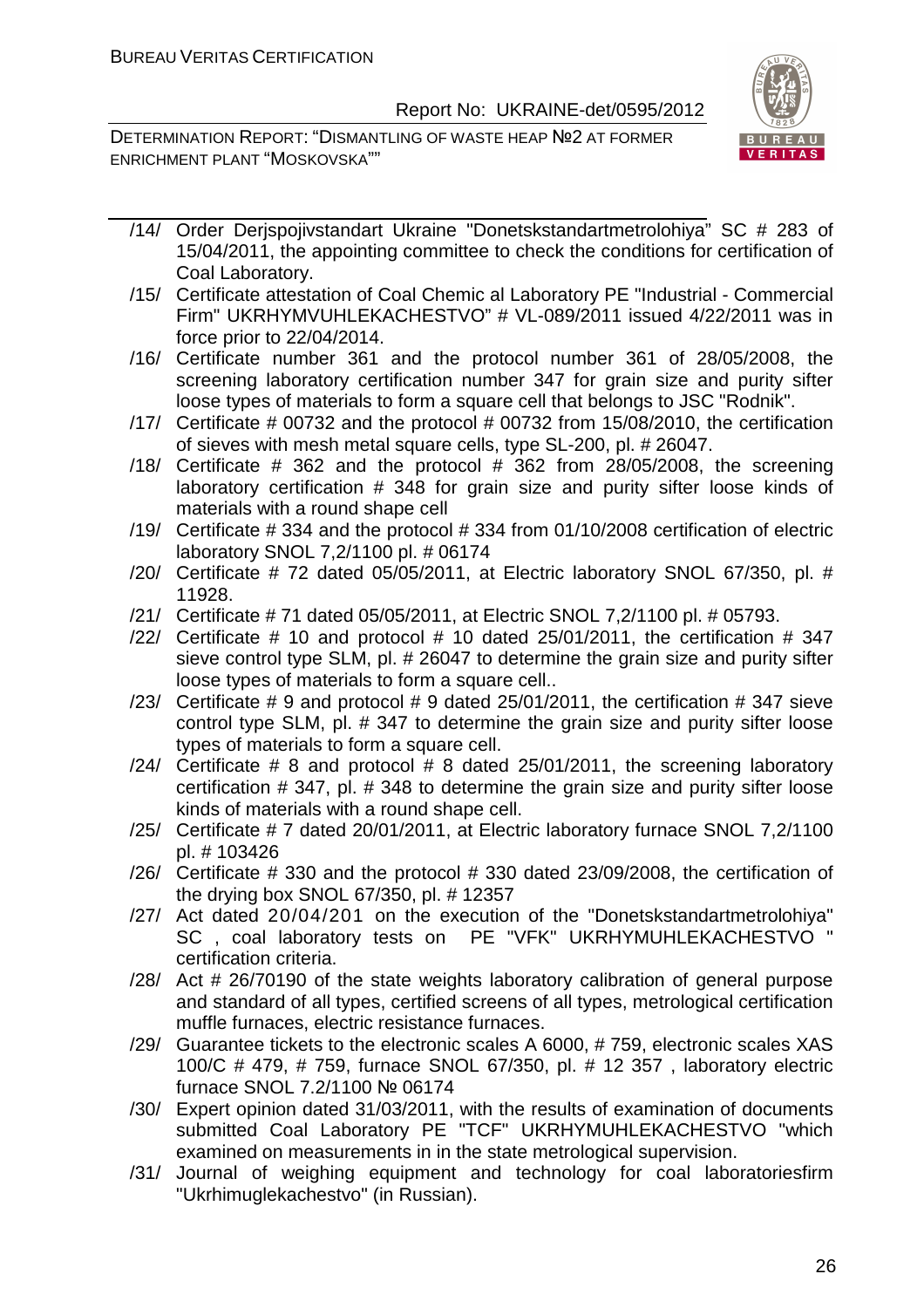

- /32/ Passport # 9. Electric Laboratory, pl. # 05793, inv. # 9, the type -SNOL 7.2/1100 (in Russian).
- /33/ Passport # 7. Electric Laboratory furnace, pl. # 11928, inv. # 7, thetype SNOL 67/350 (in Russian).
- /34/ Passport # 6. Sieve Laboratory, pl. # 347, inv. # 6 (in Russian).
- /35/ Passport # 5. Sieve Laboratory, pl # 348, inv. # 5 (in Russian).
- /36/ Passport # 4. Stopwatch pl. # 7095, inv. # 4, type SOPpr 2a-2-010(in Russian)
- /37/ Passport # 3. Electronic Scales, pl. # 209 807, inv. # 3, the type ofXAS 100/1 (in Russian).
- /38/ Passport # 2. Electronic Scales, pl. # 214295, inv. # 2, the type ofXAS 100/1 (in Russian).
- /39/ Passport # 1. Scales pl. # 759, inv. # 1, type A-6000 ((in Russian).
- /40/ Plan for coal laboratory firm "Ukrhimuglekachestvo" (in Russian).
- /41/ Guide of maintenance. Electric water distiller pharmacy, DE-4-02"EMO" OKP 94 5243, model 737 (in Russian).
- /42/ Certificate of verification of the working measuring instrument from 15/03/2012 # 02/08-245 - mechanical stopwatch JOP pr-2a-2-000pl. # 7095.
- /43/ Passport. Mechanical Stopwatch SOppr-2a-2-010 (in Russian).
- /44/ Quality Certificate # 005 dated 25/04/2008, the chopper vibrating75T DRM, pl. # 1087 (in Russian)
- /45/ Passport-75T DrM.000PS. Chopper vibrating 75T-DRM .
- /46/ Act of performed work of weighing from 01/10/08 of 33254.35 tons of carbonaceous rocks
- /47/ Act of admission and transmission of performed work from 01/10/08 for 3 435 394.44 UAH. and calculation of the costs for the act of performed works
- /48/ Sales invoice# 31 for 33254.35 tons of Carbonaceous rocks
- /49/ Certificate # 33 on the quality of coal from 30/09/2008
- /50/ Act of performed work of weighing from 01/07/10 of 33471.35 tons of carbonaceous rocks
- /51/ Act of admission and transmission of performed work from 01/07/10 for 4 362 737.47 UAH. and calculation of the costs for the act of performed works
- /52/ Sales invoice# 78 for 33471.35 tons of Carbonaceous rocks
- /53/ Certificate # 67 on the quality of coal from 30/06/2010
- /54/ Act of performed work of weighing from 01/02/12 of 33600.05 tons of carbonaceous rocks
- /55/ Act of admission and transmission of performed work from 01/02/12 for 4 450 570,39 UAH. and calculation of the costs for the act of performed works
- /56/ Sales invoice# 23 for 33600.05 tons of Carbonaceous rocks
- /57/ Certificate # 18 on the quality of coal from 31/01/2012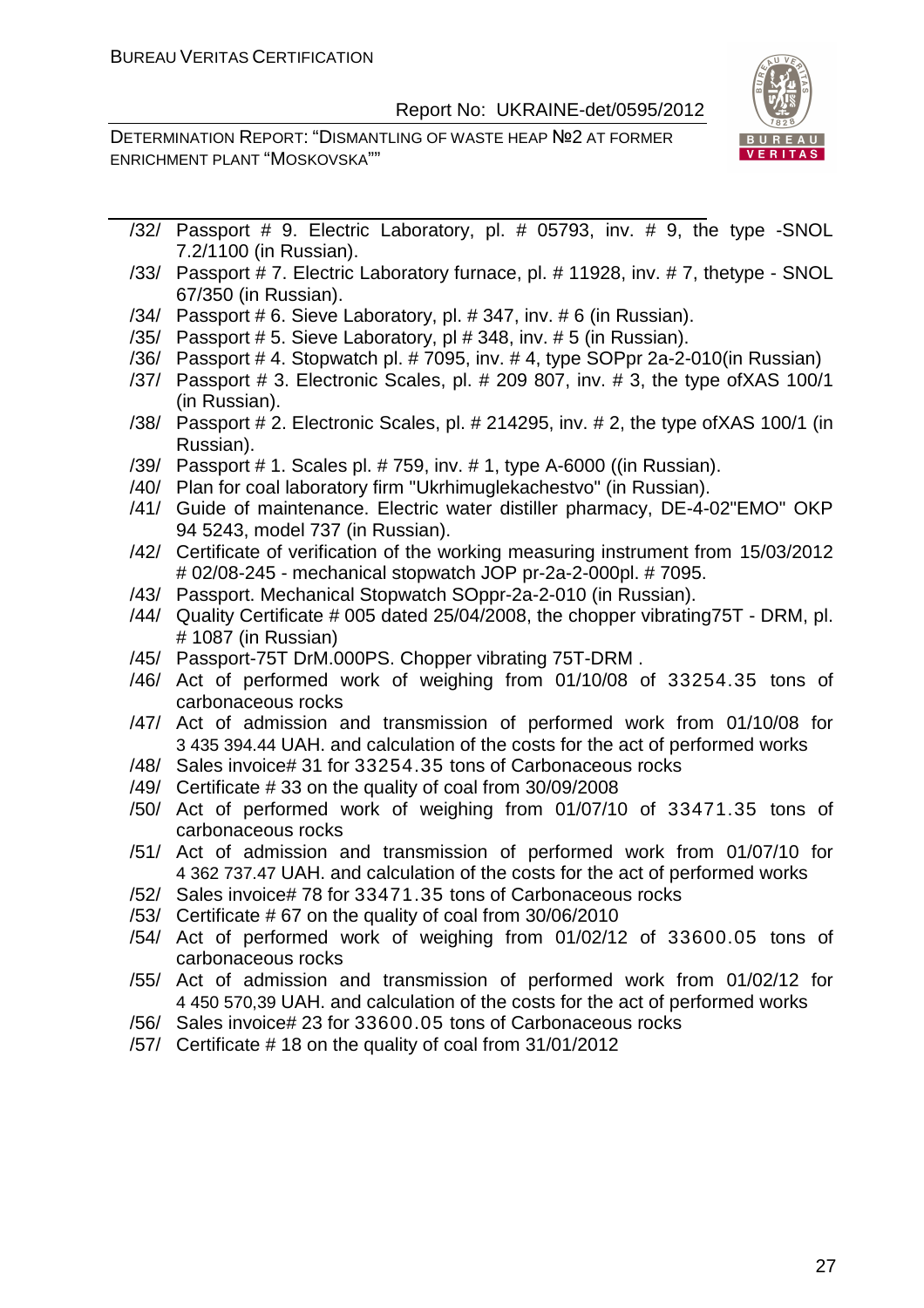DETERMINATION REPORT: "DISMANTLING OF WASTE HEAP №2 AT FORMER ENRICHMENT PLANT "MOSKOVSKA""



# **Persons interviewed:**

List persons interviewed during the determination or persons that contributed with other information that are not included in the documents listed above.

- /1/ Gints KIavinsh SIA "Vidzeme Eko" JI Project Manager
- /2/ Tymofeev Sergiy Petrovych SIA "Vidzeme Eko" JI Consultant
- /3/ Stah Yuri Mykhailovych SIA "Vidzeme Eko" JI Consultant
- /4/ Berestova Irina Ivanivna PE "ICC Ukrhimuglekachestvo" Head of Laboratory, subcontractor of PE PCF "Altair-2007"
- /5/ Volodymyr Anatoliyovych Yaroviy "Plastmontazh" Ltd Production Manager, subcontractor of PE PCF "Altair-2007"
- /6/ Yuriy Mikhailovich Filatov SIA "ICC" Tehnopromynvest " manager of industrial department, subcontractor of PE PCF "Altair-2007"

1. o0o -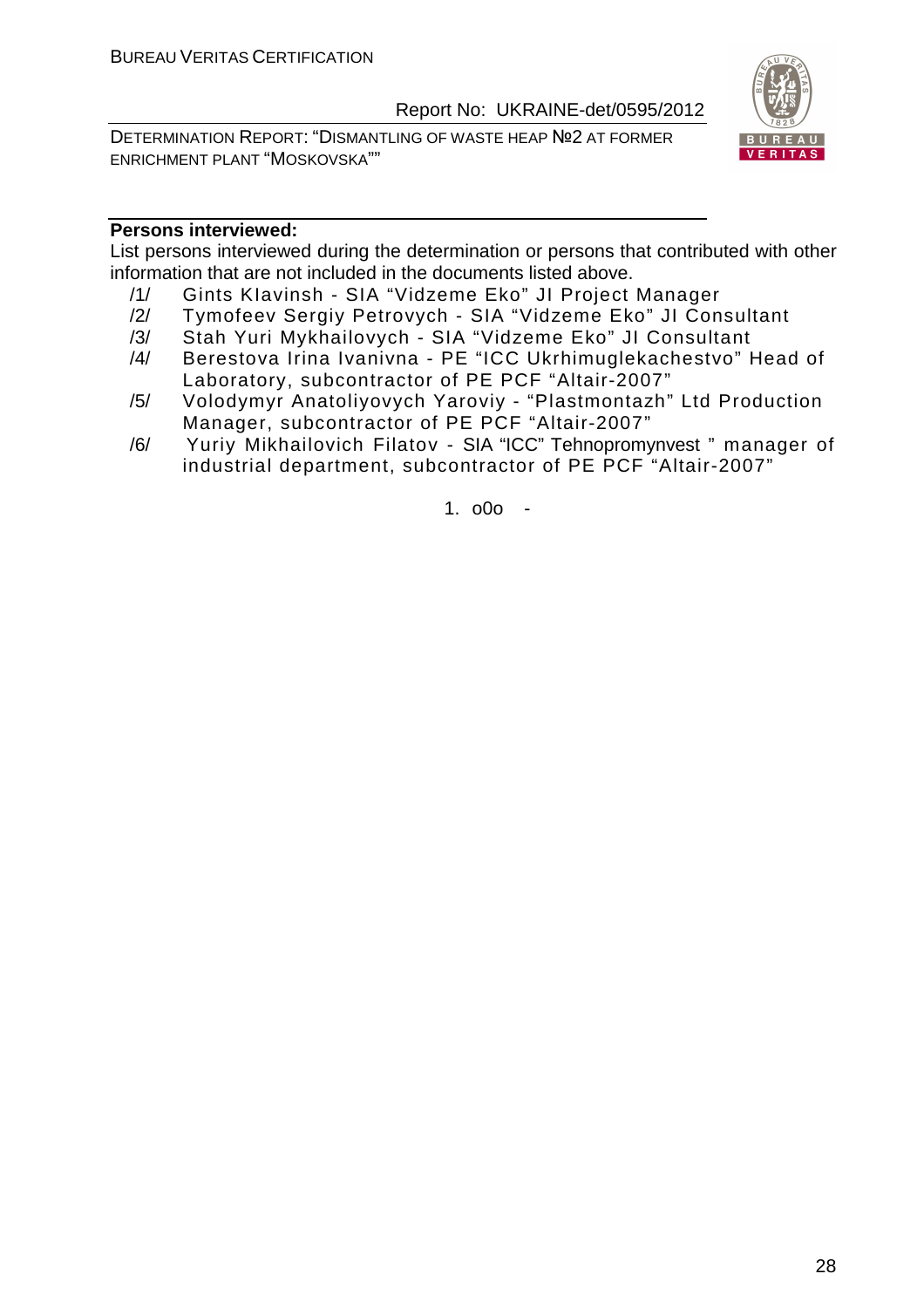



# APPENDIX A: DETERMINATION PROTOCOL

#### **DETERMINATION PROTOCOL**

#### **Check list for determination, according JOINT IMPLEMENTATION DETERMINATION AND VERIFICATION MANUAL (Version 01)**

| <b>DVM</b>           | <b>Check Item</b>                                                                                                                                                                                                                                                                                     | <b>Initial finding</b>                                                                                                                                                                                                                                                                                                                                                                                                                                                                                                                                                                                                                                                                                      | <b>Draft</b>      | <b>Final</b>      |
|----------------------|-------------------------------------------------------------------------------------------------------------------------------------------------------------------------------------------------------------------------------------------------------------------------------------------------------|-------------------------------------------------------------------------------------------------------------------------------------------------------------------------------------------------------------------------------------------------------------------------------------------------------------------------------------------------------------------------------------------------------------------------------------------------------------------------------------------------------------------------------------------------------------------------------------------------------------------------------------------------------------------------------------------------------------|-------------------|-------------------|
| <b>Paragraph</b>     |                                                                                                                                                                                                                                                                                                       |                                                                                                                                                                                                                                                                                                                                                                                                                                                                                                                                                                                                                                                                                                             | <b>Conclusion</b> | <b>Conclusion</b> |
|                      | <b>General description of the project</b>                                                                                                                                                                                                                                                             |                                                                                                                                                                                                                                                                                                                                                                                                                                                                                                                                                                                                                                                                                                             |                   |                   |
| Title of the project |                                                                                                                                                                                                                                                                                                       |                                                                                                                                                                                                                                                                                                                                                                                                                                                                                                                                                                                                                                                                                                             |                   |                   |
|                      | Is the title of the project presented?                                                                                                                                                                                                                                                                | The title of project is DISMANTLING OF WASTE HEAP Nº2<br>AT FORMER ENRICHMENT PLANT "MOSKOVSKA"                                                                                                                                                                                                                                                                                                                                                                                                                                                                                                                                                                                                             | OK.               | OK.               |
| $\sim$               | Is the sectoral scope to which the project<br>pertains presented?                                                                                                                                                                                                                                     | The sectoral scope is 8. Mining/mineral production                                                                                                                                                                                                                                                                                                                                                                                                                                                                                                                                                                                                                                                          | <b>OK</b>         | OK                |
| $\sim$               | Is the current version number of the document<br>presented?                                                                                                                                                                                                                                           | The current version number is 1.0                                                                                                                                                                                                                                                                                                                                                                                                                                                                                                                                                                                                                                                                           | OK.               | <b>OK</b>         |
|                      | Is the date when the document was completed<br>presented?                                                                                                                                                                                                                                             | The date when the PDD version 1.0 was completed is<br>18/07/2012                                                                                                                                                                                                                                                                                                                                                                                                                                                                                                                                                                                                                                            | <b>OK</b>         | OK                |
|                      | <b>Description of the project</b>                                                                                                                                                                                                                                                                     |                                                                                                                                                                                                                                                                                                                                                                                                                                                                                                                                                                                                                                                                                                             |                   |                   |
|                      | Is the purpose of the project included with a<br>concise, summarizing explanation (max. 1-2<br>pages) of the:<br>a) Situation existing prior to the starting date of<br>the project;<br>b) Baseline scenario; and<br>c) Project scenario (expected<br>outcome,<br>including a technical description)? | The situation existing prior to the starting date of the project<br>Very often it was not economically feasible to extract all<br>100% of coal from the rock mass. Therefore, waste heaps of<br>Donbas contains a large amount of coal, which is self-ignited<br>later on. All the waste heaps that were self-ignited or the<br>ones that are close to self-ignition are the centre of<br>uncontrolled pollutants and greenhouse gas emissions<br>The baseline scenario assumed that the common practice<br>will be continued – heap can be spontaneously ignited with a<br>certain probability, and the process of burning will continue<br>till all coal, contained there, will be burned. The process of | CL <sub>01</sub>  | OK.               |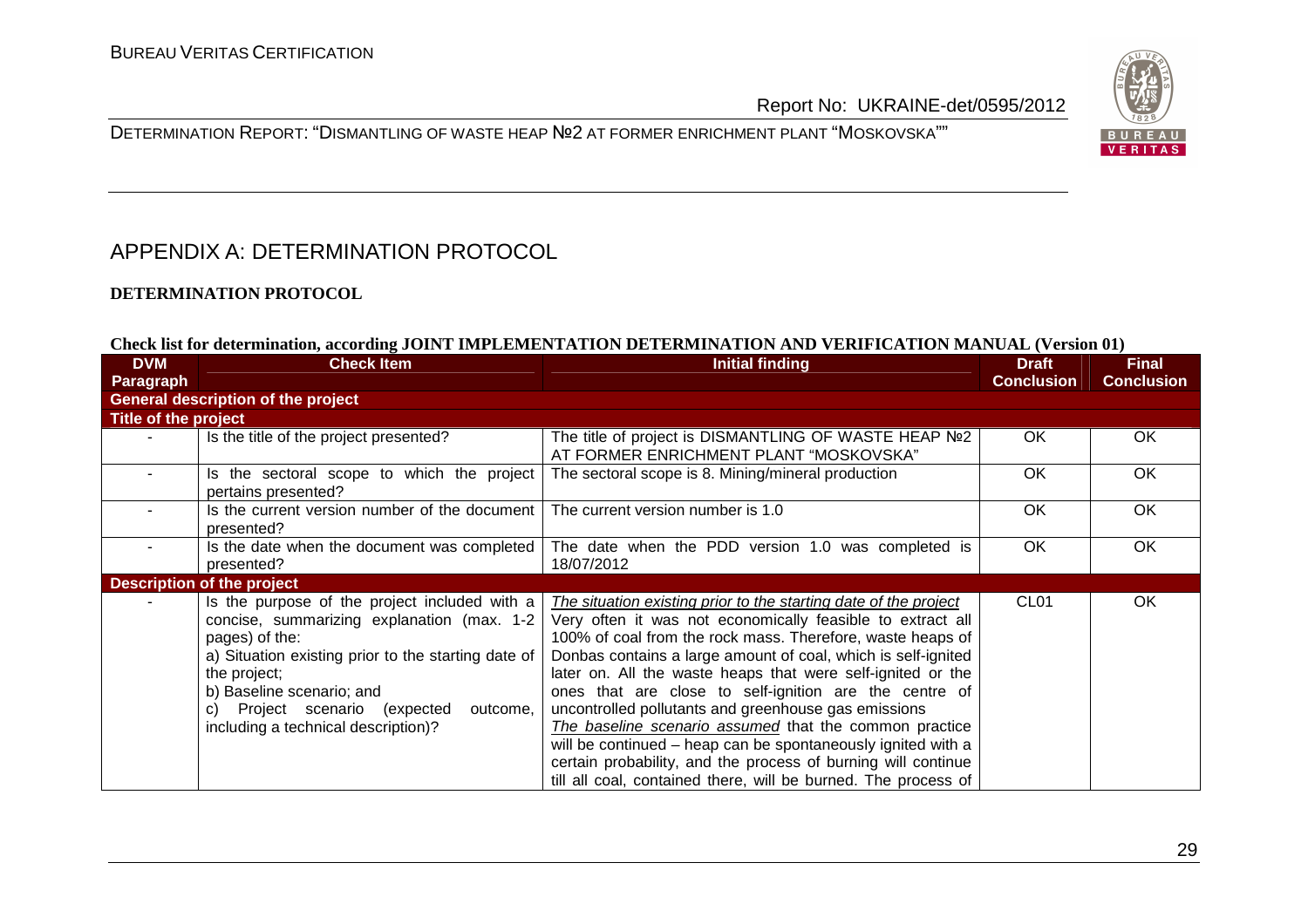

| <b>DVM</b>                     | <b>Check Item</b>                                                             | <b>Initial finding</b>                                                                                                                                                                                                                                                                                                                                                                                                                                                                                                                                                                                                                                                                                                                                                                                                                    | <b>Draft</b>      | <b>Final</b>      |
|--------------------------------|-------------------------------------------------------------------------------|-------------------------------------------------------------------------------------------------------------------------------------------------------------------------------------------------------------------------------------------------------------------------------------------------------------------------------------------------------------------------------------------------------------------------------------------------------------------------------------------------------------------------------------------------------------------------------------------------------------------------------------------------------------------------------------------------------------------------------------------------------------------------------------------------------------------------------------------|-------------------|-------------------|
| Paragraph                      |                                                                               |                                                                                                                                                                                                                                                                                                                                                                                                                                                                                                                                                                                                                                                                                                                                                                                                                                           | <b>Conclusion</b> | <b>Conclusion</b> |
|                                |                                                                               | combustion is accompanied by release the carbon dioxide<br>into atmosphere.<br>Project scenario-provides complete dismantling of the dump.<br>During dismantling of the dump, the rocks will be divided into<br>fractions, which will be used for blending with steam coal and<br>subsequently supplied to heat power plants and boiler<br>houses for burning as fuel. After sorting, the large fractions<br>will be used for building and repairing of roads. As the result,<br>rock mass of the dump will be fully utilized, and the received<br>coal will replace coal, which otherwise would have had to be<br>mined. As the result of the project, the opportunity of self-<br>ignition of heap will be eliminated.<br>CL <sub>01</sub><br>Please explain current status of dismantled waste heap, and<br>add data for its formation |                   |                   |
|                                | Is the history of the project (incl. its JI<br>component) briefly summarized? | The project history is described in the section A.2<br>CAR01<br>Please include in the project history JI component                                                                                                                                                                                                                                                                                                                                                                                                                                                                                                                                                                                                                                                                                                                        | CAR01             | <b>OK</b>         |
| <b>Project participants</b>    |                                                                               |                                                                                                                                                                                                                                                                                                                                                                                                                                                                                                                                                                                                                                                                                                                                                                                                                                           |                   |                   |
|                                | Are project participants and Party(ies) involved<br>in the project listed?    | The PDD indicates as project participants SIA "Vidzeme<br>Eko" (Latvia) and PE PCF "ALTAIR 2007" (Ukraine)                                                                                                                                                                                                                                                                                                                                                                                                                                                                                                                                                                                                                                                                                                                                | OK                | OK                |
|                                | Is the data of the project participants presented<br>in tabular format?       | The data of the project participants are presented in tabular<br>format                                                                                                                                                                                                                                                                                                                                                                                                                                                                                                                                                                                                                                                                                                                                                                   | OK                | OK                |
|                                | Is contact information provided in Annex 1 of<br>the PDD?                     | The contact information of project participants is provided in<br>the Annex 1 of the PDD                                                                                                                                                                                                                                                                                                                                                                                                                                                                                                                                                                                                                                                                                                                                                  | OK                | OK                |
|                                | Is it indicated, if it is the case, if the Party<br>involved is a host Party? | Ukraine (Party Involved) is indicated as the Host party                                                                                                                                                                                                                                                                                                                                                                                                                                                                                                                                                                                                                                                                                                                                                                                   | OK                | OK                |
|                                | <b>Technical description of the project</b>                                   |                                                                                                                                                                                                                                                                                                                                                                                                                                                                                                                                                                                                                                                                                                                                                                                                                                           |                   |                   |
| <b>Location of the project</b> |                                                                               |                                                                                                                                                                                                                                                                                                                                                                                                                                                                                                                                                                                                                                                                                                                                                                                                                                           |                   |                   |
|                                | Host Party(ies)                                                               | Ukraine                                                                                                                                                                                                                                                                                                                                                                                                                                                                                                                                                                                                                                                                                                                                                                                                                                   | 0K                | OK.               |
|                                | Region/State/Province etc.                                                    | Donetsk Region, Shakhtarsk District                                                                                                                                                                                                                                                                                                                                                                                                                                                                                                                                                                                                                                                                                                                                                                                                       | OK                | <b>OK</b>         |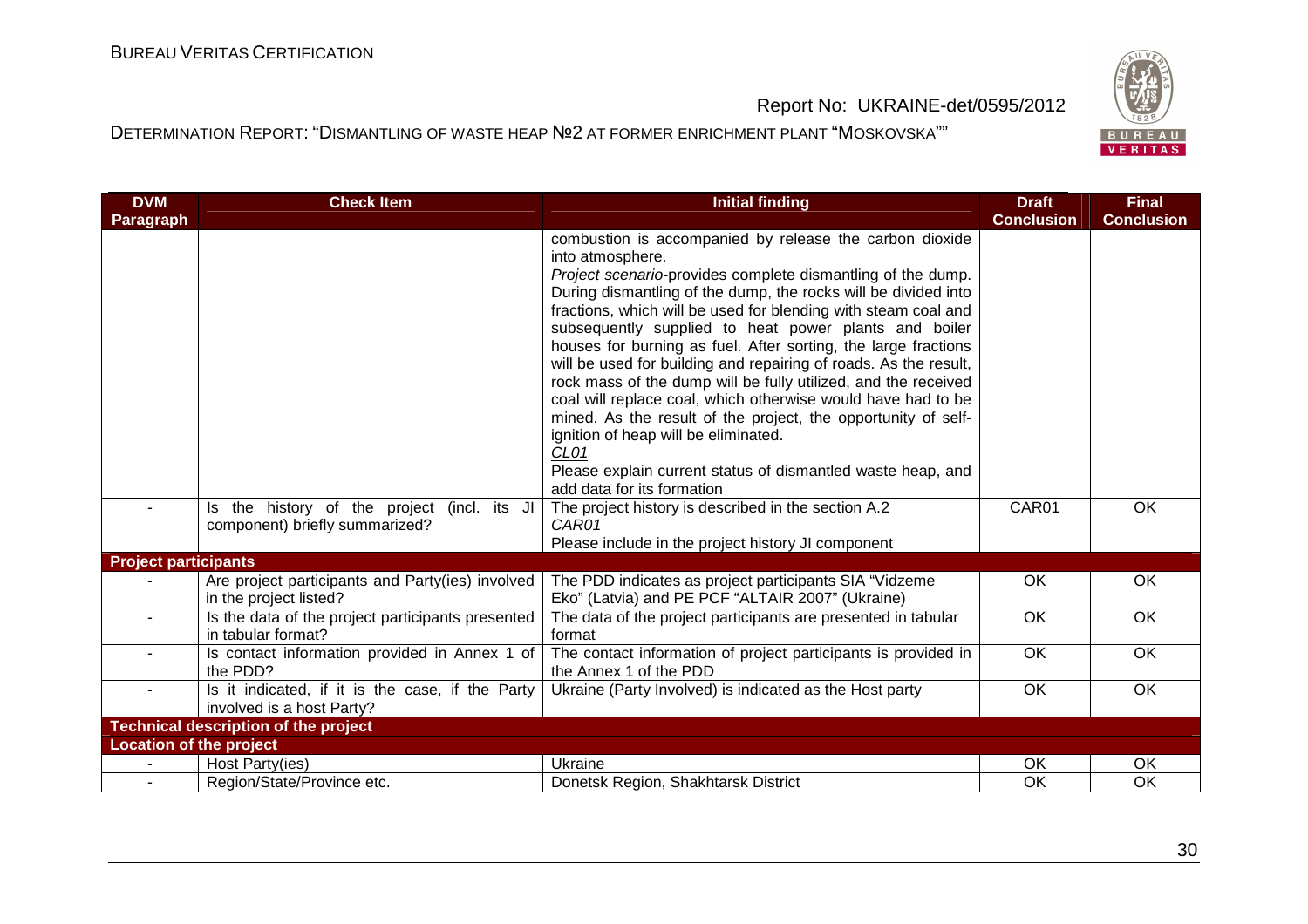

| <b>DVM</b><br>Paragraph | <b>Check Item</b>                                                                                                                                                                                                                                                                                                   | <b>Initial finding</b>                                                                                                                                                                                                                                                                                                                                                                                                            | <b>Draft</b><br><b>Conclusion</b> | <b>Final</b><br><b>Conclusion</b> |
|-------------------------|---------------------------------------------------------------------------------------------------------------------------------------------------------------------------------------------------------------------------------------------------------------------------------------------------------------------|-----------------------------------------------------------------------------------------------------------------------------------------------------------------------------------------------------------------------------------------------------------------------------------------------------------------------------------------------------------------------------------------------------------------------------------|-----------------------------------|-----------------------------------|
|                         | City/Town/Community etc.                                                                                                                                                                                                                                                                                            | Kontarne village<br>CAR02<br>Please correct name of village Kontarne                                                                                                                                                                                                                                                                                                                                                              | CAR02                             | OK                                |
|                         | Detail of the physical<br>location, including<br>information allowing the unique identification of<br>the project. (This section should not exceed<br>one page)                                                                                                                                                     | The geographical coordinates of the sorting complex is 48°<br>05' 20" N. Lt. and 38°30' 54" E. Lg.<br>CL <sub>02</sub><br>Please indicate source of project geographical coordinates                                                                                                                                                                                                                                              | <b>CL02</b>                       | OK                                |
|                         | Technologies to be employed, or measures, operations or actions to be implemented by the project<br>Are the technology(ies) to be employed, or<br>measures, operations<br>or actions to<br>be<br>implemented by the project, including all<br>relevant technical data and the implementation<br>schedule described? | The proposed technology is described in the section A.4.2.<br>Proposed project propose installation of sorting unit, which<br>divides rock mass on fractions 0-30 mm and +30 mm.<br>Fraction 0-30 mm burns for energy purposes, fraction +30<br>mm uses for building and repairing 4-5 class roads<br>CL <sub>03</sub><br>Please add information on coal content in the fraction $+30$<br>mm                                      | CL <sub>03</sub>                  | <b>OK</b>                         |
| circumstances           |                                                                                                                                                                                                                                                                                                                     | Brief explanation of how the anthropogenic emissions of greenhouse gases by sources are to be reduced by the proposed JI project, including<br>why the emission reductions would not occur in the absence of the proposed project, taking into account national and/or sectoral policies and                                                                                                                                      |                                   |                                   |
|                         | Is it stated how anthropogenic GHG emission<br>reductions are to be achieved? (This section<br>should not exceed one page)                                                                                                                                                                                          | Emission reductions created by:<br>- Elimination of greenhouse gases sources associated with<br>burning waste heaps, by extracting coal from the rock<br>dumps;<br>- Reduction of uncontrolled methane emissions due to<br>replacement of coal that would have been extracted through<br>mining;<br>- Reduction of electricity consumption at waste heap<br>dismantling in comparison to electricity consumption at coal<br>mine. | OK                                | <b>OK</b>                         |
|                         | provided the estimation of<br>emission<br>Is it                                                                                                                                                                                                                                                                     | PDD indicates estimation of emission reductions over                                                                                                                                                                                                                                                                                                                                                                              | OK                                | OK                                |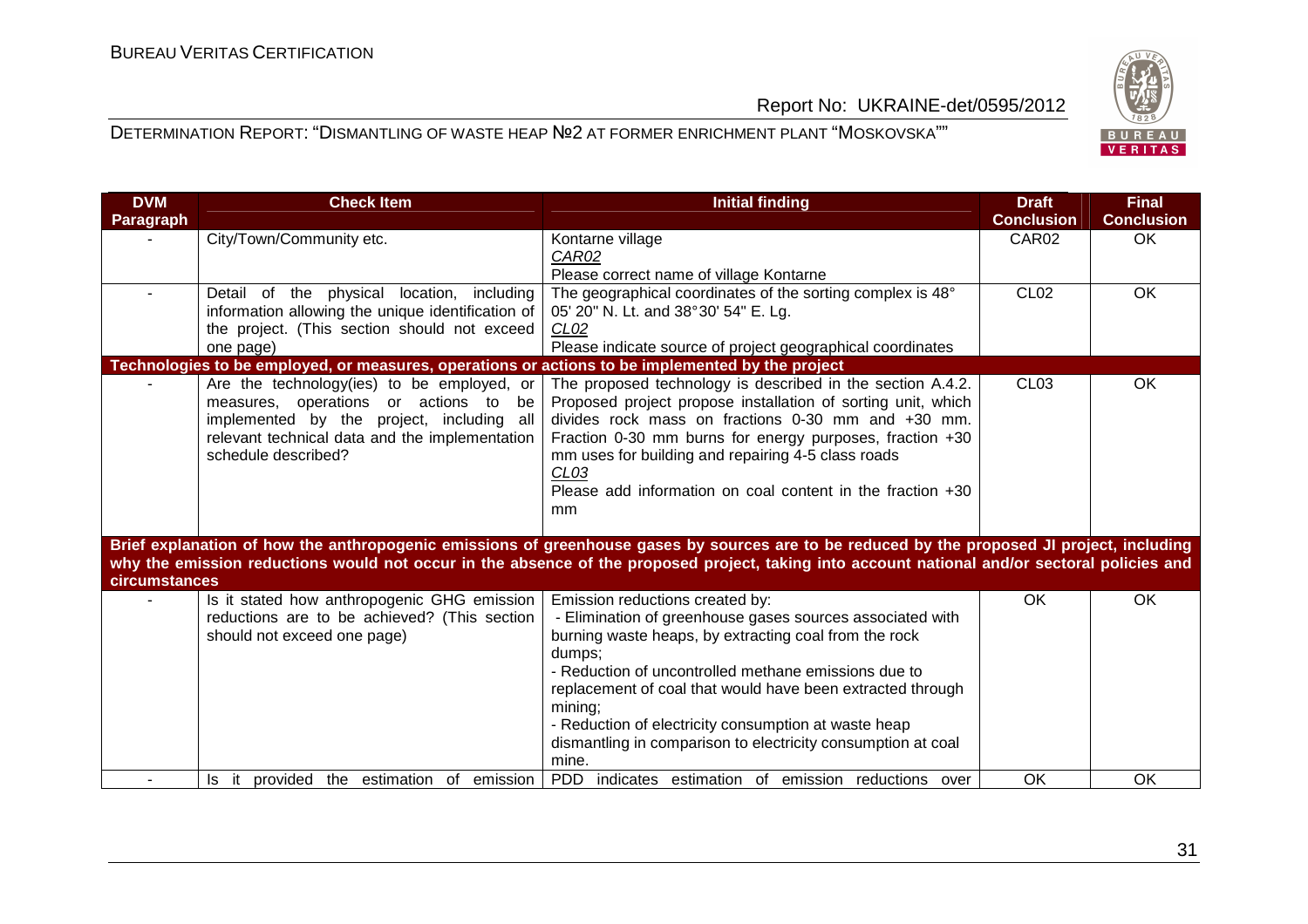

| <b>DVM</b><br>Paragraph | <b>Check Item</b>                                                                                                                              | <b>Initial finding</b>                                                                                                                                                                               | <b>Draft</b><br><b>Conclusion</b> | <b>Final</b><br><b>Conclusion</b> |
|-------------------------|------------------------------------------------------------------------------------------------------------------------------------------------|------------------------------------------------------------------------------------------------------------------------------------------------------------------------------------------------------|-----------------------------------|-----------------------------------|
|                         | reductions over the crediting period?                                                                                                          | crediting period. Estimations for 2008-2012 are 1 753 482<br>tonnes of CO2 equivalent                                                                                                                |                                   |                                   |
| $\blacksquare$          | Is it provided the estimated annual reduction for<br>the chosen credit period in tCO2e?                                                        | The estimated annual reduction for the chosen credit period<br>is provided in tCO2e                                                                                                                  | $\overline{OK}$                   | <b>OK</b>                         |
| $\sim$                  | Are the data from questions above presented in<br>tabular format?                                                                              | The data from questions above is presented in tabular format                                                                                                                                         | OK                                | OK                                |
|                         | Estimated amount of emission reductions over the crediting period                                                                              |                                                                                                                                                                                                      |                                   |                                   |
|                         | Is the length of the crediting period Indicated?                                                                                               | CAR03<br>Please check length of crediting period. Section A.4<br>indicates length of crediting period in 56 months, data in the<br>section A.4.3.1 indicates 4 years 3 months, which is 51<br>months | CAR03                             | OK                                |
|                         | Are estimates of total as well as annual and<br>average annual emission reductions in tonnes<br>of CO2 equivalent provided?                    | The total estimated value and annual average value of<br>emission reductions are indicated in tonnes of CO2<br>equivalent                                                                            | OK                                | <b>OK</b>                         |
|                         | <b>Project approvals by Parties</b>                                                                                                            |                                                                                                                                                                                                      |                                   |                                   |
| 19                      | Have the DFPs of all Parties listed as "Parties<br>involved" in the PDD provided written project<br>approvals?                                 | CAR04<br>Please provide in the PDD Letter of Endorsement issued by<br>DFP of the Host Party and written project approvals from<br>both parties involved                                              | CAR04                             | Pending                           |
| 19                      | Does the PDD identify at least the host Party<br>as a "Party involved"?                                                                        | The PDD indicates the Host Party (Ukraine) as the party<br>involved                                                                                                                                  | OK                                | OK                                |
| 19                      | Has the DFP of the host Party issued a written<br>project approval?                                                                            | See section 19 of this protocol                                                                                                                                                                      | Pending                           | Pending                           |
| 20                      | Are all the written project approvals by Parties<br>involved unconditional?                                                                    | See section 19 of this protocol                                                                                                                                                                      | Pending                           | Pending                           |
|                         | Authorization of project participants by Parties involved                                                                                      |                                                                                                                                                                                                      |                                   |                                   |
| 21                      | Is each of the legal entities listed as project<br>participants in the PDD authorized by a Party<br>involved, which is also listed in the PDD, | See section 19 of this protocol                                                                                                                                                                      | OK                                | OK                                |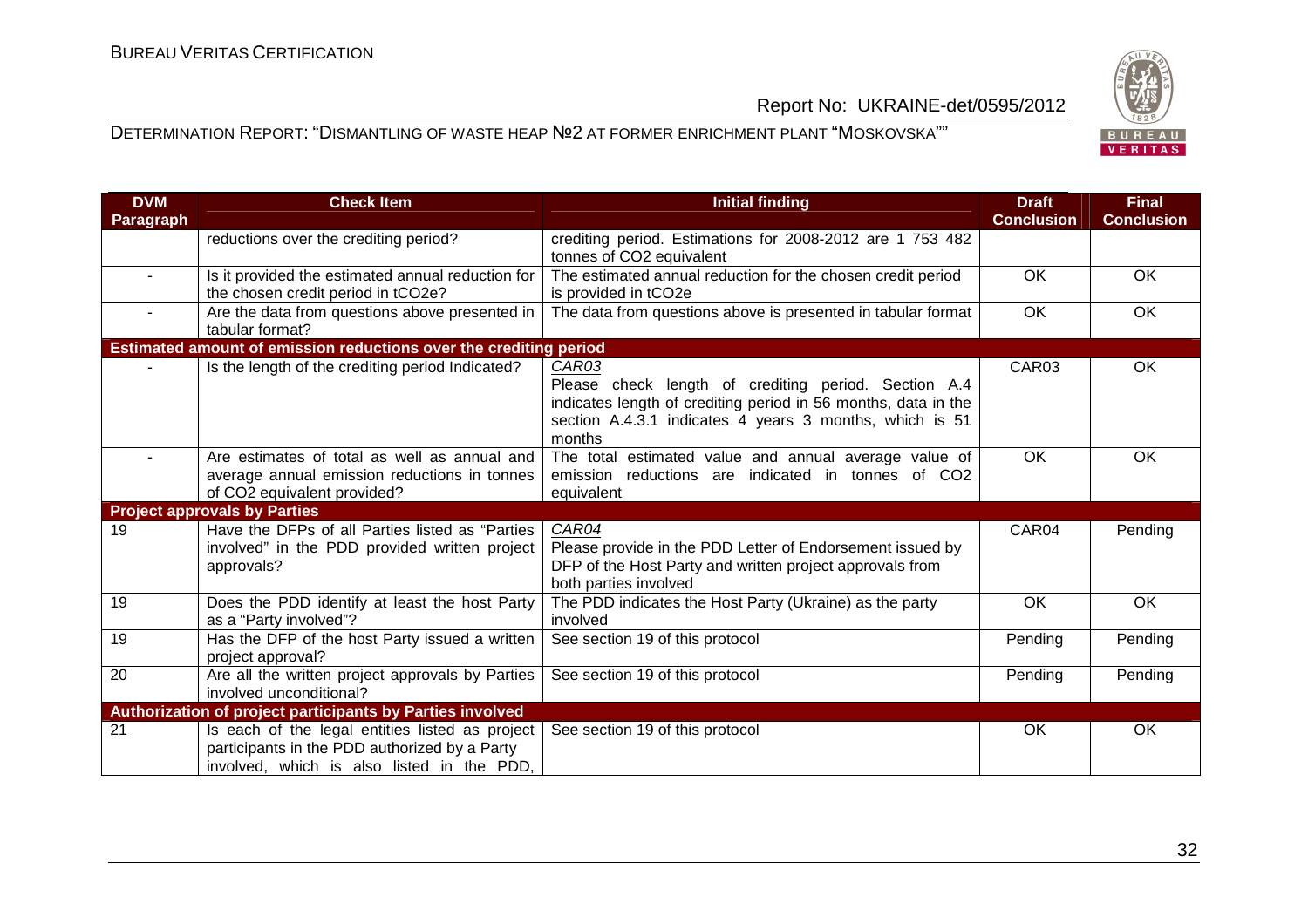

| <b>DVM</b><br>Paragraph | <b>Check Item</b>                                                                                                                                                                                                                                                                                                                                                                                                                           | <b>Initial finding</b>                                                                                                                                                                                                                                                                                                                                                                                                                                                           | <b>Draft</b><br><b>Conclusion</b> | <b>Final</b><br><b>Conclusion</b> |
|-------------------------|---------------------------------------------------------------------------------------------------------------------------------------------------------------------------------------------------------------------------------------------------------------------------------------------------------------------------------------------------------------------------------------------------------------------------------------------|----------------------------------------------------------------------------------------------------------------------------------------------------------------------------------------------------------------------------------------------------------------------------------------------------------------------------------------------------------------------------------------------------------------------------------------------------------------------------------|-----------------------------------|-----------------------------------|
|                         | through:<br>- A written project approval by a Party<br>involved, explicitly indicating the name of the<br>legal entity? or<br>- Any other form of project participant<br>authorization in writing, explicitly indicating the<br>name of the legal entity?                                                                                                                                                                                   |                                                                                                                                                                                                                                                                                                                                                                                                                                                                                  |                                   |                                   |
| <b>Baseline setting</b> |                                                                                                                                                                                                                                                                                                                                                                                                                                             |                                                                                                                                                                                                                                                                                                                                                                                                                                                                                  |                                   |                                   |
| 22                      | Does the PDD explicitly indicate which of the<br>following approaches is used for identifying the<br>baseline?<br>- JI specific approach<br>- Approved CDM methodology approach                                                                                                                                                                                                                                                             | The PDD explicitly indicates that JI specific approach was<br>used for baseline establishing                                                                                                                                                                                                                                                                                                                                                                                     | OK                                | <b>OK</b>                         |
|                         | JI specific approach only                                                                                                                                                                                                                                                                                                                                                                                                                   |                                                                                                                                                                                                                                                                                                                                                                                                                                                                                  |                                   |                                   |
| 23                      | Does the PDD provide a detailed theoretical<br>description in a complete and transparent<br>manner?                                                                                                                                                                                                                                                                                                                                         | The PDD provides detailed theoretical description of<br>proposed approach and established baseline in complete<br>and transparent manner<br>CAR05<br>Please explain why multi-project emission factor can not be<br>used or delete this statement                                                                                                                                                                                                                                | CAR05                             | OK                                |
| 23                      | Does the PDD provide justification that the<br>baseline is established:<br>(a) By listing and describing plausible future<br>scenarios on the basis of conservative<br>assumptions and selecting the most plausible<br>one?<br>(b) Taking into account relevant national and/or<br>sectoral policies and circumstance?<br>- Are key factors that affect a baseline taken<br>into account?<br>(c) In a transparent manner with regard to the | The PDD provides justification of baseline establishing<br>(a) by listing and describing five plausible future<br>scenarious<br>(b) Taking into account national and sectoral policies.<br>Ukrainian policies doesn't require or encourage<br>waste heaps dismantling<br>(c) In transparent manner, with regard to the<br>approaches, methodologies, parameters,<br>data<br>sources and key factors<br>(d) Uncertaintites and conservative assumptions are<br>taken into account | CAR06                             | <b>OK</b>                         |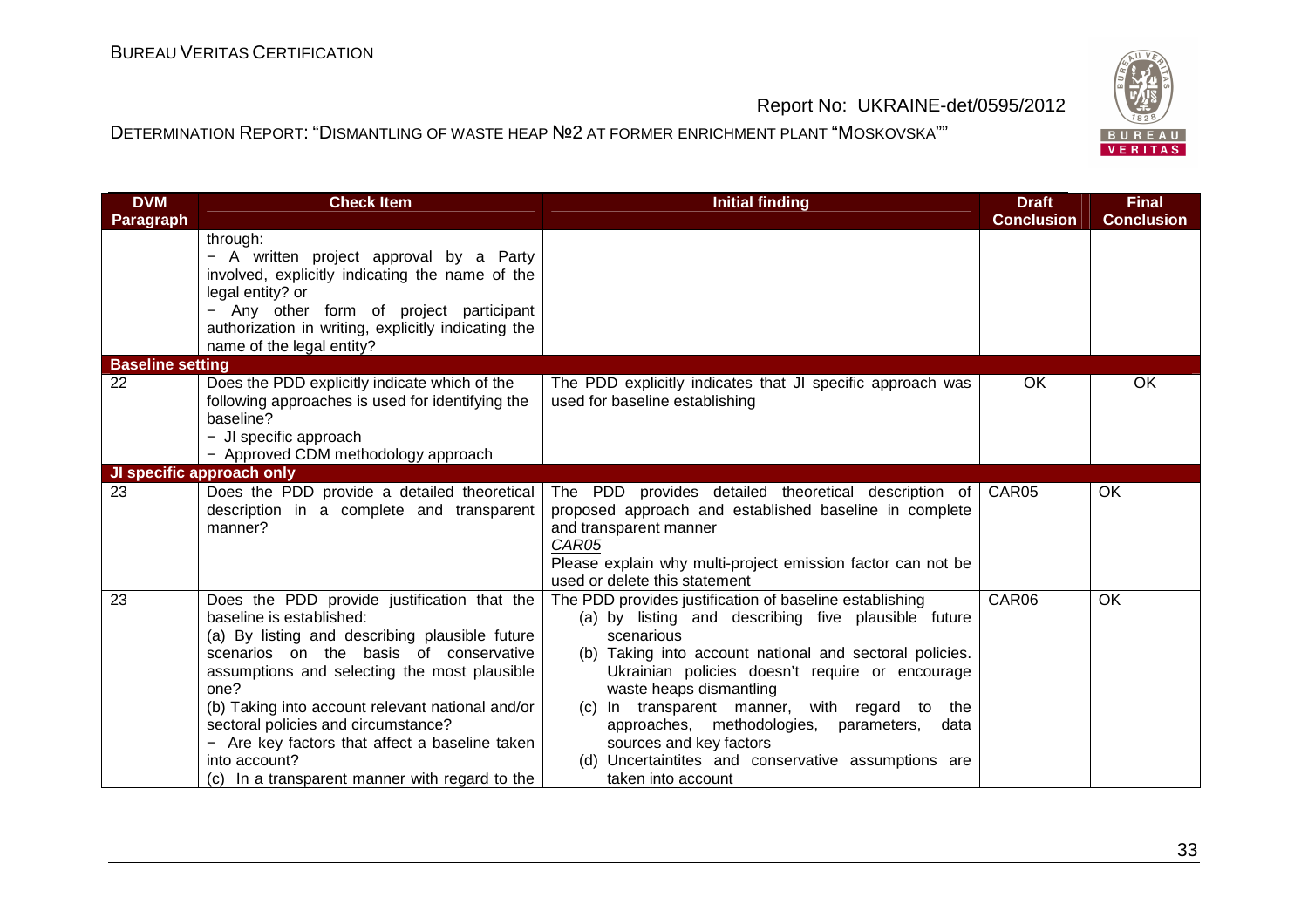

| <b>DVM</b><br>Paragraph | <b>Check Item</b>                                                                                                                                                                                                                                                                                                                                                                                                                                                                                     | <b>Initial finding</b>                                                                                                                                                                                                                                                                                                                                                                                                                                                                                                     | <b>Draft</b><br><b>Conclusion</b> | <b>Final</b><br><b>Conclusion</b> |
|-------------------------|-------------------------------------------------------------------------------------------------------------------------------------------------------------------------------------------------------------------------------------------------------------------------------------------------------------------------------------------------------------------------------------------------------------------------------------------------------------------------------------------------------|----------------------------------------------------------------------------------------------------------------------------------------------------------------------------------------------------------------------------------------------------------------------------------------------------------------------------------------------------------------------------------------------------------------------------------------------------------------------------------------------------------------------------|-----------------------------------|-----------------------------------|
|                         | choice<br>approaches,<br>of<br>assumptions,<br>methodologies, parameters, date sources and<br>key factors?<br>(d) Taking into account of uncertainties and<br>using conservative assumptions?<br>(e) In such a way that ERUs cannot be earned<br>for decreases in activity levels outside the<br>project or due to force majeure?<br>(f) By drawing on the list of standard variables<br>contained in appendix B to "Guidance on<br>criteria for baseline setting and monitoring", as<br>appropriate? | (e) ERUs cannot be earned for decreasing in activity<br>levels outside the project, because in case of<br>projects stop, generation of emission reduction will<br>be stopped also.<br>Variables used for baseline calculations in line within<br>(f)<br>appendix B to "Guidance on criteria for baseline<br>setting and monitoring"<br>CAR06<br>Please note that coal anthracite-class was enrichment on<br>Moskovska enrichment plant                                                                                     |                                   |                                   |
| 24                      | If selected<br>elements or combinations<br>of<br>CDM<br>methodologies<br>approved<br>or<br>methodological tools for baseline setting are<br>the selected<br>elements<br>used.<br>are<br>or<br>combinations together with the elements<br>supplementary developed by the project<br>participants in line with 23 above?                                                                                                                                                                                | Elements of CDM approved methodology ACM009 version<br>03.2 were used for leakages calculations                                                                                                                                                                                                                                                                                                                                                                                                                            | OK                                | OK                                |
| 25                      | If a multi-project emission factor is used, does<br>the PDD provide appropriate justification?                                                                                                                                                                                                                                                                                                                                                                                                        | The project uses many multi-project factors for baseline<br>calculations, such<br>oxidation factor of steam coal<br>carbon content of steam coal<br>emission factor for electricity consumption<br>Proposed factors is in line within the National GHG Inventory<br>report, approved by Ukraine DFP<br>CAR07<br>PDD lists in table 5 standard variables, approved by<br>Ukrainian DFP for 2008-2011 years, and these values are<br>used for ERUs estimations in 2012 year. Please mark table 5<br>as monitored parameters. | CAR07<br>CL <sub>04</sub>         | OK<br>OK                          |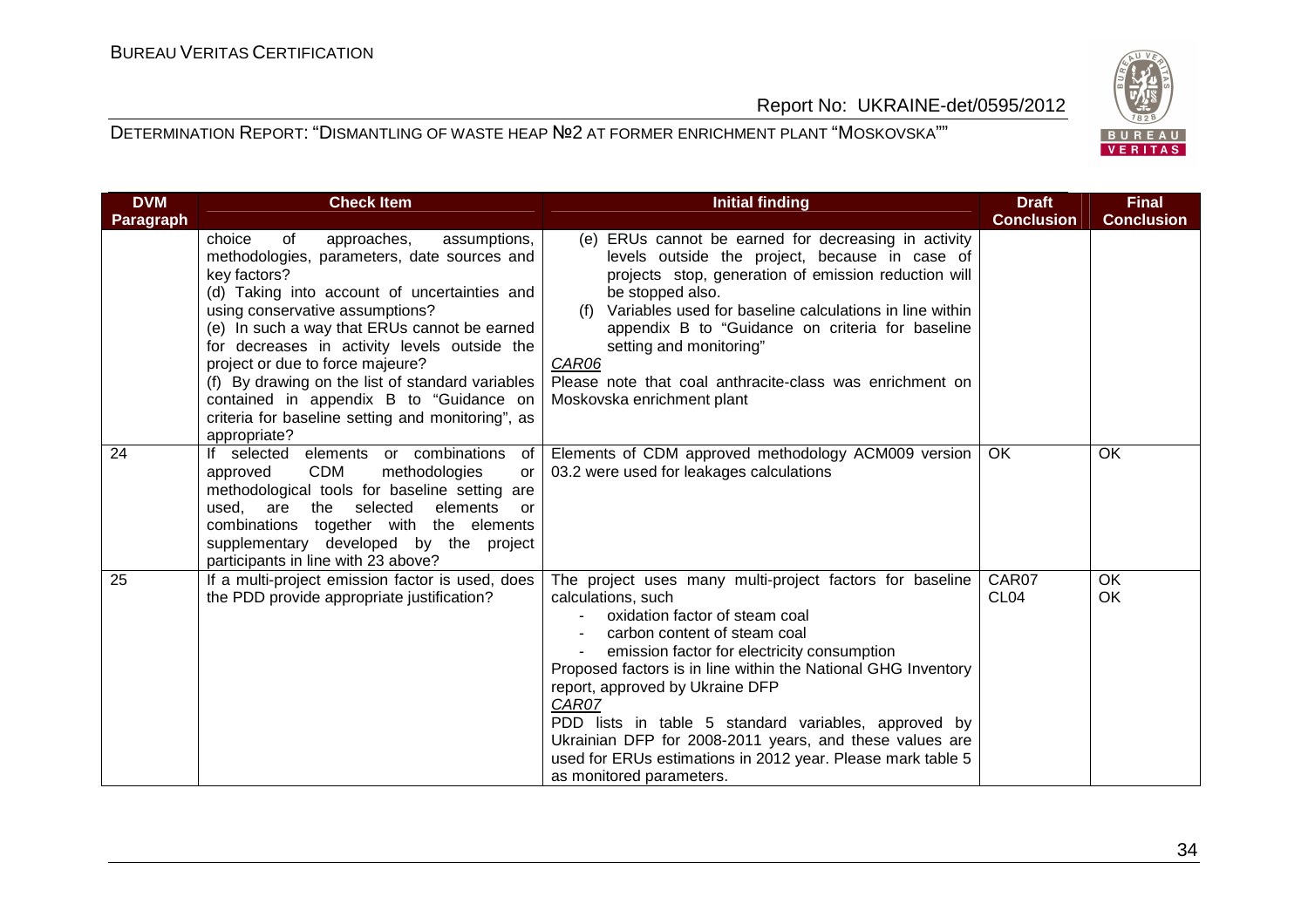

| <b>DVM</b><br>Paragraph | <b>Check Item</b>                                                                                                                                                                                                                                                                                                                                                                                                                                                                                                                                                                                                                                                                                                                                                                                                                                                                                                     | <b>Initial finding</b>                                                                                                                                                                                                                                                                        | <b>Draft</b><br><b>Conclusion</b> | <b>Final</b><br><b>Conclusion</b> |
|-------------------------|-----------------------------------------------------------------------------------------------------------------------------------------------------------------------------------------------------------------------------------------------------------------------------------------------------------------------------------------------------------------------------------------------------------------------------------------------------------------------------------------------------------------------------------------------------------------------------------------------------------------------------------------------------------------------------------------------------------------------------------------------------------------------------------------------------------------------------------------------------------------------------------------------------------------------|-----------------------------------------------------------------------------------------------------------------------------------------------------------------------------------------------------------------------------------------------------------------------------------------------|-----------------------------------|-----------------------------------|
|                         |                                                                                                                                                                                                                                                                                                                                                                                                                                                                                                                                                                                                                                                                                                                                                                                                                                                                                                                       | CL <sub>04</sub><br>Please indicate class of energy consumption of sorting<br>factory in accordance with Order #1052 of NERC                                                                                                                                                                  |                                   |                                   |
|                         | Approved CDM methodology approach only_Not applicable                                                                                                                                                                                                                                                                                                                                                                                                                                                                                                                                                                                                                                                                                                                                                                                                                                                                 |                                                                                                                                                                                                                                                                                               |                                   |                                   |
| <b>Additionality</b>    |                                                                                                                                                                                                                                                                                                                                                                                                                                                                                                                                                                                                                                                                                                                                                                                                                                                                                                                       |                                                                                                                                                                                                                                                                                               |                                   |                                   |
|                         | JI specific approach only                                                                                                                                                                                                                                                                                                                                                                                                                                                                                                                                                                                                                                                                                                                                                                                                                                                                                             |                                                                                                                                                                                                                                                                                               |                                   |                                   |
| 28                      | Does the PDD indicate which of the following<br>approaches for demonstrating additionality is<br>used?<br>Provision of traceable and transparent<br>(a)<br>information showing the baseline was identified<br>on the basis of conservative assumptions, that<br>the project scenario is not part of the identified<br>baseline scenario and that the project will lead<br>to emission reductions or enhancements of<br>removals;<br>(b) Provision of traceable and transparent<br>information that an AIE has already positively<br>determined that a comparable project (to be)<br>implemented under comparable circumstances<br>has additionality;<br>(c) Application of the most recent version of<br>the "Tool for the demonstration<br>and<br>assessment of additionality. (allowing for a two-<br>month grace period) or any other method for<br>proving additionality approved by the CDM<br>Executive Board". | The PDD indicates that approach (b) "Provision of traceable<br>and transparent information that an AIE has already<br>positively determined that a comparable project (to be)<br>implemented under comparable circumstances<br>has<br>additionality" was used for additionality demonstration | OK.                               | OK                                |
| 29(a)                   | Does the PDD provide a justification of the                                                                                                                                                                                                                                                                                                                                                                                                                                                                                                                                                                                                                                                                                                                                                                                                                                                                           | The justification of proposed<br>approach was sound                                                                                                                                                                                                                                           | OK                                | OK                                |
|                         | applicability of the approach with a clear and<br>transparent description?                                                                                                                                                                                                                                                                                                                                                                                                                                                                                                                                                                                                                                                                                                                                                                                                                                            | satisfactory                                                                                                                                                                                                                                                                                  |                                   |                                   |
| 29(b)                   | Are additionality proofs provided?                                                                                                                                                                                                                                                                                                                                                                                                                                                                                                                                                                                                                                                                                                                                                                                                                                                                                    | GHG mitigation measure. The project boundary is<br>a)                                                                                                                                                                                                                                         | CL <sub>05</sub>                  | OK                                |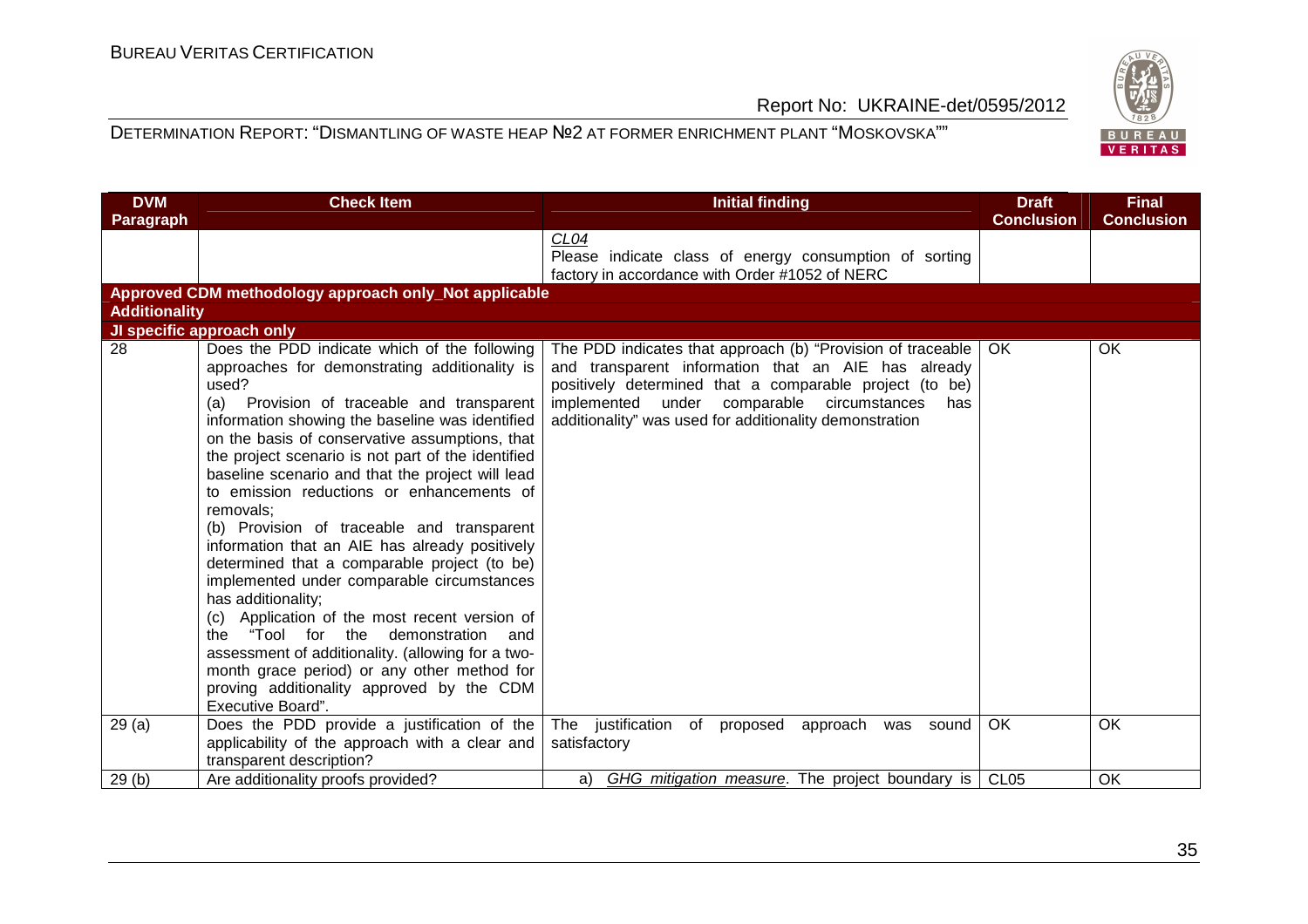

| <b>DVM</b>        | <b>Check Item</b>                                                                                                                                                                                                                                       | <b>Initial finding</b>                                                                                                                                                                                                                                                                                                                                                                                                                                                                                                                                                                                                                                                  | <b>Draft</b>      | <b>Final</b>      |
|-------------------|---------------------------------------------------------------------------------------------------------------------------------------------------------------------------------------------------------------------------------------------------------|-------------------------------------------------------------------------------------------------------------------------------------------------------------------------------------------------------------------------------------------------------------------------------------------------------------------------------------------------------------------------------------------------------------------------------------------------------------------------------------------------------------------------------------------------------------------------------------------------------------------------------------------------------------------------|-------------------|-------------------|
| <b>Paragraph</b>  |                                                                                                                                                                                                                                                         |                                                                                                                                                                                                                                                                                                                                                                                                                                                                                                                                                                                                                                                                         | <b>Conclusion</b> | <b>Conclusion</b> |
|                   |                                                                                                                                                                                                                                                         | virtually identical, the expected average GHG<br>emission reduction is differ by 19.81%. Criteria is<br>satisfied<br>Geography and time. Both projects is implemented<br>b)<br>in Ukraine, Donetsk Region, starting date are divided<br>by 9 months. Criteria is satisfied<br>Scale. The projects envisage production of the same<br>C)<br>product (coal).<br>Regulatory framework. There were no significant<br>d)<br>changes in regulatory framework between the<br>starting dates of two projects. Criteria is satisfied.<br>CL <sub>05</sub><br>Please clarify values of project output (coal or rock mass) to<br>comparing with JI project on waste heap of former |                   |                   |
|                   |                                                                                                                                                                                                                                                         | Rossypnyanska mine                                                                                                                                                                                                                                                                                                                                                                                                                                                                                                                                                                                                                                                      |                   |                   |
| 29 <sub>(c)</sub> | Is the additionality demonstrated appropriately<br>as a result?                                                                                                                                                                                         | The additionality is demonstrated appropriately as a result                                                                                                                                                                                                                                                                                                                                                                                                                                                                                                                                                                                                             | <b>OK</b>         | OK                |
| 30                | If the approach 28 (c) is chosen, are all<br>explanations, descriptions and analyses made<br>in accordance with the selected tool or<br>method?                                                                                                         | The approach 28 (b) was chosen                                                                                                                                                                                                                                                                                                                                                                                                                                                                                                                                                                                                                                          | OK                | OK                |
|                   | Approved CDM methodology approach only_Not applicable                                                                                                                                                                                                   |                                                                                                                                                                                                                                                                                                                                                                                                                                                                                                                                                                                                                                                                         |                   |                   |
|                   | Project boundary (applicable except for JI LULUCF projects                                                                                                                                                                                              |                                                                                                                                                                                                                                                                                                                                                                                                                                                                                                                                                                                                                                                                         |                   |                   |
|                   | JI specific approach only                                                                                                                                                                                                                               |                                                                                                                                                                                                                                                                                                                                                                                                                                                                                                                                                                                                                                                                         |                   |                   |
| 32(a)             | Does the project boundary defined in the PDD<br>encompass all anthropogenic emissions<br>by sources of GHGs that are:<br>Under the control of the project<br>(i)<br>participants?<br>(ii) Reasonably attributable to the project?<br>(iii) Significant? | The project boundaries defined in the PDD encompass all<br>anthropogenic emissions by GHG sources that are<br>Under control of the project participants, such as<br>(i)<br>emissions of electricity and diesel fuel<br>consumption during waste heap dismantling<br>Reasonably attributable to the project, such as<br>(ii)<br>emissions from waste heap burning or methane                                                                                                                                                                                                                                                                                             | OK                | OK                |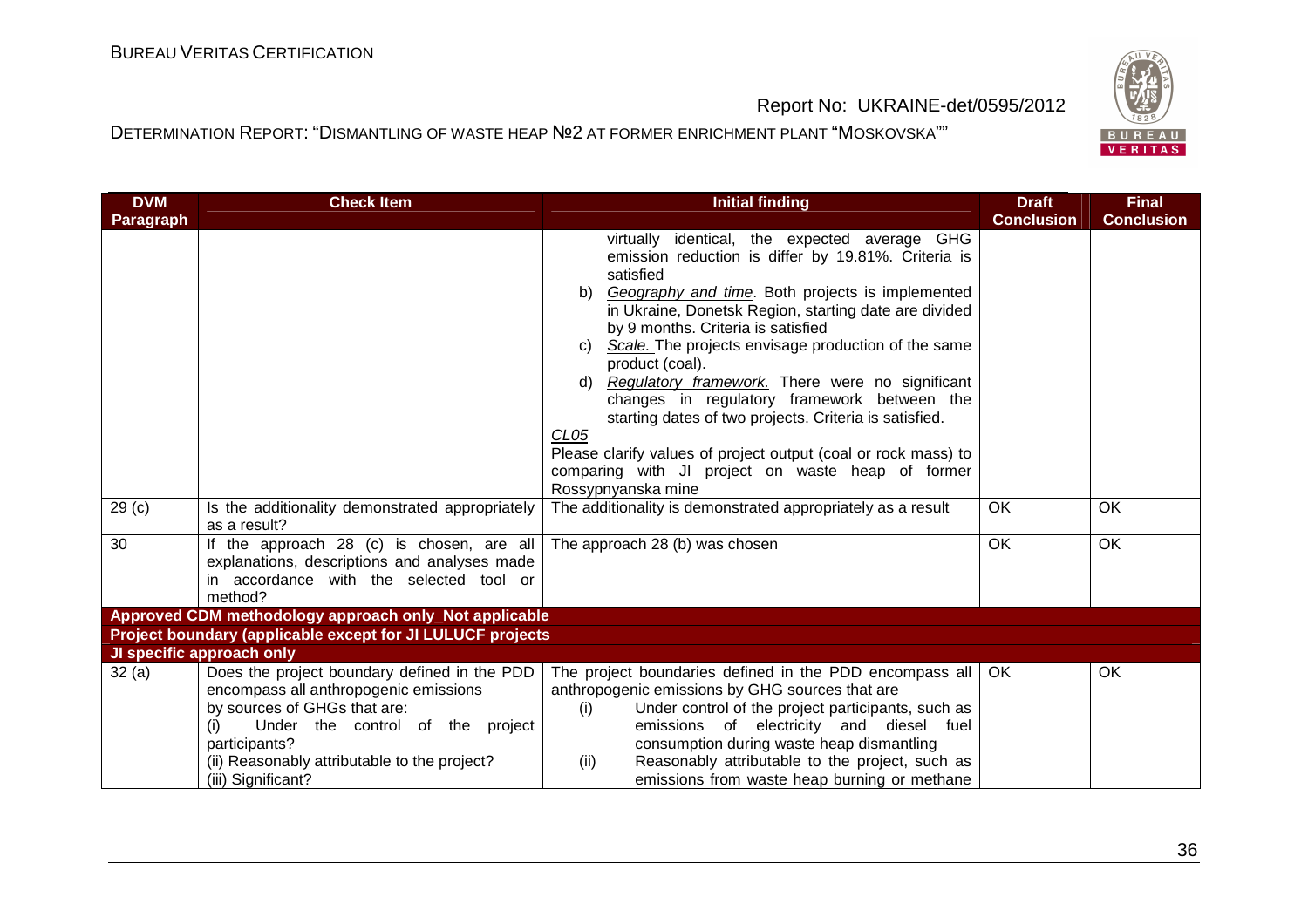

| <b>DVM</b>              | <b>Check Item</b>                                                                                                                                                                        | <b>Initial finding</b>                                                                                                                                                                                                                                  | <b>Draft</b>      | <b>Final</b>      |
|-------------------------|------------------------------------------------------------------------------------------------------------------------------------------------------------------------------------------|---------------------------------------------------------------------------------------------------------------------------------------------------------------------------------------------------------------------------------------------------------|-------------------|-------------------|
| Paragraph               |                                                                                                                                                                                          |                                                                                                                                                                                                                                                         | <b>Conclusion</b> | <b>Conclusion</b> |
|                         |                                                                                                                                                                                          | emissions as result of coal industry<br>(iii)<br>significant                                                                                                                                                                                            |                   |                   |
| 32(b)                   | Is the project boundary defined on the basis of<br>a case-by-case assessment with regard to the<br>criteria referred to in 32 (a) above?                                                 | The project boundary is defined on the basis of a case-by-<br>case assessment with regard to the criteria in 32(a) above                                                                                                                                | <b>OK</b>         | <b>OK</b>         |
| 32(c)                   | Are the delineation of the project boundary and<br>the gases and sources included appropriately<br>described and justified in the PDD by using a<br>figure or flow chart as appropriate? | The delineation of project boundaries and gases and<br>sources excluded is clearly described in the PDD, using flow<br>charts.                                                                                                                          | <b>OK</b>         | OK                |
| 32 <sub>(d)</sub>       | Are all gases and sources included explicitly<br>stated, and the exclusions of any sources<br>related to the baseline or the project are<br>appropriately justified?                     | All gases and sources inclusions are explicitly stated in the<br>project and baseline scenarios                                                                                                                                                         | OK                | OK                |
|                         | Approved CDM methodology approach only_Not applicable                                                                                                                                    |                                                                                                                                                                                                                                                         |                   |                   |
| <b>Crediting period</b> |                                                                                                                                                                                          |                                                                                                                                                                                                                                                         |                   |                   |
| 34(a)                   | Does the PDD state the starting date of the<br>project as the date on which the<br>implementation or construction or real action of<br>the project will begin or began?                  | The starting date of the project is $03/01/2008$ – the date<br>when the installation of project equipment was begun                                                                                                                                     | <b>OK</b>         | OK                |
| 34(a)                   | Is the starting date after the beginning of 2000?                                                                                                                                        | 01/02/2008 is after beginning of 01/01/2008                                                                                                                                                                                                             | OK                | OK                |
| 34 (b)                  | Does the PDD state the expected operational<br>lifetime of the project in years and months?                                                                                              | Expected operational lifetime of the project is 4 years and 8<br>months (56 months)                                                                                                                                                                     | OK                | OK                |
| 34 <sub>(c)</sub>       | Does the PDD state the length of the crediting<br>period in years and months?                                                                                                            | Length of crediting period is indicates as 4 years and 8<br>months (56 months)                                                                                                                                                                          | OK                | OK                |
| 34(c)                   | Is the starting date of the crediting period on or<br>after the date of the first emission reductions or<br>enhancements of net removals generated by<br>the project?                    | The starting date of the crediting period is 01/02/2008, the<br>date when the first emission reductions were generated by<br>the project<br>CL <sub>06</sub><br>Please note document demonstrated that sorting plant was<br>put in operation 01/02/2008 | CL06              |                   |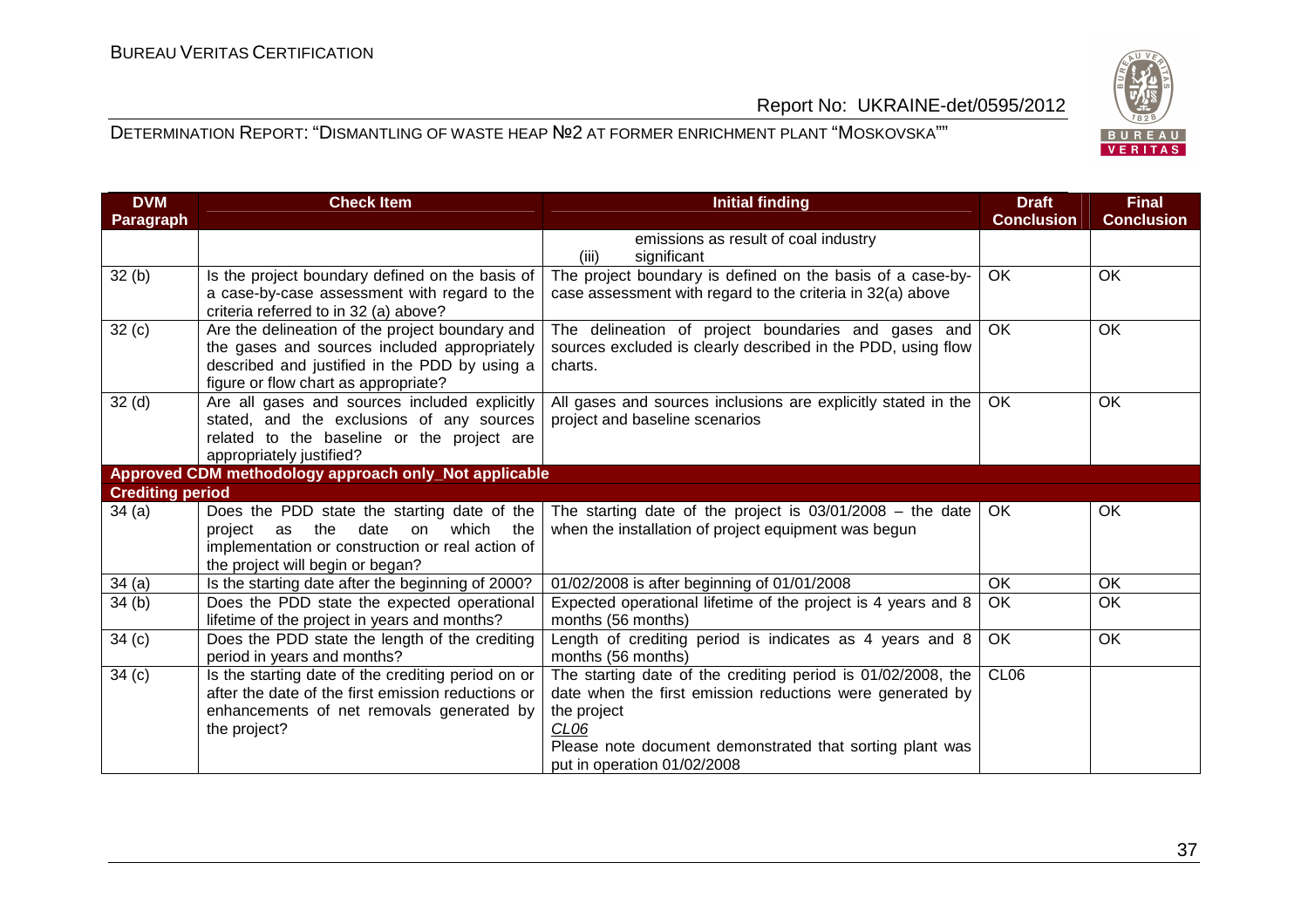

| <b>DVM</b><br>Paragraph | <b>Check Item</b>                                                                                                                                                                                                                                                                    | <b>Initial finding</b>                                                                                                                                                                                                                                                                                                                                                                                                                                      | <b>Draft</b><br><b>Conclusion</b> | <b>Final</b><br><b>Conclusion</b> |
|-------------------------|--------------------------------------------------------------------------------------------------------------------------------------------------------------------------------------------------------------------------------------------------------------------------------------|-------------------------------------------------------------------------------------------------------------------------------------------------------------------------------------------------------------------------------------------------------------------------------------------------------------------------------------------------------------------------------------------------------------------------------------------------------------|-----------------------------------|-----------------------------------|
| 34 <sub>(d)</sub>       | Does the PDD state that the crediting period for<br>issuance of ERUs starts only after the<br>beginning of 2008 and does not extend beyond<br>the operational lifetime of the project?                                                                                               | The 01/02/2008 is after 2008 beginning                                                                                                                                                                                                                                                                                                                                                                                                                      | <b>OK</b>                         | OK                                |
| 34 <sub>(d)</sub>       | If the crediting period extends beyond 2012,<br>does the PDD state that the extension is<br>subject to the host Party approval?<br>Are the estimates of emission reductions or<br>enhancements of net removals presented<br>separately for those until 2012 and those after<br>2012? | The crediting period doesn't extends beyond 2012                                                                                                                                                                                                                                                                                                                                                                                                            | OK                                | OK                                |
| <b>Monitoring plan</b>  |                                                                                                                                                                                                                                                                                      |                                                                                                                                                                                                                                                                                                                                                                                                                                                             |                                   |                                   |
| 35                      | Does the PDD explicitly indicate which of the<br>following approaches is used?<br>- JI specific approach<br>- Approved CDM methodology approach                                                                                                                                      | The PDD explicitly indicates that JI specific approach is used                                                                                                                                                                                                                                                                                                                                                                                              | OK                                | OK                                |
|                         | JI specific approach only                                                                                                                                                                                                                                                            |                                                                                                                                                                                                                                                                                                                                                                                                                                                             |                                   |                                   |
| 36(a)                   | Does the monitoring plan describe:<br>- All relevant factors and key characteristics<br>that will be monitored?<br>- The period in which they will be monitored?<br>- All decisive factors for the control and<br>reporting of project performance?                                  | The monitoring plan describes all relevant factors and key<br>characteristics that will be monitored, such as:<br>electricity and fuel consumed in project activity;<br>value of extracted fraction 0-30 mm, its ash content<br>and moisture.<br>The period in which they will be monitored are indicated,<br>frequency of measuring procedures is identified<br>All decisive factors for the control and reporting of project<br>performance are described | OK                                | OK                                |
| 36(b)                   | Does the monitoring plan specify the indicators,<br>constants and variables used that are reliable.<br>valid and provide transparent picture of the<br>emission reductions or enhancements of net<br>removals to be monitored?                                                       | The monitoring plan specify the indicators, constants and<br>variables used, that are reliable, valid and provide<br>transparent picture of the emission reductions to be<br>monitored                                                                                                                                                                                                                                                                      | OK                                | OK                                |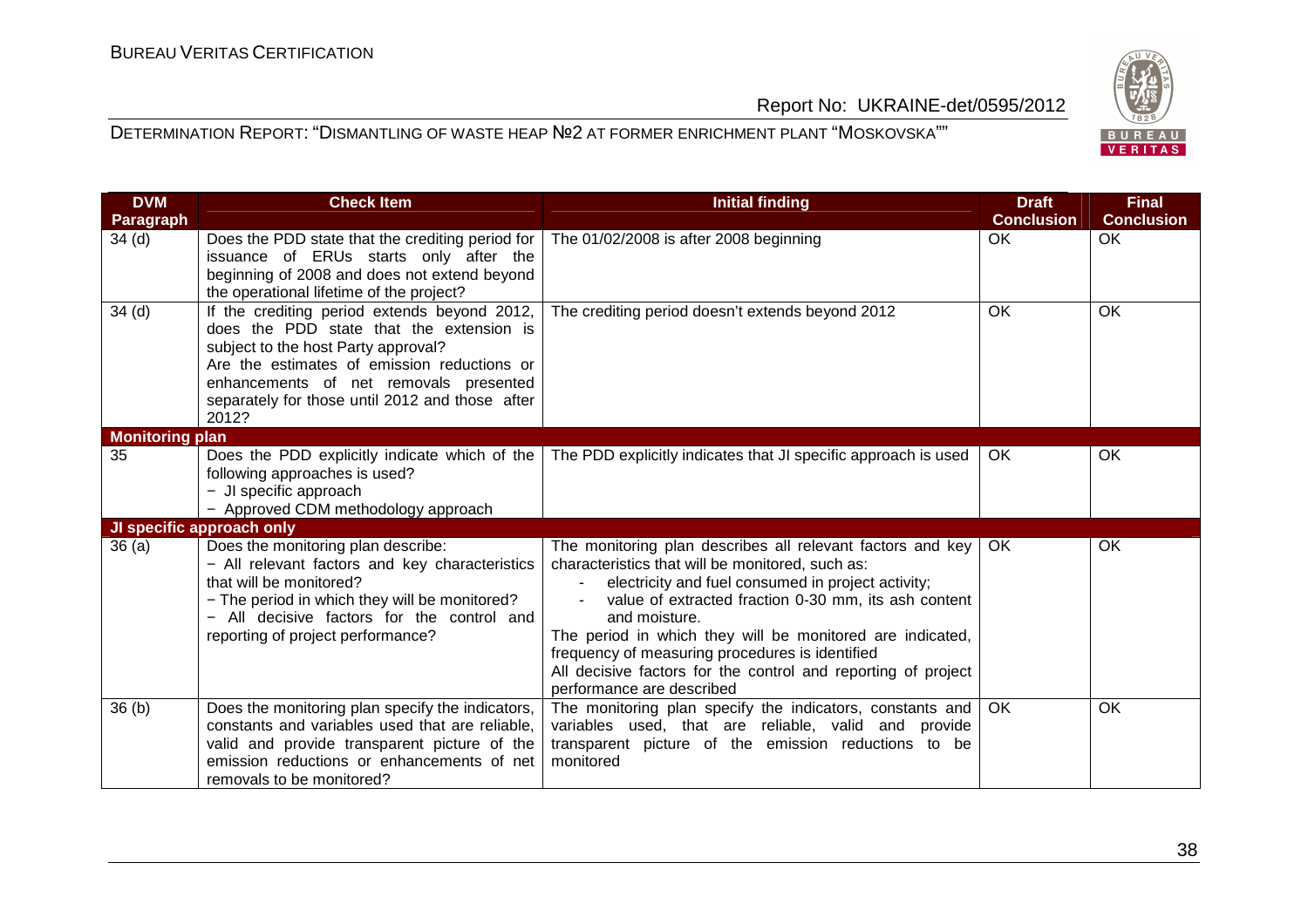

| <b>DVM</b><br><b>Paragraph</b> | <b>Check Item</b>                                                                                                                                                                                                                                                                                                                                       | <b>Initial finding</b>                                                                                                                                                                                                                                                                                                                                                                                                                                                                                                                                                                                                                                                                                                | <b>Draft</b><br><b>Conclusion</b> | <b>Final</b><br><b>Conclusion</b> |
|--------------------------------|---------------------------------------------------------------------------------------------------------------------------------------------------------------------------------------------------------------------------------------------------------------------------------------------------------------------------------------------------------|-----------------------------------------------------------------------------------------------------------------------------------------------------------------------------------------------------------------------------------------------------------------------------------------------------------------------------------------------------------------------------------------------------------------------------------------------------------------------------------------------------------------------------------------------------------------------------------------------------------------------------------------------------------------------------------------------------------------------|-----------------------------------|-----------------------------------|
| 36(b)                          | If default values are used:<br>- Are accuracy and reasonableness carefully<br>balanced in their selection?<br>Do the default values originate from<br>recognized sources?<br>- Are the default values supported by statistical<br>analyses providing reasonable confidence<br>levels?<br>- Are the default values presented in a<br>transparent manner? | The default values, such as:<br>global warming potential of methane<br>methane density in standard conditions<br>carbon emission factors for electricity consumption<br>carbon oxidation factors for coal and diesel fuel<br>carbon content of diesel fuel and coal, etc<br>e)<br>these default values is in line within National GHG inventory<br>Report developed and approved by Ukraine DFP(SEIA)<br>CAR08<br>Please rename table 22 in the section D, these parameters<br>are default but not are constant.<br>Please indicate default values as monitored in the section<br>D.1.1.1<br>Also please note that default parameters for 2012 years will<br>be used in line with relevant rules of SEIA in 2012 year | CAR08                             |                                   |
| 36(b) (i)                      | For those values that are to be provided by the<br>project participants, does the monitoring plan<br>clearly indicate how the values are to be<br>selected and justified?                                                                                                                                                                               | For monitored data provided by the project participants<br>monitoring plan identify selection and justification                                                                                                                                                                                                                                                                                                                                                                                                                                                                                                                                                                                                       | OK                                | <b>OK</b>                         |
| 36 (b) (ii)                    | For other values,<br>- Does the monitoring plan clearly indicate the<br>precise references from which these values are<br>taken?<br>Is the conservativeness of the values<br>provided justified?                                                                                                                                                        | References on values obtained from sources another from<br>indicated above is provided. Conservativeness of this value<br>is justified                                                                                                                                                                                                                                                                                                                                                                                                                                                                                                                                                                                | <b>OK</b>                         | OK                                |
| 36 (b) (iii)                   | For all data sources, does the monitoring plan<br>specify the procedures to be followed if<br>expected data are unavailable?                                                                                                                                                                                                                            | CAR09<br>Please provide description of procedures to be followed if<br>expected data are unavailable                                                                                                                                                                                                                                                                                                                                                                                                                                                                                                                                                                                                                  | CAR09                             |                                   |
| $36$ (b) (iv)                  | Are International System Unit (SI units) used?                                                                                                                                                                                                                                                                                                          | Some units from International System Unit are used                                                                                                                                                                                                                                                                                                                                                                                                                                                                                                                                                                                                                                                                    | OK                                | OK                                |
| 36(b)(v)                       | Does the monitoring plan note any parameters,<br>coefficients, variables, etc. that are used to                                                                                                                                                                                                                                                         | The monitoring plan clearly indicate next parameters that<br>obtained through monitoring but used for baseline                                                                                                                                                                                                                                                                                                                                                                                                                                                                                                                                                                                                        | OK.                               | OK                                |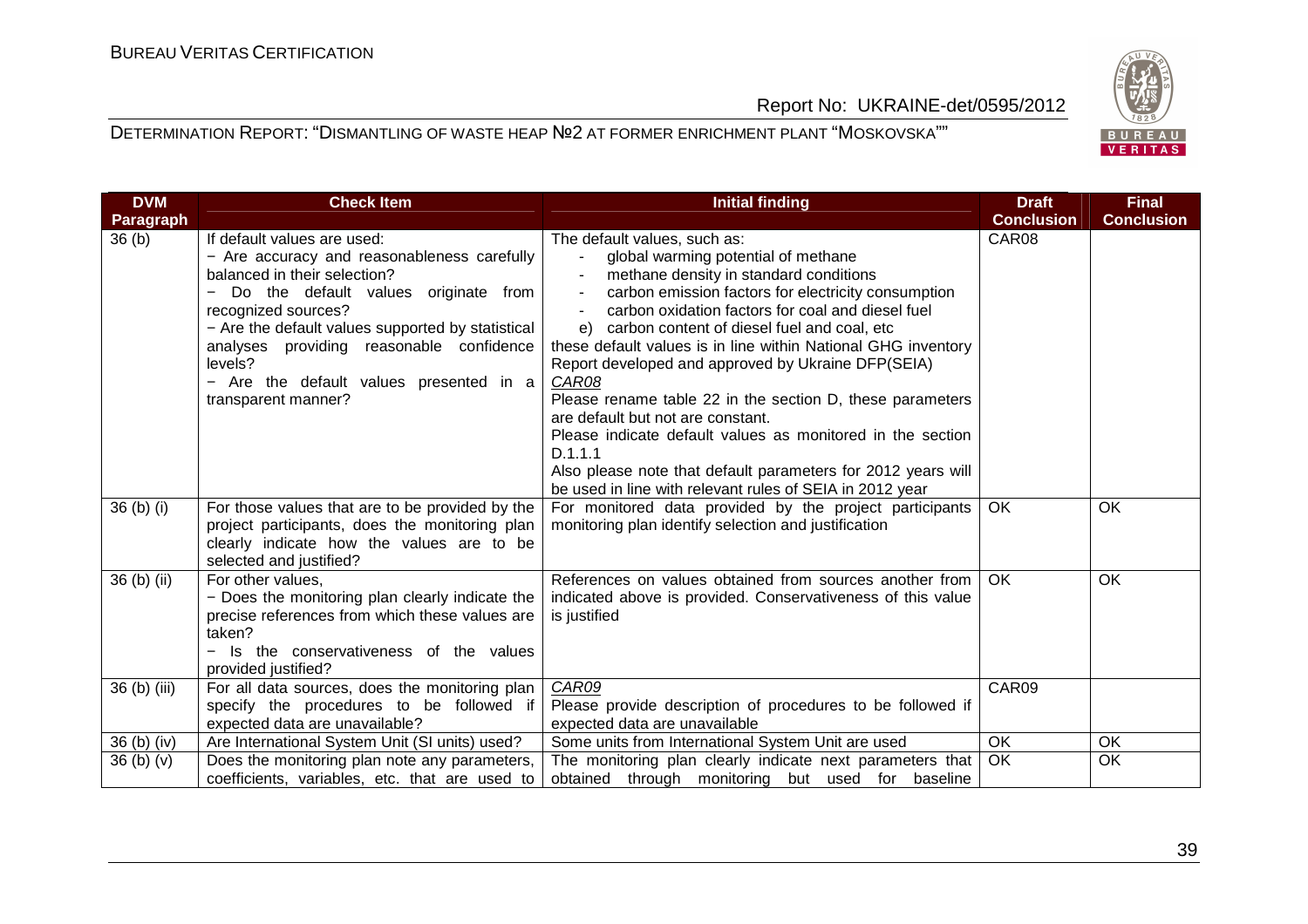

| <b>DVM</b>                       | <b>Check Item</b>                                                                                                                                                                                                                                                                                                                                                                                                                                                                                                                                                                                                             | <b>Initial finding</b>                                                                                                                                                                                                                                                                                                                                                                                                                                                                                                                                                                                                                                                                | <b>Draft</b><br><b>Conclusion</b> | <b>Final</b><br><b>Conclusion</b> |
|----------------------------------|-------------------------------------------------------------------------------------------------------------------------------------------------------------------------------------------------------------------------------------------------------------------------------------------------------------------------------------------------------------------------------------------------------------------------------------------------------------------------------------------------------------------------------------------------------------------------------------------------------------------------------|---------------------------------------------------------------------------------------------------------------------------------------------------------------------------------------------------------------------------------------------------------------------------------------------------------------------------------------------------------------------------------------------------------------------------------------------------------------------------------------------------------------------------------------------------------------------------------------------------------------------------------------------------------------------------------------|-----------------------------------|-----------------------------------|
| Paragraph                        | calculate baseline emissions or net removals                                                                                                                                                                                                                                                                                                                                                                                                                                                                                                                                                                                  | calculations:                                                                                                                                                                                                                                                                                                                                                                                                                                                                                                                                                                                                                                                                         |                                   |                                   |
|                                  | but are obtained through monitoring?                                                                                                                                                                                                                                                                                                                                                                                                                                                                                                                                                                                          | amount of coal that has been mined in the baseline<br>scenario and combusted for energy use, equivalent<br>to the amount of coal extracted from the waste heap<br>because of the project activity<br>net Calorific Value of coal<br>carbon Oxidation factor of coal<br>carbon content of coal<br>the average ash content of sorted fractions<br>the average humidity of sorted fractions                                                                                                                                                                                                                                                                                              |                                   |                                   |
| 36 <sub>(b)</sub> <sub>(v)</sub> | the use of parameters, coefficients,<br>ls.<br>variables, etc. consistent between the baseline<br>and monitoring plan?                                                                                                                                                                                                                                                                                                                                                                                                                                                                                                        | The use of parameters, coefficients, variables is consistent<br>between the baseline and the monitoring plan                                                                                                                                                                                                                                                                                                                                                                                                                                                                                                                                                                          | OK.                               | OK                                |
| 36 <sub>(c)</sub>                | Does the monitoring plan draw on the list of<br>standard variables contained in appendix B of<br>"Guidance on criteria for baseline setting and<br>monitoring"?                                                                                                                                                                                                                                                                                                                                                                                                                                                               | The monitoring plan was drawn in accordance with the list of<br>standard variables contained in appendix B of "Guidance on<br>criteria for baseline setting and monitoring"                                                                                                                                                                                                                                                                                                                                                                                                                                                                                                           | OK                                | OK                                |
| 36 <sub>(d)</sub>                | Does the monitoring plan explicitly and clearly<br>distinguish:<br>(i) Data and parameters that are not monitored<br>throughout the crediting period, but are<br>determined only once (and thus remain fixed<br>throughout the crediting period), and that are<br>available already at the stage of determination?<br>(ii) Data and parameters that are not monitored<br>throughout the crediting period, but are<br>determined only once (and thus remain fixed<br>throughout the crediting period), but that are<br>not already available at the stage of<br>determination?<br>(iii) Data and parameters that are monitored | The monitoring plan explicitly and clearly distinguish:<br>(i) Data and parameters that are not monitored throughout<br>the crediting period, but are determined only once (and thus<br>remain fixed throughout the crediting period), and that are<br>available already at the stage of determination?<br>(ii) Data and parameters that are not monitored throughout<br>the crediting period, but are determined only once (and thus<br>remain fixed throughout the crediting period), but that are not<br>already available at the stage of determination?<br>(iii) Data and parameters that are monitored throughout the<br>crediting period.<br>For more information see also CAR | <b>OK</b>                         | OK                                |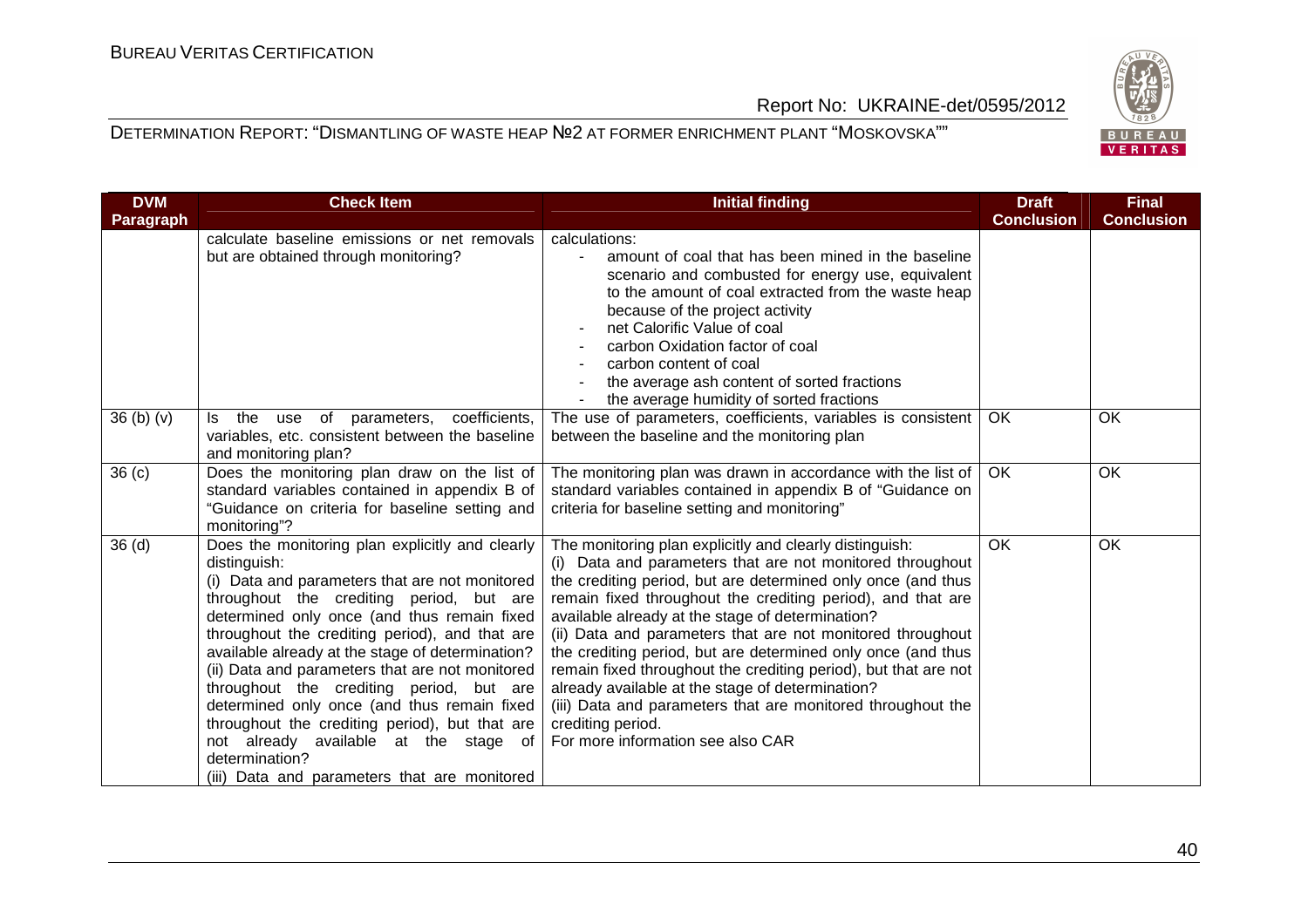BUREAU<br>VERITAS

Report No: UKRAINE-det/0595/2012

| <b>DVM</b><br>Paragraph | <b>Check Item</b>                                                                                                                                                                                                                                                                                    | <b>Initial finding</b>                                                                                                                                                                                                                              | <b>Draft</b><br><b>Conclusion</b> | <b>Final</b><br><b>Conclusion</b> |
|-------------------------|------------------------------------------------------------------------------------------------------------------------------------------------------------------------------------------------------------------------------------------------------------------------------------------------------|-----------------------------------------------------------------------------------------------------------------------------------------------------------------------------------------------------------------------------------------------------|-----------------------------------|-----------------------------------|
|                         | throughout the crediting period?                                                                                                                                                                                                                                                                     |                                                                                                                                                                                                                                                     |                                   |                                   |
| 36(e)                   | Does the monitoring plan describe the methods<br>employed for data monitoring (including its<br>frequency) and recording?                                                                                                                                                                            | The monitoring plan clearly describes the methods employed<br>for data monitored, such as direct measuring with metering<br>devices and laboratory samples, account from bookkeeper<br>invoices; frequency of monitoring procedures and recording   | OK                                | OK                                |
| 36(f)                   | Does the<br>monitoring plan elaborate<br>all<br>and formulae used<br>algorithms<br>for<br>the<br>estimation/calculation<br>0f<br>baseline<br>emissions/removals<br>project<br>and<br>emissions/removals or direct monitoring of<br>emission reductions from the project, leakage,<br>as appropriate? | The monitoring plan elaborates all formulae required to<br>baseline and project emissions adjusted by leakages<br>calculation                                                                                                                       | OK                                | OK                                |
| 36 (f) (i)              | the<br>underlying<br>rationale<br>for<br>the<br>ls.<br>algorithms/formulae explained?                                                                                                                                                                                                                | The underlying rationale for the formulae is explained                                                                                                                                                                                              | OK                                | OK                                |
| 36 (f) (ii)             | Are consistent variables, equation formats,<br>subscripts etc. used?                                                                                                                                                                                                                                 | All variables, equation formats, subscripts are used in<br>consistent way                                                                                                                                                                           | OK                                | OK                                |
| 36 (f) (iii)            | Are all equations numbered?                                                                                                                                                                                                                                                                          | All equations are numbered                                                                                                                                                                                                                          | OK                                | OK                                |
| 36 (f) (iv)             | Are all variables, with units indicated defined?                                                                                                                                                                                                                                                     | All variables with units are indentified                                                                                                                                                                                                            | $\overline{OK}$                   | OK                                |
| 36(f)(v)                | the<br>of<br>ls.<br>conservativeness<br>the<br>algorithms/procedures justified?                                                                                                                                                                                                                      | The conservativeness of the procedures are justified                                                                                                                                                                                                | OK                                | OK                                |
| 36(f)(v)                | To the extent possible, are methods to<br>quantitatively account for uncertainty in key<br>parameters included?                                                                                                                                                                                      | Uncertainty level in key parameters identified as low in table<br>D.2 "Quality control and quality assurance procedures<br>undertaken for data monitored". Only uncertainty level of<br>value of waste heap ignition burning is indicated as medium | $\overline{OK}$                   | OK                                |
| 36 (f) (vi)             | Is consistency between the elaboration of the<br>baseline scenario and the procedure for<br>calculating the emissions or net removals of the<br>baseline ensured?                                                                                                                                    | Consistency between the elaboration of baseline scenario<br>and the procedure for emission calculation in the baseline<br>are justified                                                                                                             | OK                                | OK                                |
| 36 (f) (vii)            | Are any parts of the algorithms or formulae that<br>are not self-evident explained?                                                                                                                                                                                                                  | The monitoring plan contains detailed explanation of each<br>part of formulae                                                                                                                                                                       | OK                                | OK                                |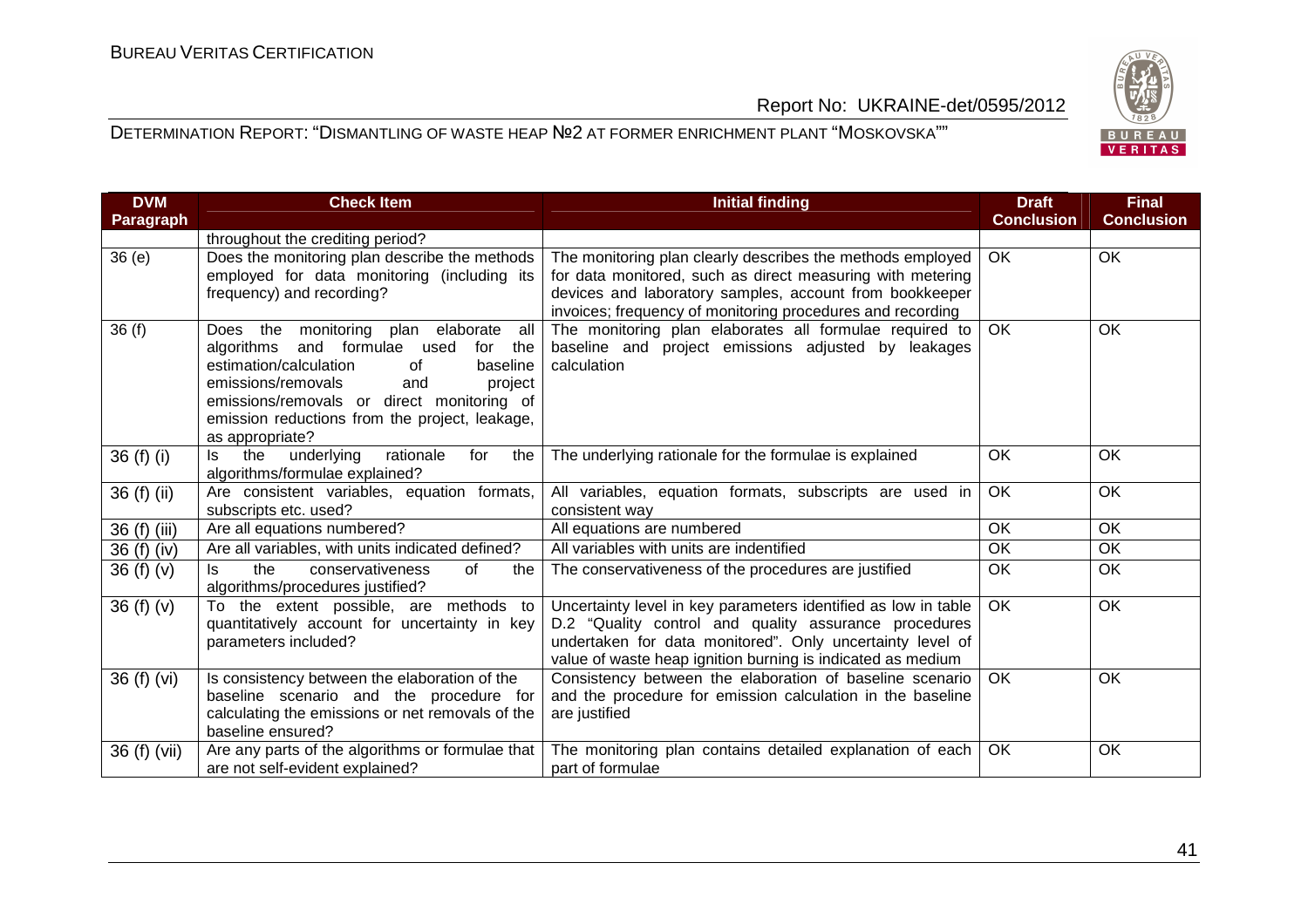

| <b>DVM</b><br>Paragraph | <b>Check Item</b><br><b>Initial finding</b>                                                                                                                                                                                                                                                       |                                                                                                                                                                                                                                                                                                                                                              | <b>Draft</b><br><b>Conclusion</b> | <b>Final</b><br><b>Conclusion</b> |
|-------------------------|---------------------------------------------------------------------------------------------------------------------------------------------------------------------------------------------------------------------------------------------------------------------------------------------------|--------------------------------------------------------------------------------------------------------------------------------------------------------------------------------------------------------------------------------------------------------------------------------------------------------------------------------------------------------------|-----------------------------------|-----------------------------------|
| 36 (f) (vii)            | Is it justified that the procedure is consistent<br>with standard technical procedures in the<br>relevant sector?                                                                                                                                                                                 | The proposed monitoring plan is similar with monitoring<br>plans of JI projects implemented at SIA "Antracit", SIA<br>"Monolit", "Temp" LLC etc, determined by Global Carbon<br>B.V.                                                                                                                                                                         | OK.                               | OK                                |
| 36 (f) (vii)            | Are references provided as necessary?                                                                                                                                                                                                                                                             | The references are provided in relevant points                                                                                                                                                                                                                                                                                                               | <b>OK</b>                         | OK                                |
| 36 (f) (vii)            | Are implicit and explicit key assumptions<br>explained in a transparent manner?                                                                                                                                                                                                                   | The explicit and implicit key assumptions are explained in<br>transparent manner                                                                                                                                                                                                                                                                             | OK                                | OK                                |
| 36 (f) (vii)            | Is it clearly stated which assumptions and<br>significant<br>procedures<br>have<br>uncertainty<br>associated with them, and<br>how such<br>uncertainty is to be addressed?                                                                                                                        | In the project design document there is not stated any<br>information about significant uncertainty level of assumptions<br>and procedures.                                                                                                                                                                                                                  |                                   |                                   |
| 36 (f) (vii)            | Is the uncertainty of key parameters described<br>and, where possible, is an uncertainty range at<br>95% confidence level for key parameters for<br>the calculation of emission reductions or<br>enhancements of net removals provided?                                                           | The uncertainty level of parameters monitored is indicated in<br>the section D.2, quality control and quality assurance<br>procedures. The uncertainty level of parameters monitored is<br>indicated as low, only Probability of waste heap burning is<br>indicated as medium                                                                                | OK                                | OK                                |
| 36(9)                   | Does the monitoring plan identify a national or<br>international monitoring standard if such<br>standard has to be and/or is applied to certain<br>aspects of the project?<br>Does the monitoring plan provide a reference<br>as to where a detailed description of the<br>standard can be found? | The monitoring plan identifies next state ruling documents:<br>GOST 11022-95 and GOST 11014-2001 for<br>sampling analysis process<br>GOST 305-82 on diesel fuel parameters<br>References on detailed description of mentioned standard<br>are provided                                                                                                       | <b>OK</b>                         | OK                                |
| 36(h)                   | Does the monitoring plan document statistical<br>techniques, if used for monitoring, and that they<br>are used in a conservative manner?                                                                                                                                                          | The monitoring plan used a group of statistical data,<br>used in conservative manner. Fuel and energy<br>resources of Ukraine, Statistical Yearbook, issued by<br>State Statistics Committee of Ukraine, and Report on<br>the fire risk of Donetsk Region's waste heaps, Scientific<br>Research Institute "Respirator" were used for project<br>calculations | <b>OK</b>                         | <b>OK</b>                         |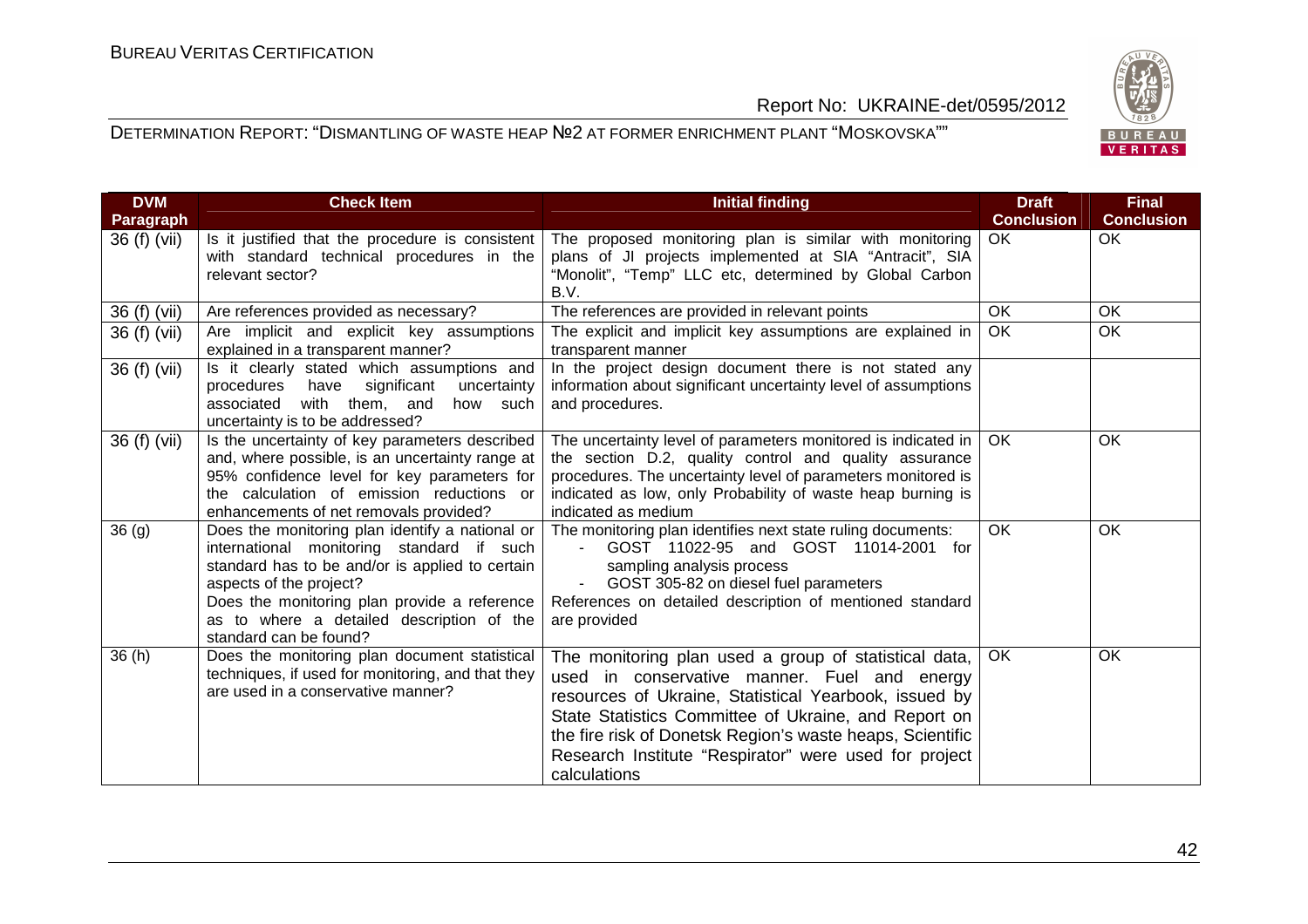

| <b>DVM</b><br>Paragraph | <b>Check Item</b>                                                                                                                                                                                                                                                                                            | <b>Initial finding</b>                                                                                                                                                                                                                                                                                      | <b>Draft</b><br><b>Conclusion</b> | <b>Final</b><br><b>Conclusion</b> |
|-------------------------|--------------------------------------------------------------------------------------------------------------------------------------------------------------------------------------------------------------------------------------------------------------------------------------------------------------|-------------------------------------------------------------------------------------------------------------------------------------------------------------------------------------------------------------------------------------------------------------------------------------------------------------|-----------------------------------|-----------------------------------|
| 36 (i)                  | Does the monitoring plan present the quality<br>assurance and control procedures for the<br>monitoring process, including, as appropriate,<br>information on calibration and on how records<br>on data and/or method validity and accuracy<br>are kept and made available upon request?                      | CAR <sub>10</sub><br>Please add information on calibration of power meter NIK<br>2303 ARK1 and scales VTA-60                                                                                                                                                                                                | CAR10                             | <b>OK</b>                         |
| 36(j)                   | Does the monitoring plan clearly identify the<br>responsibilities and the authority regarding the<br>monitoring activities?                                                                                                                                                                                  | The monitoring plan clearly identifies the responsibilities and<br>the authorities regarding the monitoring activities, see please<br>section D.3 of the PDD                                                                                                                                                | OK                                | OK                                |
| 36(k)                   | Does the monitoring plan, on the whole, reflect<br>good monitoring practices appropriate to the<br>project type?<br>If it is a JI LULUCF project, is the good practice<br>guidance developed by IPCC applied?                                                                                                | The monitoring plan is identical to monitoring plans in JI<br>projects implemented at SIA "Antracit", SIA "Monolit", "Temp"<br>LLC etc, determined by Global Carbon B.V.                                                                                                                                    | OK                                | <b>OK</b>                         |
| 36 (I)                  | Does the monitoring plan provide, in tabular<br>form, a complete compilation of the data that<br>need to be collected for its application,<br>including data that are measured or sampled<br>and data that are collected from other sources<br>but not including data that are calculated with<br>equations? | The monitoring plan provides in tabular form a complete<br>compilation of the data collected and required for emission<br>reduction calculation, including data that are measured or<br>sampled and data that are collected from other sources but<br>not including data that are calculated with equations | <b>OK</b>                         | <b>OK</b>                         |
| 36(m)                   | Does the monitoring plan indicate that the data<br>monitored and required for verification are to be<br>kept for two years after the last transfer of<br>ERUs for the project?                                                                                                                               | Monitoring plan indicates that the data monitored and<br>required for ERUs calculations will be kept two years after<br>the last ERUs transfer                                                                                                                                                              | OK                                | OK                                |
| 37                      | If selected elements or combinations<br>of<br><b>CDM</b><br>methodologies<br>approved<br>or<br>methodological tools are used for establishing<br>the monitoring plan, are the selected elements<br>combination, together with elements<br>$\alpha$<br>supplementary developed by the project                 | Selected elements of CDM methodology ACM009, Version<br>03.2 was used for leakages estimations in line within the<br>section 36 above                                                                                                                                                                       | OK                                | OK                                |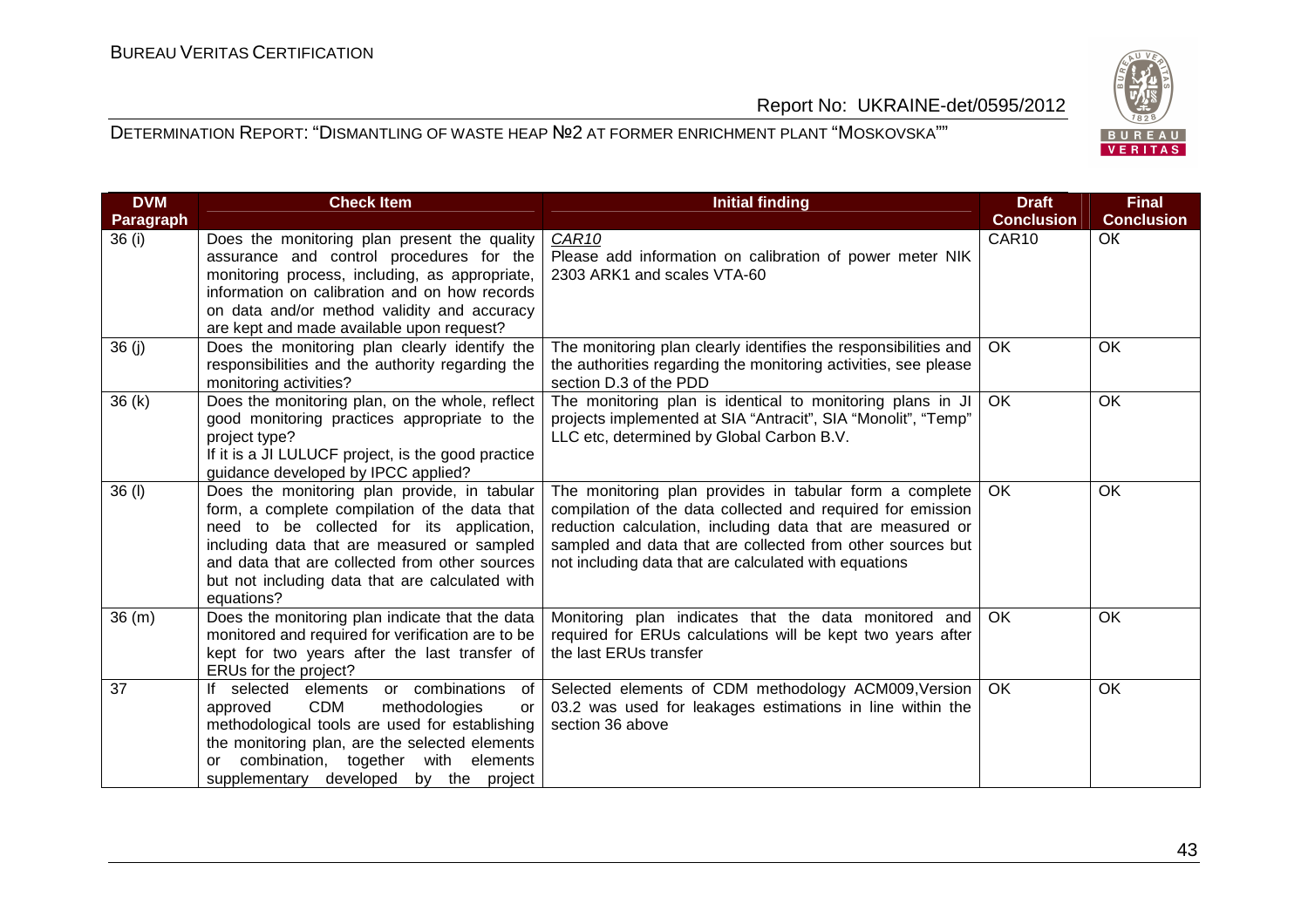

| <b>DVM</b><br><b>Paragraph</b> | <b>Check Item</b>                                                                                                                                                                                                                                                                                                                                                                             | <b>Initial finding</b>                                                                                                                                                                                                                                                                                                                                                                                                                                                               | <b>Draft</b><br><b>Conclusion</b> | <b>Final</b><br><b>Conclusion</b> |
|--------------------------------|-----------------------------------------------------------------------------------------------------------------------------------------------------------------------------------------------------------------------------------------------------------------------------------------------------------------------------------------------------------------------------------------------|--------------------------------------------------------------------------------------------------------------------------------------------------------------------------------------------------------------------------------------------------------------------------------------------------------------------------------------------------------------------------------------------------------------------------------------------------------------------------------------|-----------------------------------|-----------------------------------|
|                                | participants in line with 36 above?                                                                                                                                                                                                                                                                                                                                                           |                                                                                                                                                                                                                                                                                                                                                                                                                                                                                      |                                   |                                   |
|                                | Approved CDM methodology approach only_Not applicable                                                                                                                                                                                                                                                                                                                                         |                                                                                                                                                                                                                                                                                                                                                                                                                                                                                      |                                   |                                   |
|                                | Applicable to both JI specific approach and approved CDM methodology approach_Not applicable                                                                                                                                                                                                                                                                                                  |                                                                                                                                                                                                                                                                                                                                                                                                                                                                                      |                                   |                                   |
| Leakage                        |                                                                                                                                                                                                                                                                                                                                                                                               |                                                                                                                                                                                                                                                                                                                                                                                                                                                                                      |                                   |                                   |
|                                | JI specific approach only                                                                                                                                                                                                                                                                                                                                                                     |                                                                                                                                                                                                                                                                                                                                                                                                                                                                                      |                                   |                                   |
| 40(a)                          | Does the PDD appropriately describe an<br>assessment of the potential leakage of the<br>project and appropriately explain which sources<br>of leakage are to be calculated and which can<br>be neglected?                                                                                                                                                                                     | The PDD appropriately describes an assessment of project<br>leakages, and appropriately explains inclusion or exclusion<br>of leakages                                                                                                                                                                                                                                                                                                                                               | OK.                               | OK                                |
| 40(b)                          | Does the PDD provide a procedure for an ex<br>ante estimate of leakage?                                                                                                                                                                                                                                                                                                                       | Procedure for ex-ante estimations of leakages are described<br>in the section B.2 of the PDD                                                                                                                                                                                                                                                                                                                                                                                         | OK.                               | <b>OK</b>                         |
|                                | Approved CDM methodology approach only_Not applicable                                                                                                                                                                                                                                                                                                                                         |                                                                                                                                                                                                                                                                                                                                                                                                                                                                                      |                                   |                                   |
|                                | Estimation of emission reductions or enhancements of net removals                                                                                                                                                                                                                                                                                                                             |                                                                                                                                                                                                                                                                                                                                                                                                                                                                                      |                                   |                                   |
| 42                             | Does the PDD indicate which of the following<br>approaches it chooses?<br>(a) Assessment of emissions or net removals in<br>the baseline scenario and in the project<br>scenario<br>(b) Direct assessment of emission reductions                                                                                                                                                              | The PDD indicates that assessment of emissions in the<br>baseline scenario and in the project scenario was chosen                                                                                                                                                                                                                                                                                                                                                                    | OK                                | OK.                               |
| 43                             | If the approach (a) in 42 is chosen, does the<br>PDD provide ex ante estimates of:<br>(a) Emissions or net removals for the project<br>scenario (within the project boundary)?<br>(b) Leakage, as applicable?<br>(c) Emissions or net removals for the baseline<br>scenario (within the project boundary)?<br>(d) Emission reductions or enhancements of<br>net removals adjusted by leakage? | The PDD provides estimates of:<br>(a) Emissions for the project scenario, which is 47769<br>tonnes of CO2 equivalent for 01/02/2008-<br>30/09/2012<br>Leakages, which is -428948 tonnes of CO2<br>(b)<br>equivalent for 01/02/2008-30/09/2012<br>(c) Emissions for the baseline scenario which is 1 372<br>303 tonnes of CO2 equivalent for 01/02/2008-<br>30/09/2012<br>Emission reduction adjusted by leakage, which is<br>(d)<br>1753482 tonnes of CO2 equivalent for 01/02/2008- | CAR11                             | OK                                |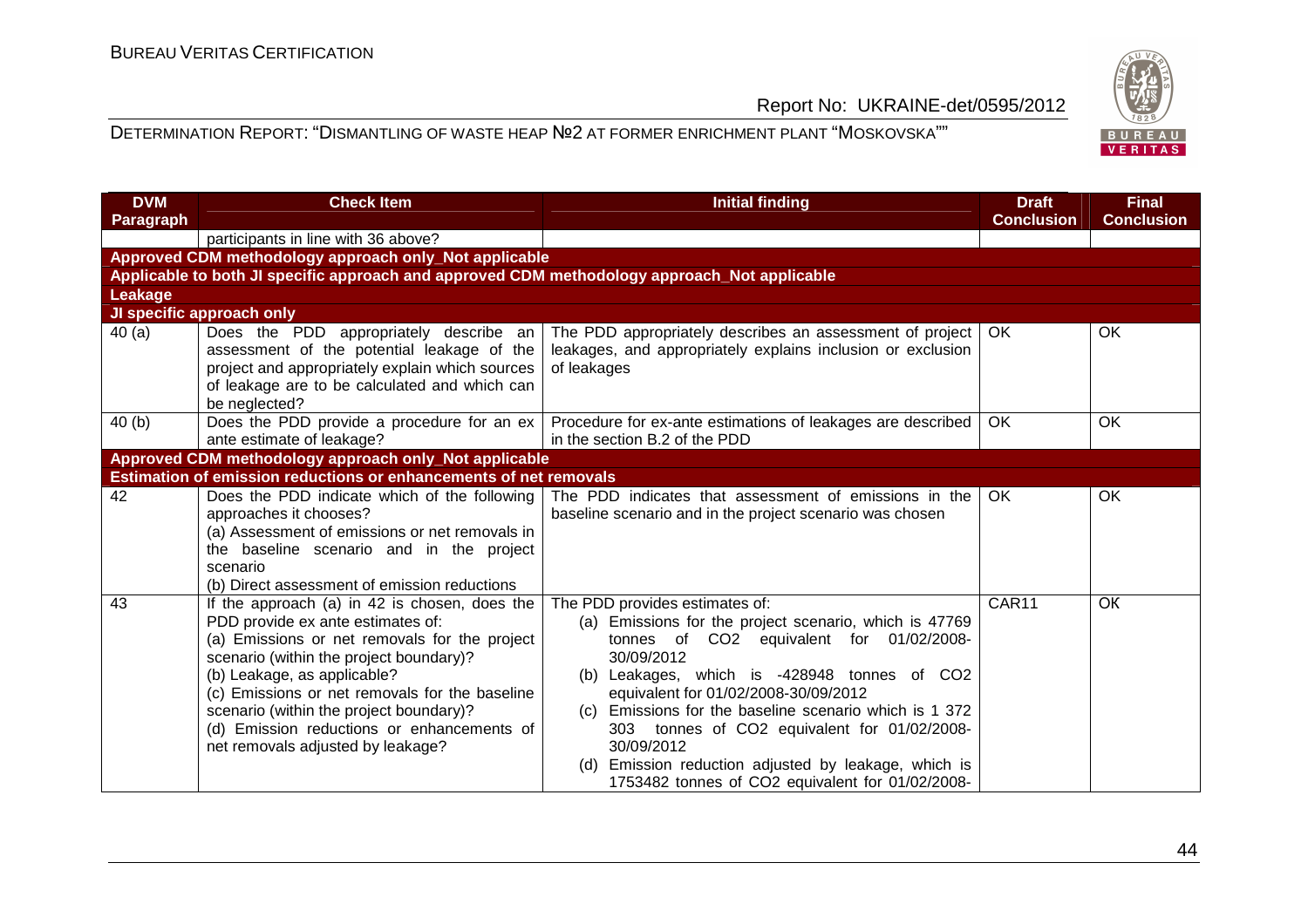

| <b>DVM</b> | <b>Check Item</b>                                 | <b>Initial finding</b>                                         | <b>Draft</b><br><b>Conclusion</b> | <b>Final</b><br><b>Conclusion</b> |
|------------|---------------------------------------------------|----------------------------------------------------------------|-----------------------------------|-----------------------------------|
| Paragraph  |                                                   | 30/09/2012                                                     |                                   |                                   |
|            |                                                   | CAR11                                                          |                                   |                                   |
|            |                                                   | Please check JI PDD form in the head of section E.2            |                                   |                                   |
| 44         | If the approach (b) in 42 is chosen, does the     | See section 42                                                 | <b>OK</b>                         | OK                                |
|            | PDD provide ex ante estimates of:                 |                                                                |                                   |                                   |
|            | (a) Emission reductions or enhancements of        |                                                                |                                   |                                   |
|            | net removals (within the project boundary)?       |                                                                |                                   |                                   |
|            | (b) Leakage, as applicable?                       |                                                                |                                   |                                   |
|            | (c) Emission reductions or enhancements of        |                                                                |                                   |                                   |
|            | net removals adjusted by leakage?                 |                                                                |                                   |                                   |
| 45         | For both approaches in 42                         | a) The estimates are given on                                  | OK.                               | <b>OK</b>                         |
|            | (a) Are the estimates in 43 or 44 given:          | (i) on a yearly basis                                          |                                   |                                   |
|            | (i) On a periodic basis?                          | (ii) from 01/02/2008 till 30/09/2012                           |                                   |                                   |
|            | (ii) At least from the beginning until the end of | (iii) On a source-by-source/sink-by-sink basis                 |                                   |                                   |
|            | the crediting period?                             | (iv) for each GHG, which are CH4 and CO2                       |                                   |                                   |
|            | (iii) On a source-by-source/sink-by-sink          | (v) in tonnes of CO2 equivalent                                |                                   |                                   |
|            | basis?                                            | (vi) using global warming potentials defined by decision       |                                   |                                   |
|            | (iv) For each GHG?                                | 2/CP.3                                                         |                                   |                                   |
|            | (v) In tones of CO2 equivalent, using global      | (b) The formula used for calculating in 43 is consistent       |                                   |                                   |
|            | warming potentials defined by decision            | throughout the PDD                                             |                                   |                                   |
|            | 2/CP.3 or as subsequently revised in              | (c) The key factors influencing the baseline emissions and     |                                   |                                   |
|            | accordance with Article 5 of the Kyoto            | the activity level of the project and the emissions as well as |                                   |                                   |
|            | Protocol?                                         | risks associated with the project were taken into account for  |                                   |                                   |
|            | (b) Are the formula used for calculating the      | calculating estimates in 43                                    |                                   |                                   |
|            | estimates in 43 or 44 consistent throughout the   | (d) The data sources used for calculating the estimates in 43  |                                   |                                   |
|            | PD <sub>D</sub> ?                                 | are clearly identified, reliable and transparent.              |                                   |                                   |
|            | (c) For calculating estimates in 43 or 44, are    | (e) emission factors used for calculations in 43 are in line   |                                   |                                   |
|            | key factors influencing the baseline emissions    | with National GHG Inventory Report approved by Ukrainian       |                                   |                                   |
|            | or removals and the activity level of the project | <b>DFP</b>                                                     |                                   |                                   |
|            | and the emissions or net removals as well as      | (f) The estimations in 43 are based on conservative            |                                   |                                   |
|            | risks associated with the project taken into      | assumptions and the most plausible scenarios in a              |                                   |                                   |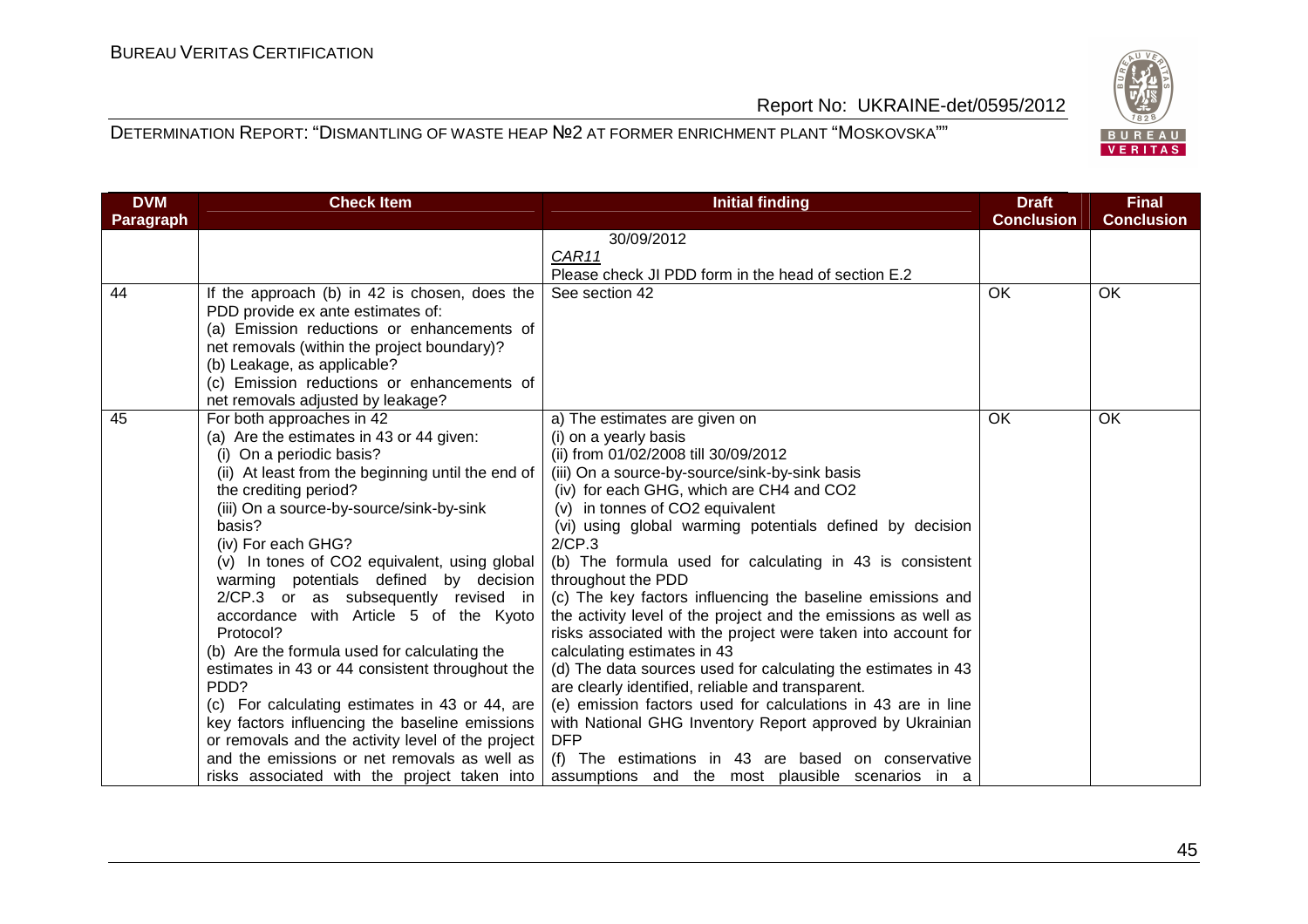

| <b>DVM</b>                   | <b>Check Item</b>                                     | <b>Initial finding</b>                                      | <b>Draft</b>      | <b>Final</b>      |
|------------------------------|-------------------------------------------------------|-------------------------------------------------------------|-------------------|-------------------|
| <b>Paragraph</b>             |                                                       |                                                             | <b>Conclusion</b> | <b>Conclusion</b> |
|                              | account, as appropriate?                              | transparent manner                                          |                   |                   |
|                              | (d) Are data sources used for calculating the         | (g) the estimates in 43 are consistent throughout the PDD   |                   |                   |
|                              | estimates in 43 or 44 clearly identified, reliable    | (h) the annual average value of estimated emission          |                   |                   |
|                              | and transparent?                                      | reductions is calculated by dividing the total estimated    |                   |                   |
|                              | (e) Are emission factors (including default           | emission reductions or enhancements of net removals over    |                   |                   |
|                              | emission factors) if used for calculating the         | the crediting period by the total months of the crediting   |                   |                   |
|                              | estimates in 43 or 44 selected by carefully           | period and multiplying by twelve.                           |                   |                   |
|                              | balancing accuracy and reasonableness, and            |                                                             |                   |                   |
|                              | appropriately justified of the choice?                |                                                             |                   |                   |
|                              | Is the estimation in 43 or 44 based on                |                                                             |                   |                   |
|                              | conservative assumptions and the most                 |                                                             |                   |                   |
|                              | plausible scenarios in a transparent manner?          |                                                             |                   |                   |
|                              | $(g)$ Are the estimates in 43 or 44 consistent        |                                                             |                   |                   |
|                              | throughout the PDD?                                   |                                                             |                   |                   |
|                              | Is the annual average of estimated<br>(h)             |                                                             |                   |                   |
|                              | emission reductions or enhancements of net            |                                                             |                   |                   |
|                              | removals calculated by dividing the total             |                                                             |                   |                   |
|                              | estimated<br>emission<br>reductions<br>or             |                                                             |                   |                   |
|                              | enhancements of net removals over the                 |                                                             |                   |                   |
|                              | crediting period by the total months of the           |                                                             |                   |                   |
|                              | crediting period and multiplying by twelve?           |                                                             |                   |                   |
| 46                           | If the calculation of the baseline emissions or       | The PDD includes illustrative ex ante calculations of       | <b>OK</b>         | OK                |
|                              | net removals is to be performed ex post, does         | emission reductions for 2012 year                           |                   |                   |
|                              | the PDD include an illustrative ex ante               |                                                             |                   |                   |
|                              | emissions or net removals calculation?                |                                                             |                   |                   |
|                              | Approved CDM methodology approach only_Not applicable |                                                             |                   |                   |
| <b>Environmental impacts</b> |                                                       |                                                             |                   |                   |
| 48 (a)                       | Does the PDD list and attach documentation on         | The PDD provides analysis of environmental impacts in   OK  |                   | OK.               |
|                              | the analysis of the environmental impacts of          | accordance with actual Ukrainian rules. Environmental       |                   |                   |
|                              | the project, including transboundary impacts, in      | impact assessment, as a part of work project is note in the |                   |                   |
|                              | accordance with procedures as determined by           | section F. Environmental impact assessment was provided     |                   |                   |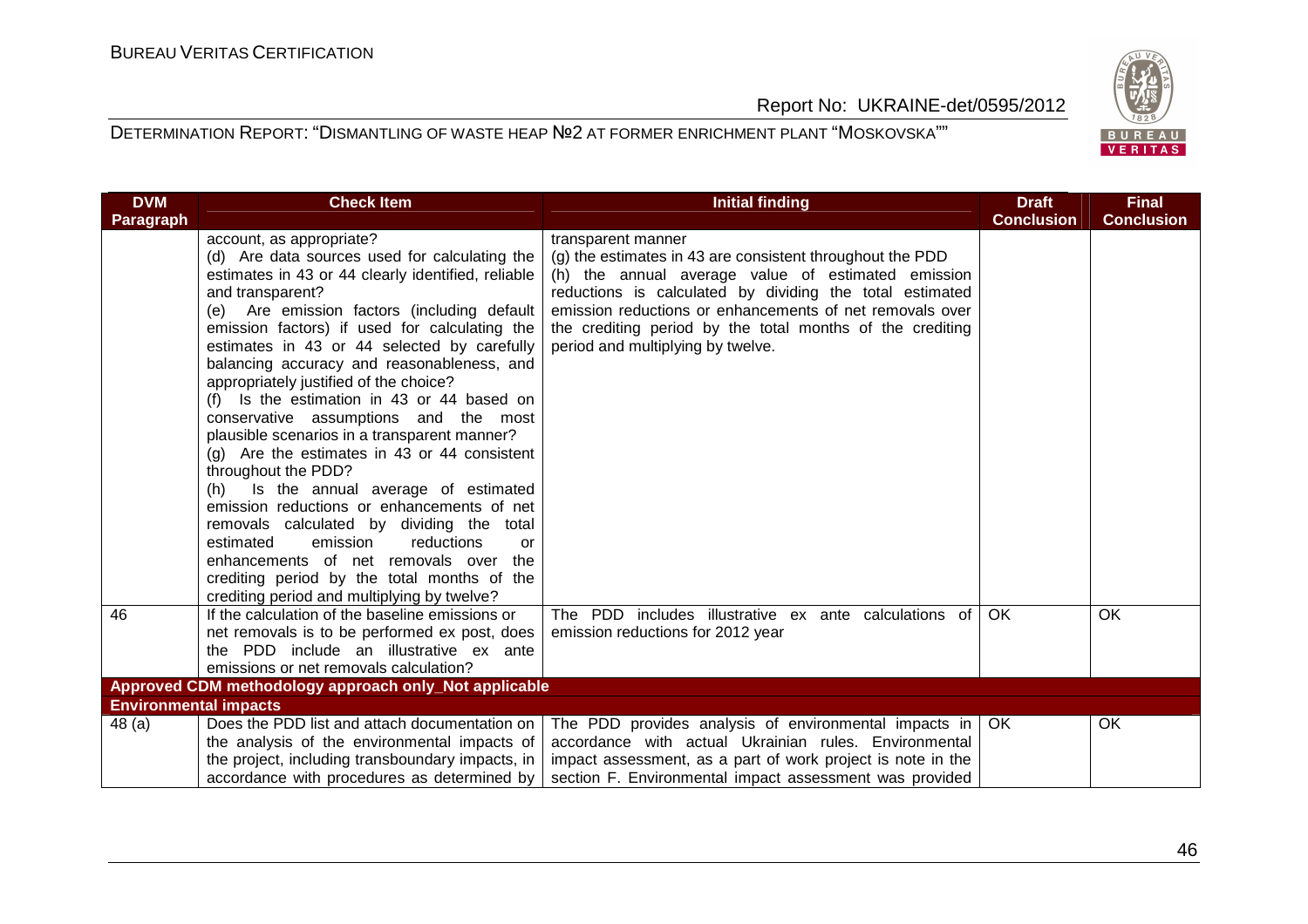

| <b>DVM</b><br>Paragraph                                   | <b>Check Item</b>                                                                                                                                                                                                                                                                                                                                                           | <b>Initial finding</b>                                                                                                                                                                                                                                                                                                               | <b>Draft</b><br><b>Conclusion</b> | <b>Final</b><br><b>Conclusion</b> |  |
|-----------------------------------------------------------|-----------------------------------------------------------------------------------------------------------------------------------------------------------------------------------------------------------------------------------------------------------------------------------------------------------------------------------------------------------------------------|--------------------------------------------------------------------------------------------------------------------------------------------------------------------------------------------------------------------------------------------------------------------------------------------------------------------------------------|-----------------------------------|-----------------------------------|--|
|                                                           | the host Party?                                                                                                                                                                                                                                                                                                                                                             | to the project in 2008 year                                                                                                                                                                                                                                                                                                          |                                   |                                   |  |
| 48(b)                                                     | If the analysis in 48 (a) indicates that the<br>environmental<br>impacts<br>considered<br>are<br>significant by the project participants or the<br>host Party, does the PDD provide conclusion<br>and all references to supporting documentation<br>of an environmental impact assessment<br>undertaken in accordance with the procedures<br>as required by the host Party? | The PDD provides conclusion on Environmental impact<br>assessment undertaken in accordance with requirements of<br>the Host Party                                                                                                                                                                                                    | OK.                               | <b>OK</b>                         |  |
|                                                           | <b>Stakeholders consultations</b>                                                                                                                                                                                                                                                                                                                                           |                                                                                                                                                                                                                                                                                                                                      |                                   |                                   |  |
| 49                                                        | If stakeholder consultation was undertaken in<br>accordance with the procedure as required by<br>the host Party, does the PDD provide:<br>A list of stakeholders from whom<br>(a)<br>comments on the projects have been received,<br>if any?<br>(b) The nature of the comments?<br>(c) A description on whether and how the<br>comments have been addressed?                | The actual Ukraine legislation doesn't require public<br>information for JI projects. Project was presented to local<br>authorities and obtained positive opinion (positive conclusion<br>on work project). Any comments from local communities<br>were not obtained. Comments will be collected during the<br>determination process | OK                                | OK                                |  |
|                                                           | Determination regarding small-scale projects (additional elements for assessment) Not applicable                                                                                                                                                                                                                                                                            |                                                                                                                                                                                                                                                                                                                                      |                                   |                                   |  |
| Applicable to bundled JI SSC projects only_Not applicable |                                                                                                                                                                                                                                                                                                                                                                             |                                                                                                                                                                                                                                                                                                                                      |                                   |                                   |  |
|                                                           | Applicable to all JI SSC projects_Not applicable                                                                                                                                                                                                                                                                                                                            |                                                                                                                                                                                                                                                                                                                                      |                                   |                                   |  |
|                                                           |                                                                                                                                                                                                                                                                                                                                                                             | Determination regarding land use, land-use change and forestry projects (additional/alternative elements for assessment) Not applicable                                                                                                                                                                                              |                                   |                                   |  |
|                                                           |                                                                                                                                                                                                                                                                                                                                                                             | Determination regarding programmes of activities (additional/alternative elements for assessment) Not applicable                                                                                                                                                                                                                     |                                   |                                   |  |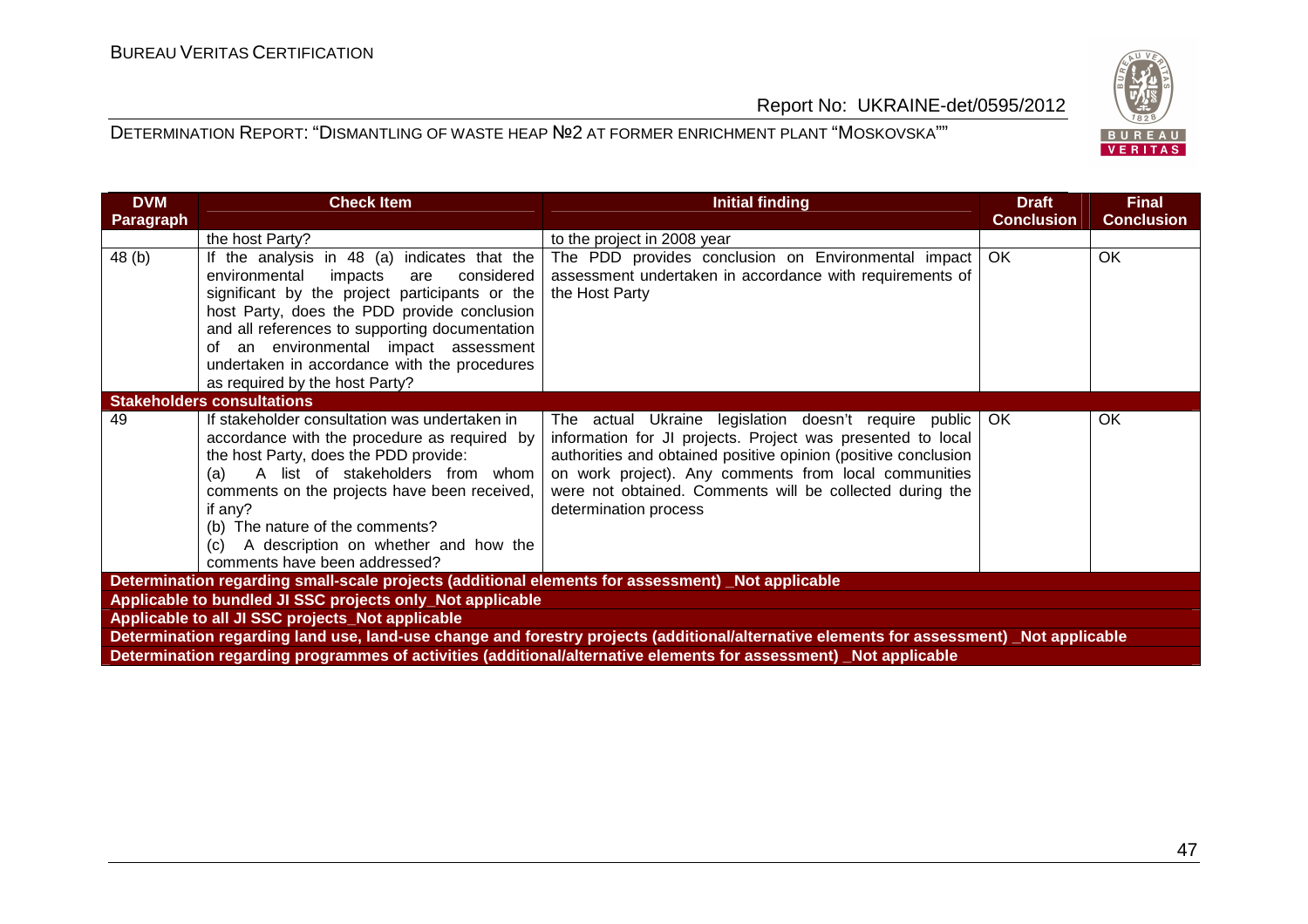#### DETERMINATION REPORT: "DISMANTLING OF WASTE HEAP №2 AT FORMER ENRICHMENT PLANT "MOSKOVSKA""



#### **Draft report clarifications and corrective action requests by validation team Ref. to checklist question in table 1 Summary of project participant response Determination team conclusion** CAR<sub>01</sub> Please include in the project history JI component Added in the Section A.2  $\cdot$  Since 2008 project is considered as JI projects. Project Idea (PIN) was submitted to assigned Coordinating Center (State Environmental Investment Agency) on 18/07/2012. More information is also provided in Section A.5. . "Project approval by the Parties involved"The issue is closed CAR<sub>02</sub>  $\begin{array}{|c|c|c|c|c|}\hline \text{LAKUZ} & & & \text{The image shows a linear combination of the image with a linear combination of the image.} \hline \end{array}$ CAR03 Please check length of crediting period. Section A.4 indicates length of crediting period in 56 months, data in the section A.4.3.1 indicates 4 years 3 months, which is 51 months- Section A.4.3.1 had the wrong information about the crediting period- 51 months.It was corrected on 4 years 8 months or 56 months The issue is closedCAR04 Please provide in the PDD Letter of Endorsement issued by DFP of the Host Party and written projectapprovals from both parties involved19 **Letter of endorsement #1933/23/7 was** received on 23/07/2012. It is planned to get a letter of approval from SEIA and a letter of approval from a foreign country in August 2012. pending CAR<sub>05</sub> Please explain why multi-project emission factor can not be used or delete this statement 23 Methodology, which can use multi-project emission factor, is not developed for such type of projects. The issue is closed

# **Table 2 Resolution of Corrective Action and Clarification Requests**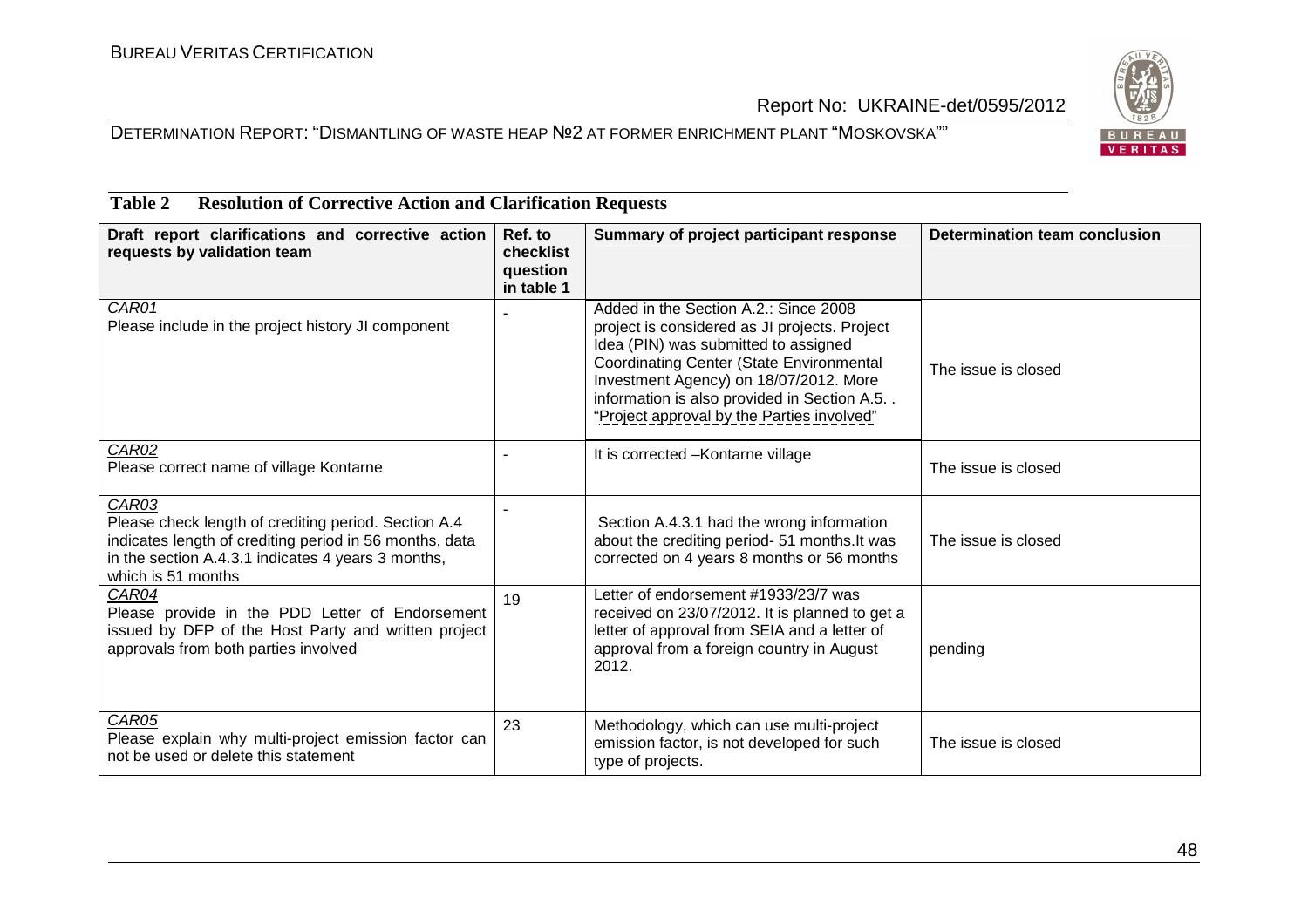

| CAR06<br>Please note that coal anthracite-class was enrichment<br>on Serdytyanska enrichment plant                                                                                                                                                                                                              | 23           | Characteristics of using the Carbonaceous<br>rocks in the project (blending) doesn't not<br>require to specify the coal, which is contained<br>in the waste heap, to any class.                                                                                                                            | The issue is closed |
|-----------------------------------------------------------------------------------------------------------------------------------------------------------------------------------------------------------------------------------------------------------------------------------------------------------------|--------------|------------------------------------------------------------------------------------------------------------------------------------------------------------------------------------------------------------------------------------------------------------------------------------------------------------|---------------------|
| CAR07<br>PDD lists in table 5 standard variables, approved by<br>Ukrainian DFP for 2008-2011 years, and these values<br>are used for ERUs estimations in 2012 year. Please<br>mark table 5 as monitored parameters.                                                                                             | 25           | The name of the table 5 was changed - List of<br>constants and parameters in the calculation of<br>baseline emissions                                                                                                                                                                                      | The issue is closed |
| CAR08<br>Please rename table 22 in the section D, these<br>parameters are default but not are constant.<br>Please indicate default values as monitored in the<br>section D.1.1.1<br>Also please note that default parameters for 2012<br>years will be used in line with relevant rules of SEIA in<br>2012 year | 36(b)        | The name of the table 22 is changed: "List of<br>parameters and constants used in the<br>calculations of emissions". It is mentioned,<br>that during the monitoring period the value<br>can be changed (see table 5,22). During 2012<br>new data on the constants from official<br>sources did not appear. | The issue is closed |
| CAR09<br>Please provide description of procedures to be<br>followed if expected data are unavailable                                                                                                                                                                                                            | 36 (b) (iii) | This procedure is described in Section D<br>"Procedures identified for corrective<br>actions in order to provide for more<br>accurate future monitoring and reporting".                                                                                                                                    | The issue is closed |
| CAR10<br>Please add information on calibration of power meter<br>NIK 2303 ARK1 and scales VTA-60                                                                                                                                                                                                                | 36 (i)       | Data on measuring gears(meter and scales)<br>is added in the Appendix 3.                                                                                                                                                                                                                                   | The issue is closed |
| CAR11<br>Please check JI PDD form in the head of section E.2                                                                                                                                                                                                                                                    | 43           | The form is corrected due to the "Guidelines"<br>for users of the joint implementation project<br>design document form".                                                                                                                                                                                   | The issue is closed |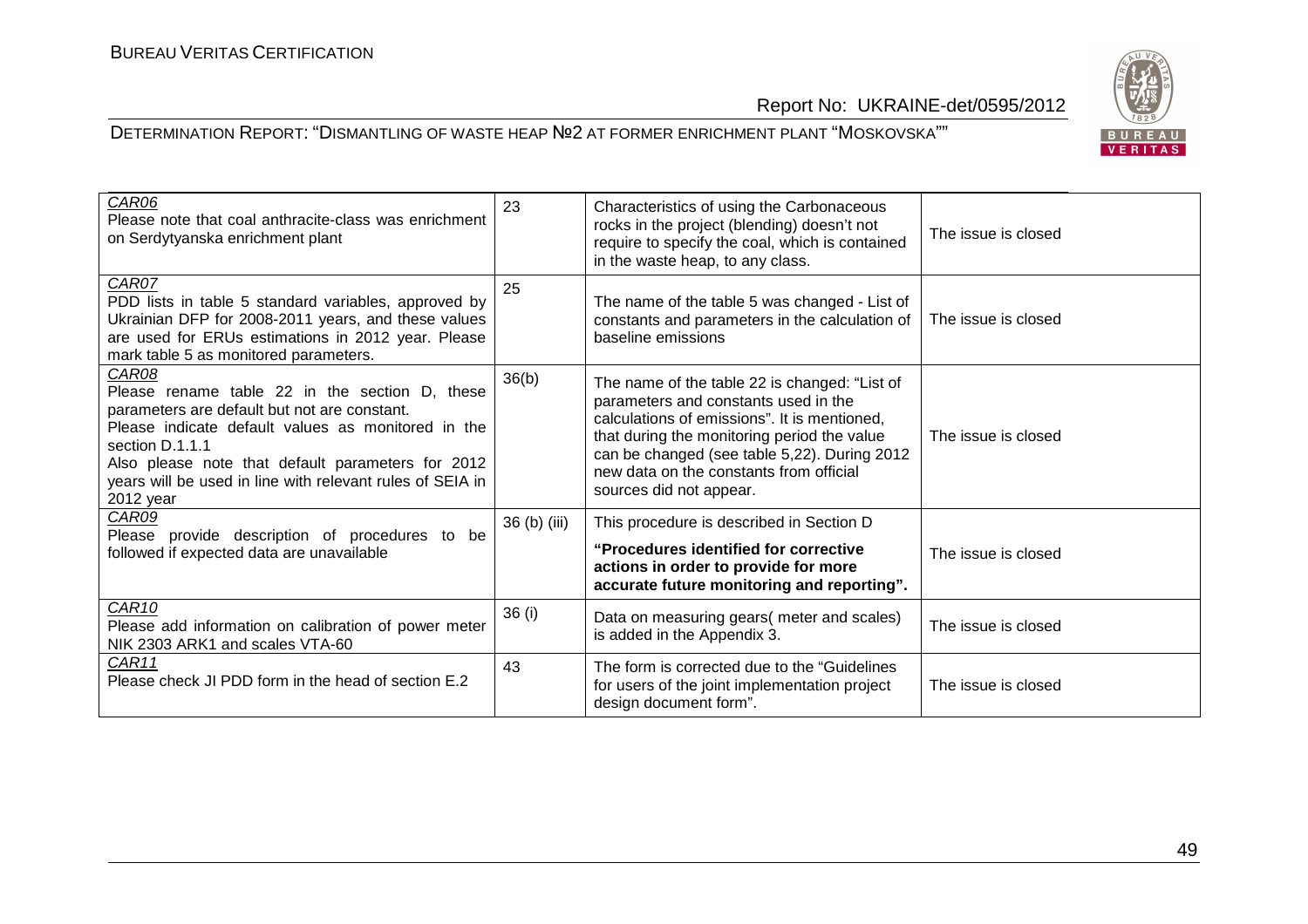

| CLO1<br>Please explain current status of dismantled waste<br>heap, and add data for its formation                                                             |       | Currently, 95% of the waste heap is<br>dismantled . It is planned to finish its<br>dismantling till 30/09/2012. The waste heap<br>was formed in the 90s of the 20th century                                                                                     | The issue is closed |
|---------------------------------------------------------------------------------------------------------------------------------------------------------------|-------|-----------------------------------------------------------------------------------------------------------------------------------------------------------------------------------------------------------------------------------------------------------------|---------------------|
| CLO2<br>indicate<br>Please<br>geographical<br>source<br>of<br>project<br>coordinates                                                                          |       | Source of the project geographical<br>coordinates - program Google-Earth.                                                                                                                                                                                       | The issue is closed |
| CL <sub>03</sub><br>Please add information on coal content in the fraction<br>$+30$ mm                                                                        |       | The content of coal in the fraction $(+30)$ is not<br>a parameter, which is monitored and is not<br>involved in emissions calculating. This fraction<br>goes to the filling-in of local roads, the<br>possibility of her spontaneous combustion is<br>excluded. | The issue is closed |
| CL04<br>Please indicate class of energy consumption of sorting<br>factory in accordance with Order #1052 of NERC                                              | 25    | According to the order #1052 NERC,<br>customers who consume less than 150 MWh<br>per month, are indicated as the 2 class. The<br>sorting complex consumes less electricity, so<br>it belongs to the 2 class of consumers.                                       | The issue is closed |
| CL <sub>05</sub><br>Please clarify values of project output (coal or rock<br>mass) to comparing with JI project on waste heap of<br>former Rossypnyanska mine | 29(b) | Clarification is made, according to the data on<br>the number of fractions (0-30mm) in<br>comparable and recent projects: in both<br>projects the amount of sorted small fraction<br>ranges from 280,000 to 400,000 tons per<br>year.                           | The issue is closed |